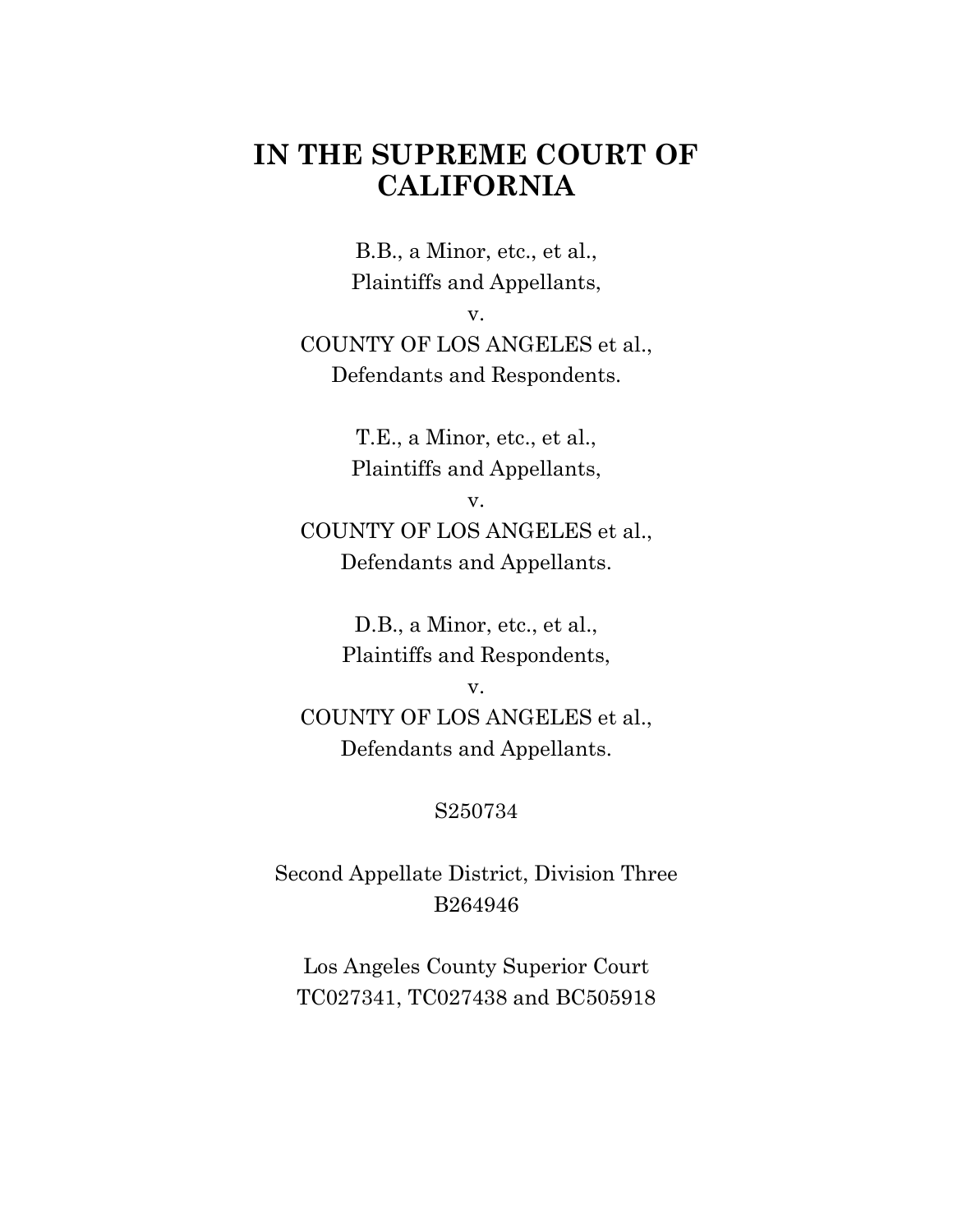August 10, 2020

Justice Chin authored the opinion of the Court, in which Chief Justice Cantil-Sakauye and Justices Corrigan, Liu, Cuéllar, Kruger, and Groban concurred.

Justice Liu filed a concurring opinion, in which Justice Cuéllar concurred.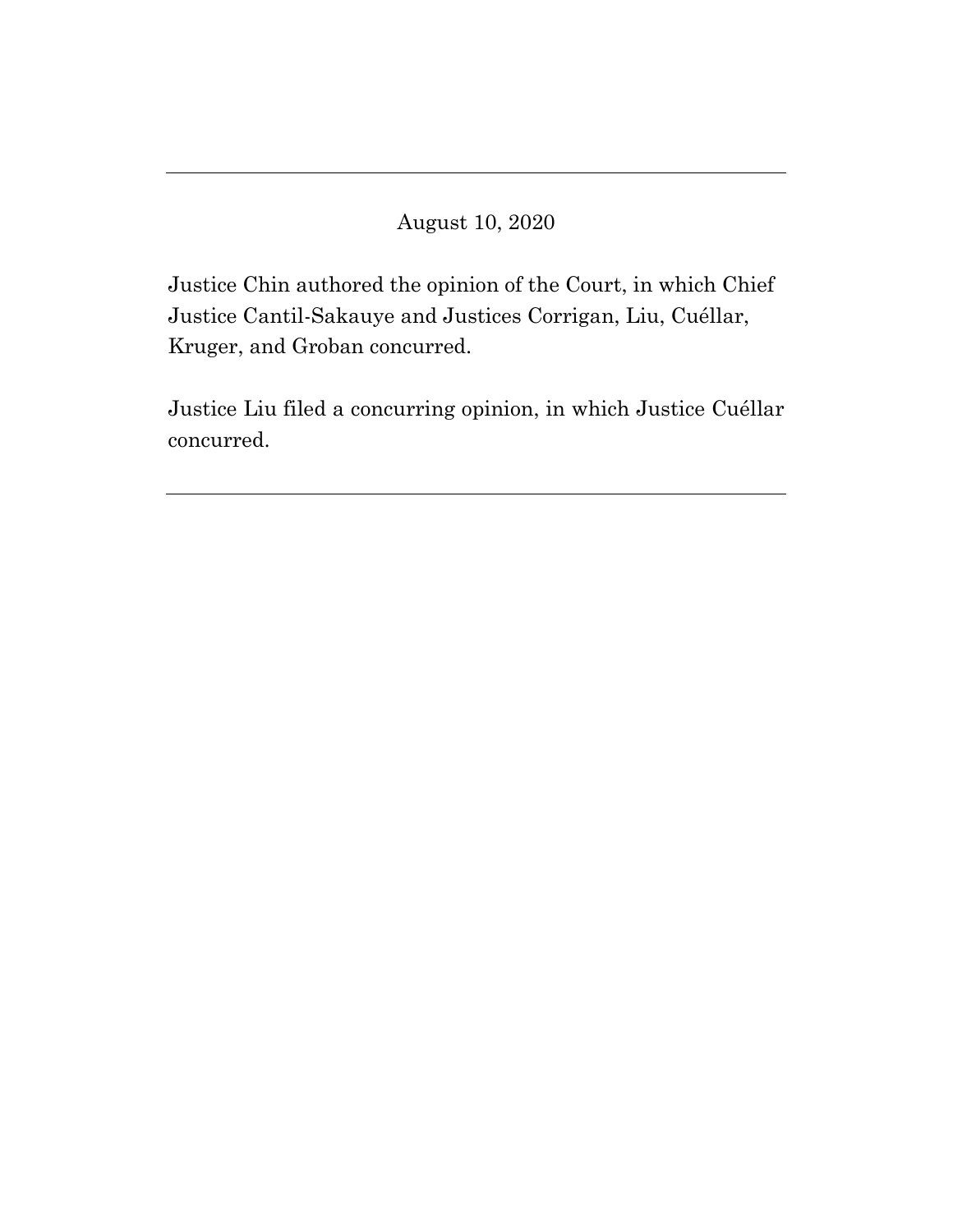# B.B. v. COUNTY OF LOS ANGELES S250734

#### Opinion of the Court by Chin, J.

In this case, we consider the application of Civil Code section 1431.2**<sup>1</sup>** to tortfeasors held liable for injuries based on the commission of an intentional tort. Here, the intentional tort was a battery that, combined with other factors, tragically led to the death of Darren Burley. While attempting to subdue Burley, deputies from the Los Angeles County Sheriff's Department, after getting Burley facedown on pavement, used their knees to pin him to the ground with as much body weight as possible. One of the deputies — defendant David Aviles — pressed one knee into the center of Burley's back and another onto the back of Burley's head, near the neck. Aviles disengaged after Burley's hands were cuffed behind his back and his ankles tightly cinched together with a nylon cord. But when paramedics arrived, they found Burley, still cuffed and facedown on the pavement, with a different deputy pressing a knee into the small of his back and with no pulse. They restored Burley's

**<sup>1</sup>** All further unlabeled statutory references are to the Civil Code.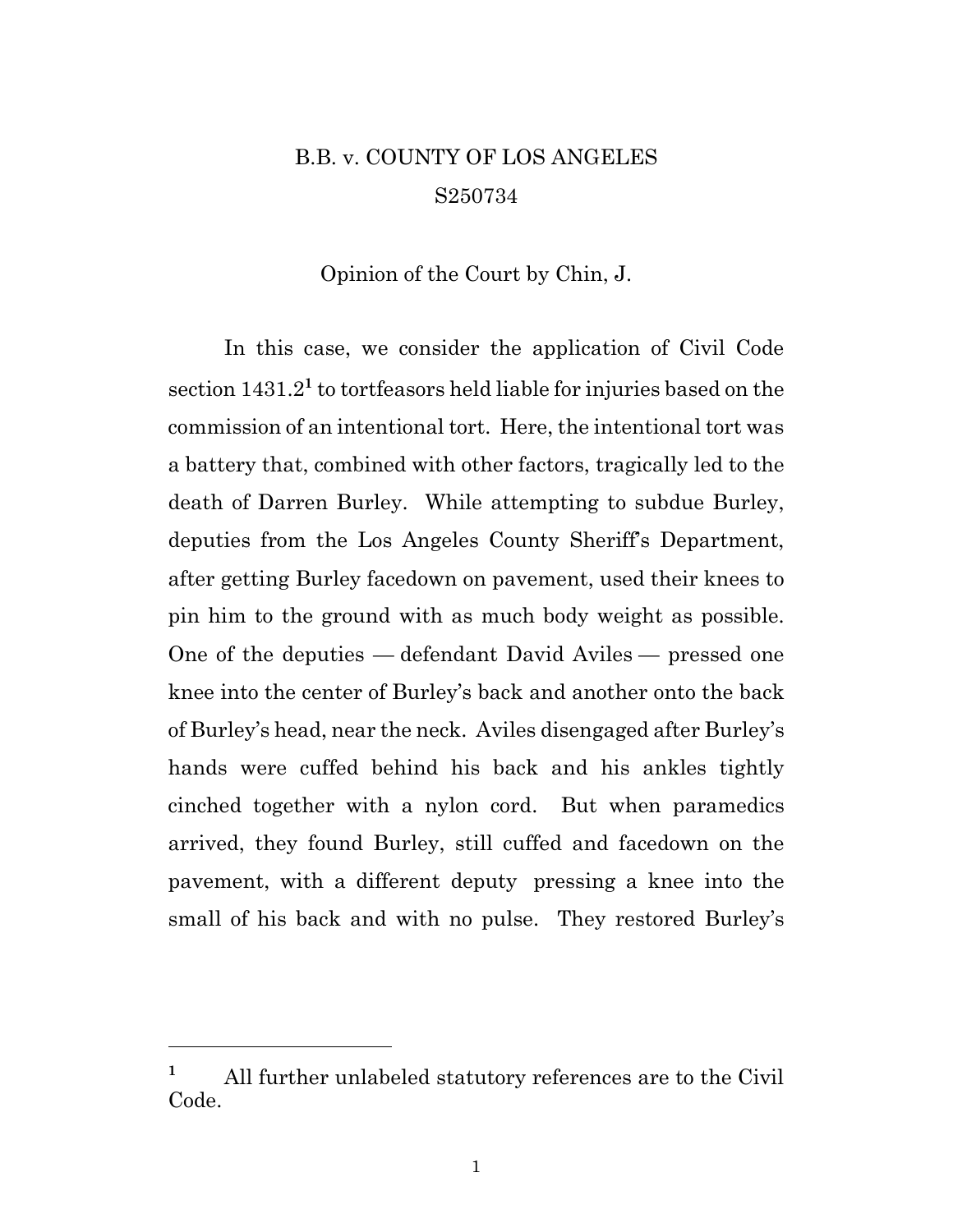pulse through resuscitation efforts, but he never regained consciousness and died 10 days later.**<sup>2</sup>**

A jury found that Aviles had committed battery by using unreasonable force against Burley. The court later entered a judgment against Aviles for the entire amount of the noneconomic damages the jury awarded — \$8 million — even though the jury also found that only 20 percent of the responsibility for Burley's death was "attributable to" Aviles's actions.

On review, the Court of Appeal held that the judgment against Aviles had to be reduced in accordance with the jury's allocation of responsibility to him. (*B.B. v. County of Los Angeles* (2019) 25 Cal.App.5th 115.) It relied on section 1431.2, which provides in relevant part: "In any action for personal injury, property damage, or wrongful death, based upon principles of comparative fault, the liability of each defendant for noneconomic damages shall be several only and shall not be joint. Each defendant shall be liable only for the amount of non-

 $\overline{a}$ 

<sup>&</sup>lt;sup>2</sup> Burley was African American. We are cognizant that the facts of this case bear similarities to well-publicized incidents in which African Americans have died during encounters with police. These incidents raise deeply troubling and difficult issues involving race and the use of police force. But the question plaintiffs raise in this case — whether and how section 1431.2 applies to intentional tortfeasors — does not turn upon either the decedent's race or the fact that a law enforcement officer, rather than a civilian, committed the intentional tort.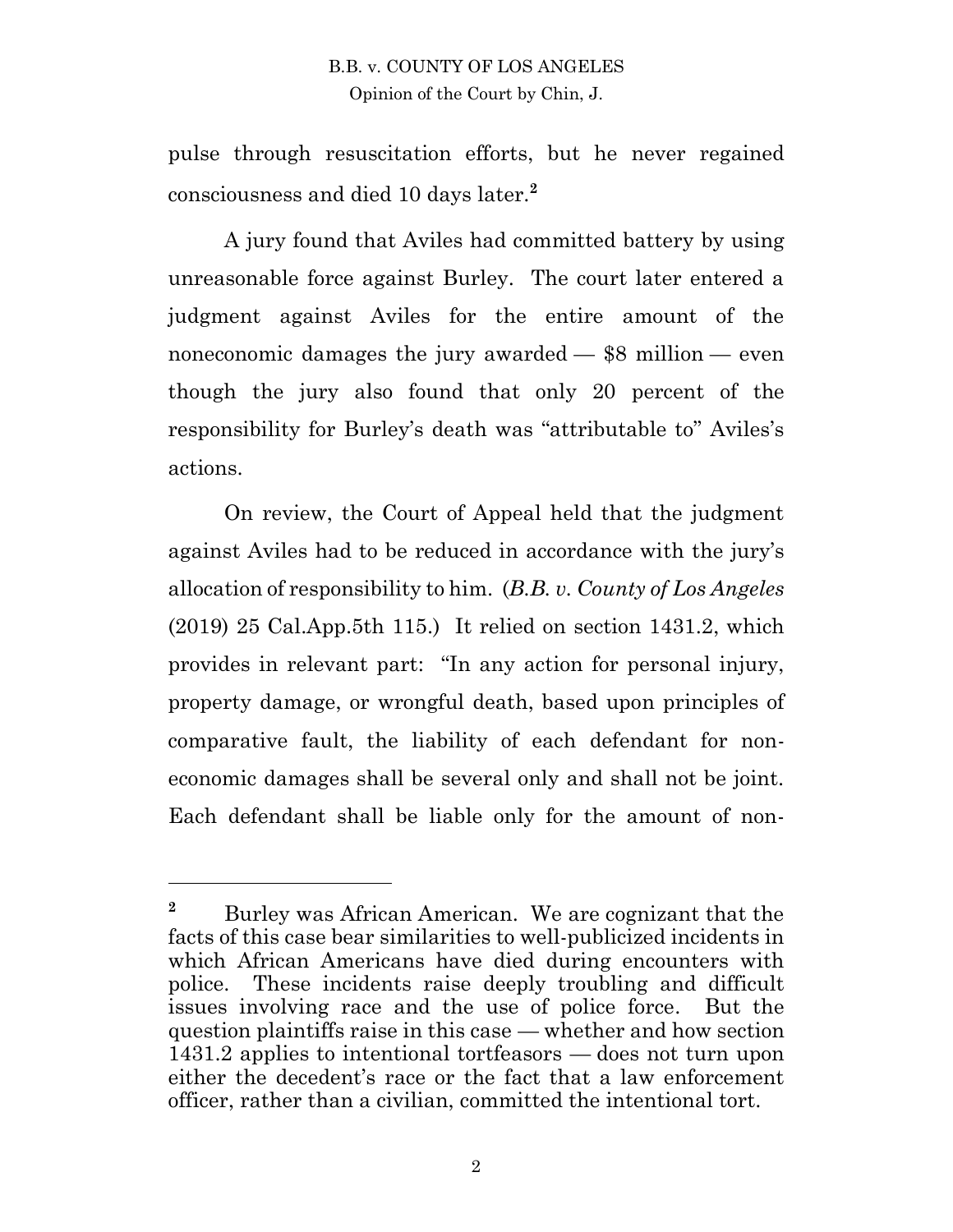economic damages allocated to that defendant in direct proportion to that defendant's percentage of fault, and a separate judgment shall be rendered against that defendant for that amount." (§ 1431.2, subd. (a).) This statute, the Court of Appeal held, requires reduction of an intentional tortfeasor's liability for noneconomic damages to the extent that the negligence of other actors — including the plaintiffs, any codefendants, injured parties, and nonparties — contributed to injury. In reaching this conclusion, the court expressly disagreed with the holding in *Thomas v. Duggins Construction Co., Inc.* (2006) 139 Cal.App.4th 1105, 1108 (*Thomas*), that "an intentional tortfeasor is [not] entitled to a reduction or apportionment of noneconomic damages under" section 1431.2, subdivision (a).

We granted review to address this split of authority and to consider section 1431.2's application to intentional tortfeasors. For reasons that follow, we agree with *Thomas* and reverse the judgment of the Court of Appeal in this case.

#### **I. FACTUAL AND PROCEDURAL HISTORY**

On the evening of August 3, 2012, the Los Angeles County Sheriff's Department received a report of an ongoing assault in Compton, California. Upon arriving at the scene, Deputies David Aviles and Steve Fernandez observed Darren Burley approach them in slow, stiff, exaggerated robotic movements with his fists clenched at his sides and a blank stare on his face.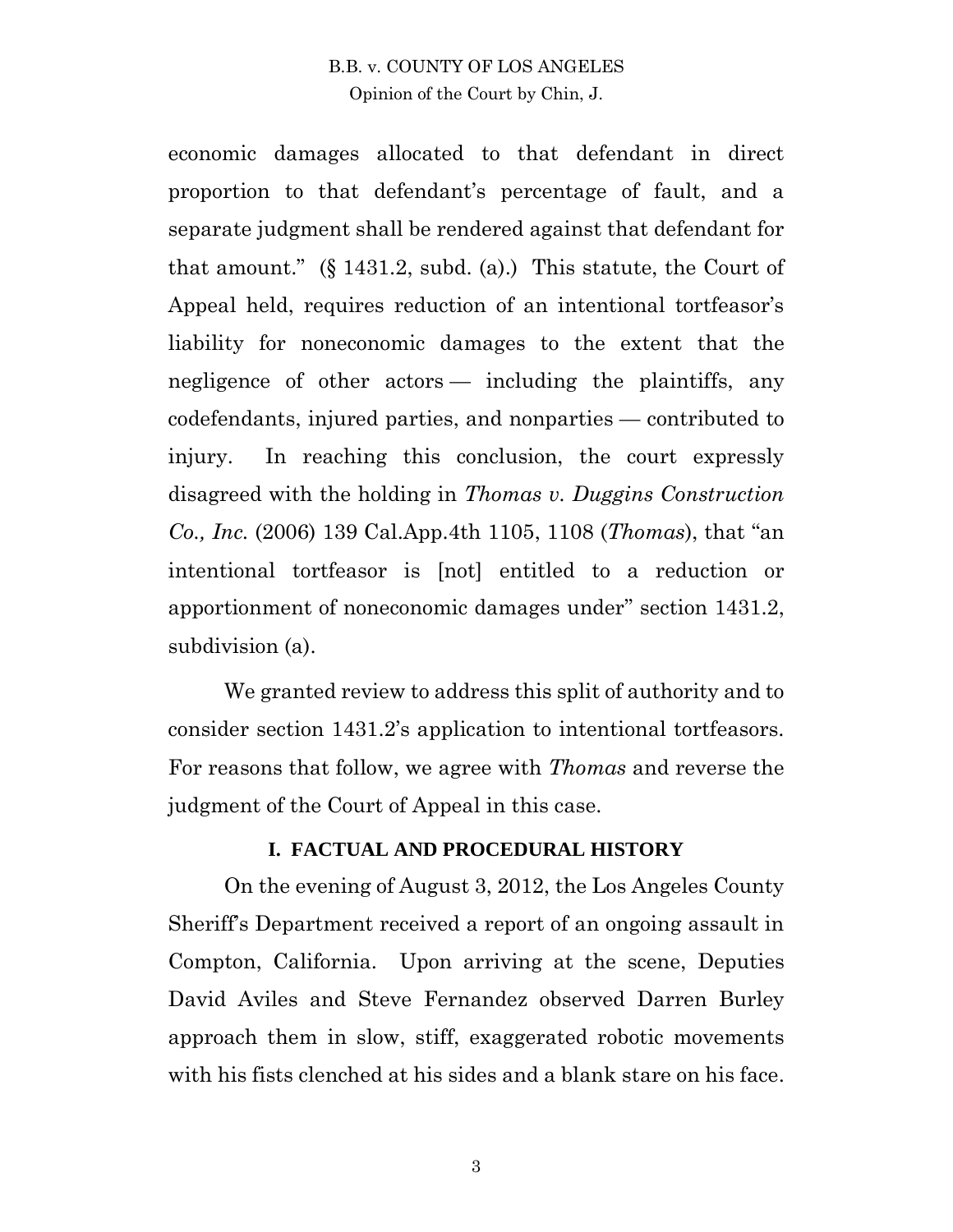He was foaming at the mouth and making grunting and growling noises. Based on these observations, the deputies suspected Burley might be under the influence of PCP. The deputies ordered Burley to get on his knees facing away from them. Burley did not respond.

A distraught woman suddenly appeared in the street, pointed at Burley and yelled, "He tried to kill me!" She began to flee, and Burley ran after her. Fernandez, in an effort to stop Burley's pursuit and knock him down, "hockey checked" Burley, ramming a shoulder into Burley's side. Burley lost balance and fell, hitting his head on a parked truck and then landing facedown on the pavement. Aviles attempted to handcuff Burley, but Burley resisted. A struggle ensued, during which Burley punched Aviles — who was wearing a bulletproof vest in the chest and Aviles punched Burley in the face approximately five times. Fernandez came to Aviles's aid, and the two deputies wrestled Burley to the pavement, facedown. As Burley continued to struggle, Fernandez tried "to get [Burley's lower body] pinned to the ground" by kneeling "with all [his] weight on [Burley's] hamstring area." Meanwhile, Aviles tried "to pin" Burley's upper body to the ground by mounting Burley and pressing one knee into the center of his back, at the top of his diaphragm, and another knee down on the back of his head, near the back of his neck. Aviles, who weighed 200 pounds, used "as much [body] weight [as he] was able to apply." Burley struggled, trying to raise his chest from the ground. According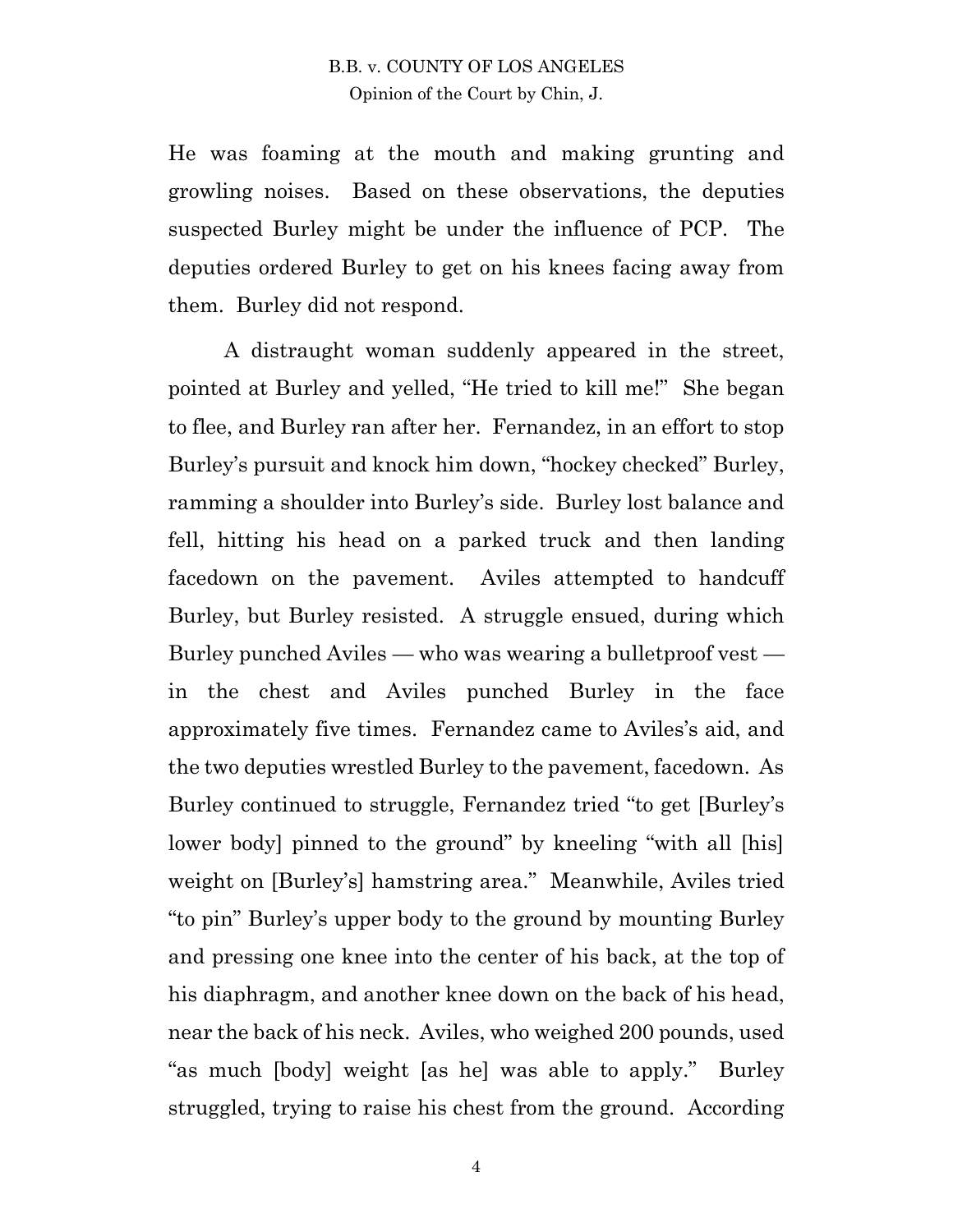to a witness, one of the deputies — who, from the witness's description, appeared to be Aviles — held Burley in "some type of head-lock" during most of the struggle and was "choking" him.

More deputies arrived on scene and found Burley facedown with Aviles and Fernandez trying to restrain him. Deputy Paul Beserra attempted to restrain Burley's left arm, while Deputy Timothy Lee assisted on the right and Deputy Ernest Celaya held Burley's feet. Celaya "Tasered" Burley multiple times in the calf area, and Lee "Tasered" him once in the rib cage area, all without apparent effect. The deputies eventually maneuvered Burley's hands behind his back and cuffed him. Even though restrained, Burley was still "flinging" and "twisting" his upper body, so Aviles remained on Burley's back, using his "upper body weight" to push down on Burley and "keep him in place." Other deputies applied a "hobble restraint" to Burley's legs by wrapping a nylon cord around his ankles and "cinch[ing] it tight." A witness testified that one of the deputies hit Burley in the head "at least seven to ten times" with a flashlight, and that Burley appeared to be gasping for air.

After Burley was handcuffed and hobbled, all of the deputies disengaged except Beserra, who "took over" from Aviles and "relieve[d]" him of "attempting to control [Burley's] upper body." From that point forward, Beserra was the only deputy to "touch[]" Burley. According to Beserra, he continued to keep Burley "restrained" facedown on the ground because Burley,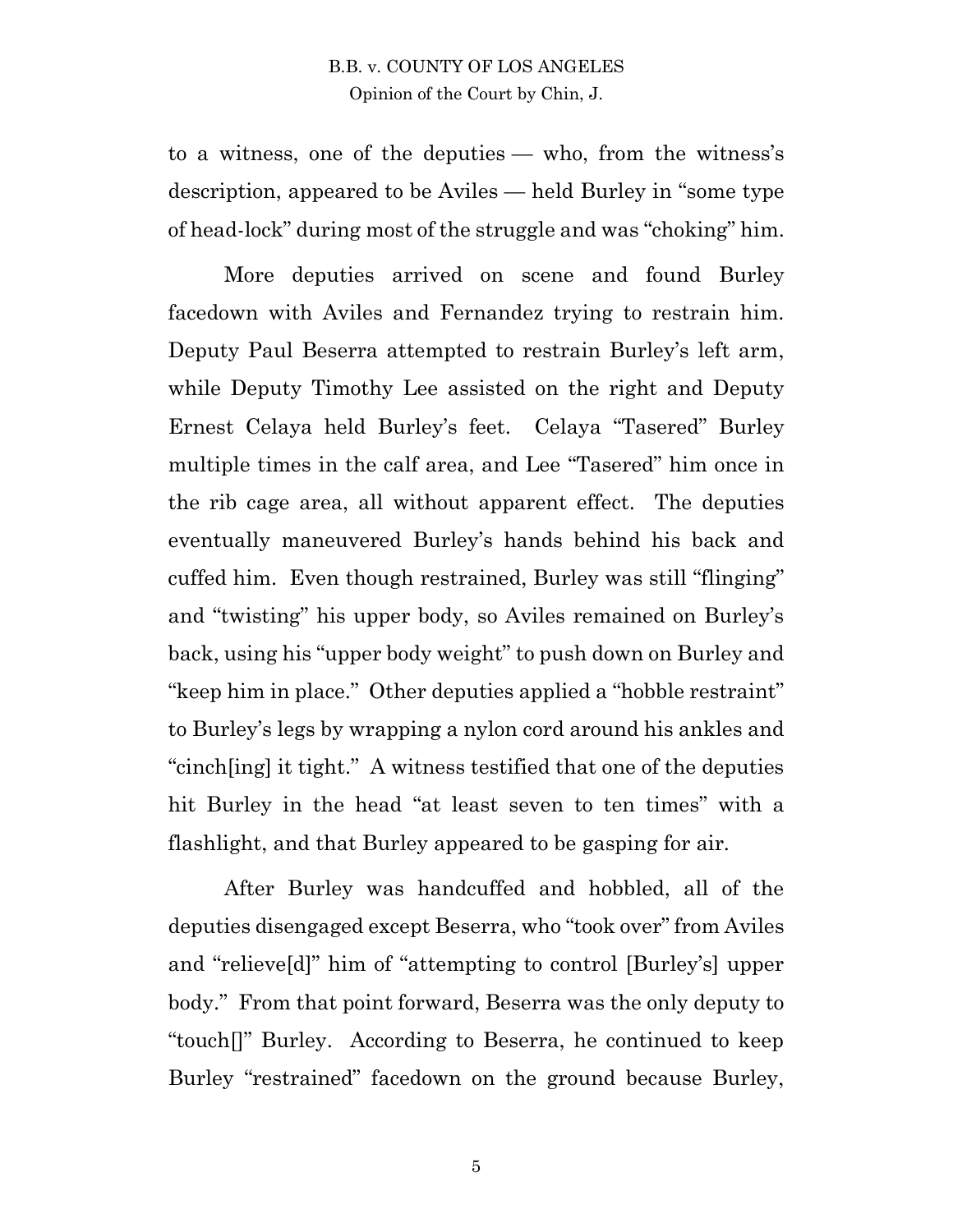though "handcuffed and hobbled," was "still violently fighting against the restraints" and thus posed "a threat to himself and to" the officers. During this time, Beserra did not use "any more force" or place any of his weight "on top of" Burley. "After about 30 seconds," Beserra "felt that [Burley] was no longer fighting against the restraints," so he "placed [Burley] on his left side in order to put him in a recovery position" and "to facilitate . . . medical monitoring." About 90 seconds later — or "approximately two minutes" after Burley was handcuffed and hobbled — Beserra heard Burley's breathing become labored. Beserra then "motioned" for the other deputies "to bring . . . over" paramedics, who were already on scene and "about 10 to 20 feet away . . . rendering aid to" the woman Burley had earlier chased. The paramedics responded "immediately," but as they were "walking over to render aid," Beserra felt Burley's body "go limp" and "motionless." This occurred "approximately . . . a minute after [Beserra] placed [Burley] on his side and after [Beserra] heard [Burley's] breathing become shallow."

Baserra's account was sharply contradicted at trial by Jason Henderson, Sr., a fire captain and paramedic with the Compton Fire Department. Henderson testified that when he and other paramedics arrived at the scene, they "got out of [their] rigs and then [immediately] started moving towards where [Burley] was." Henderson did not recall any of the deputies calling them over or indicating that Burley needed help, or any medical personnel treating the woman Burley had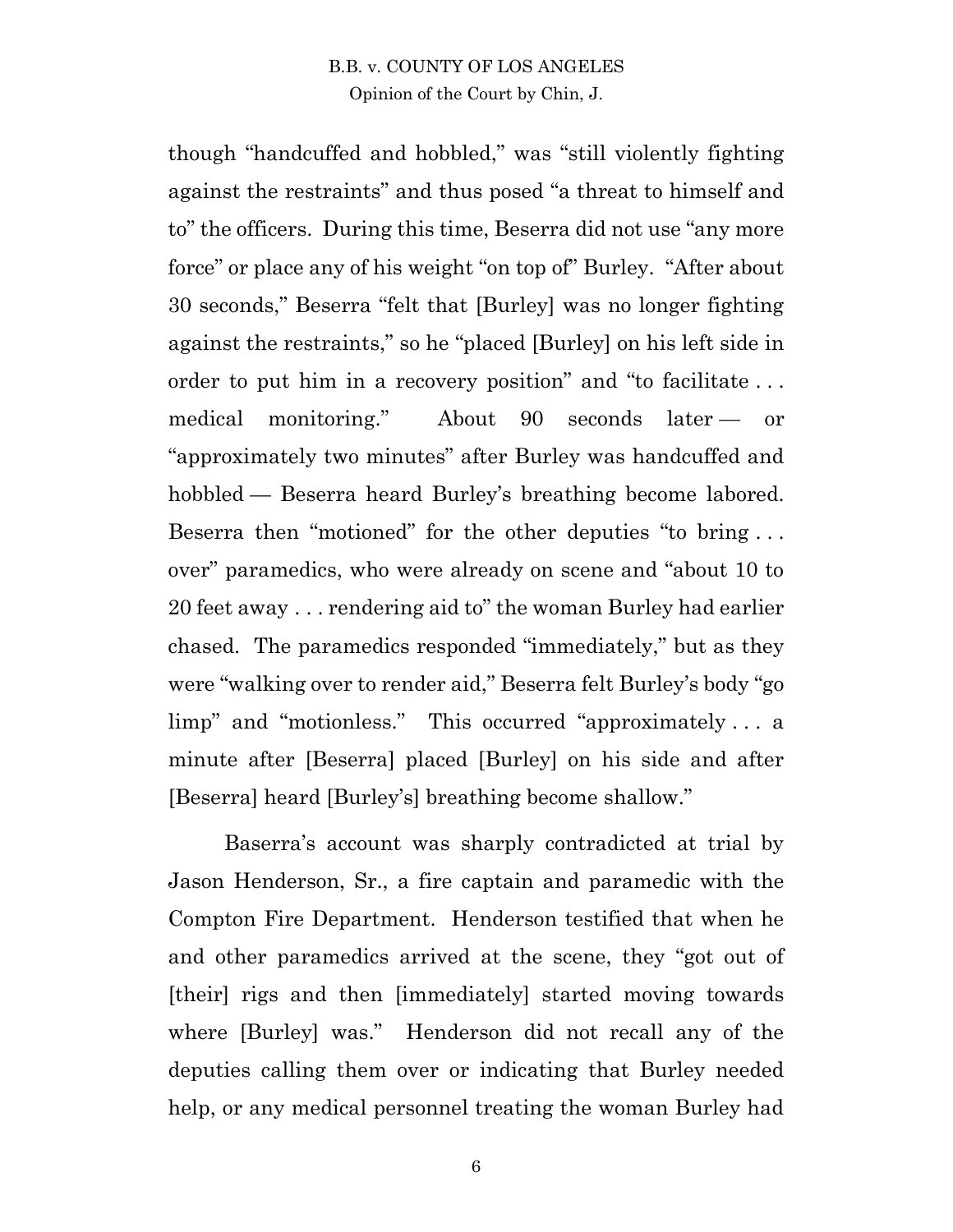chased; she was already in one of the deputy's vehicle when they arrived. When they reached Burley, he was not "on his side," but was "face down" on the pavement with his hands cuffed behind his back and a deputy "leaning on" him and applying "weight" with a "knee in the small of [his] back." Burley "appeared to be unresponsive," so Henderson "asked the deputy to get off [Burley] and to unhook him" so Burley could be assessed. After Burley was "uncuffed," the paramedics "rolled him over" and "checked his pulse," but could find none. They restored his pulse after five minutes of resuscitation efforts, but he never regained consciousness and died 10 days later. According to the autopsy report, the cause of death was brain death and swelling from lack of oxygen following a cardiac arrest "due to status post-restraint maneuvers or behavior associated with cocaine, [PCP] and cannabinoids intake."

Burley's children and estranged wife, on behalf of themselves and Burley, sued the County of Los Angeles (County) and the deputies, asserting, as here relevant, claims for battery, negligence, and wrongful death (based on the alleged acts of battery and negligence). Regarding Aviles, the jury found in a special verdict that he had committed battery by using unreasonable force against Burley, and that 20 percent of the responsibility for Burley's death was "attributable to" Aviles's use of unreasonable force. The jury also found that Burley himself had been negligent and that he bore 40 percent of the responsibility for his own death. The jury attributed the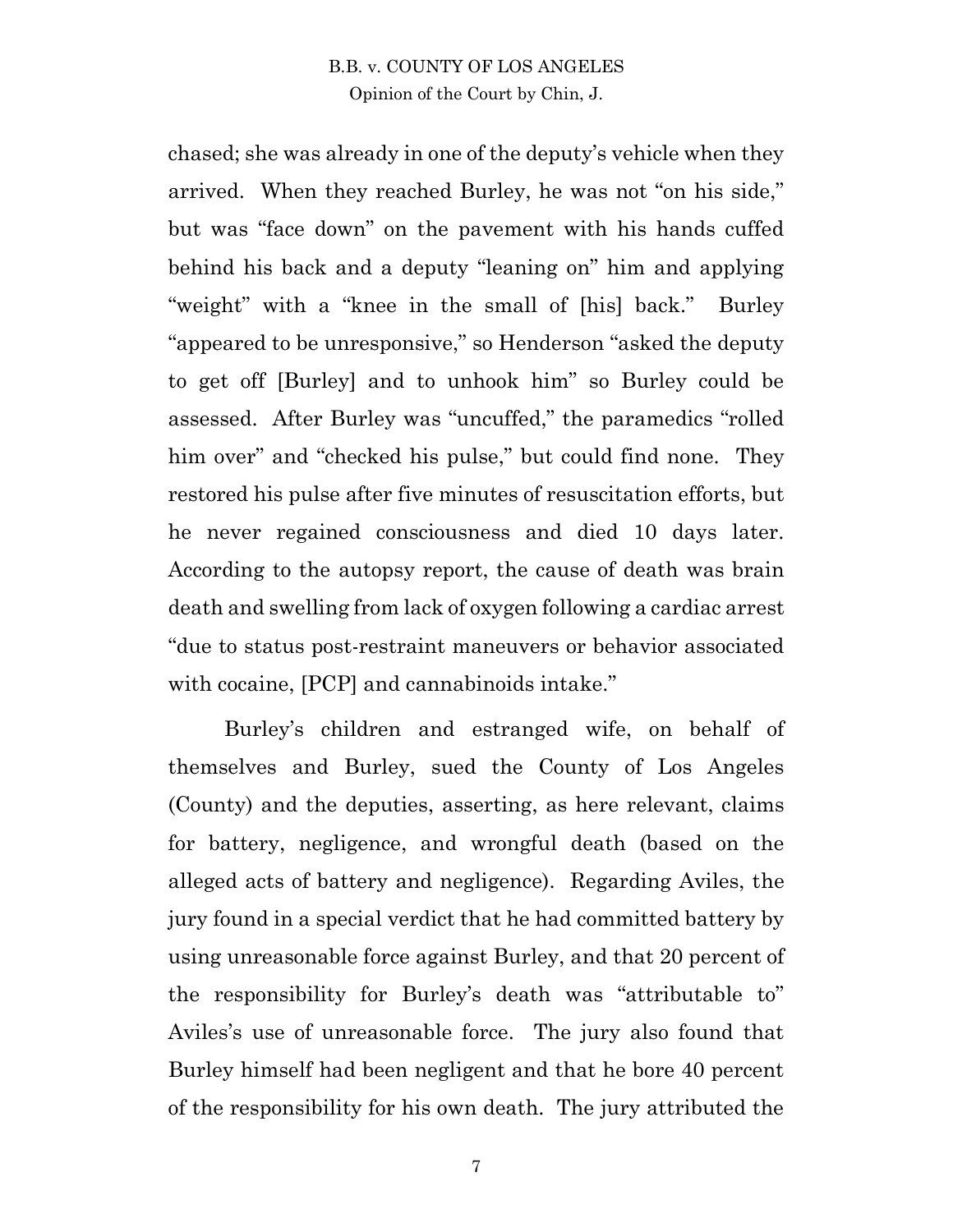remaining 40 percent of the responsibility to the other deputies. Despite this allocation, the trial court entered a judgment against Aviles for 100 percent of the noneconomic damages set by the jury at \$8 million — because his liability was based on commission of an intentional tort: battery.

The Court of Appeal reversed the judgment, holding that section 1431.2 limits the liability for noneconomic damage of *all*  defendants — including intentional tortfeasors — to their proportionate share of fault. (*B.B. v. County of Los Angeles*, *supra*, 25 Cal.App.5th 115, 123–128.) The court expressly disagreed with the contrary holding in *Thomas*.

#### **II. DISCUSSION**

The issue here is the extent of Aviles's liability for " 'noneconomic damages," which, for purposes of applying section 1431.2, are defined as "subjective, non-monetary losses including, but not limited to, pain, suffering, inconvenience, mental suffering, emotional distress, loss of society and companionship, loss of consortium, injury to reputation and humiliation." (§ 1431.2, subd. (b)(2).) As set forth above, section 1431.2, subdivision (a), provides: "In any action for personal injury, property damage, or wrongful death, based upon principles of comparative fault, the liability of each defendant for non-economic damages shall be several only and shall not be joint. Each defendant shall be liable only for the amount of noneconomic damages allocated to that defendant in direct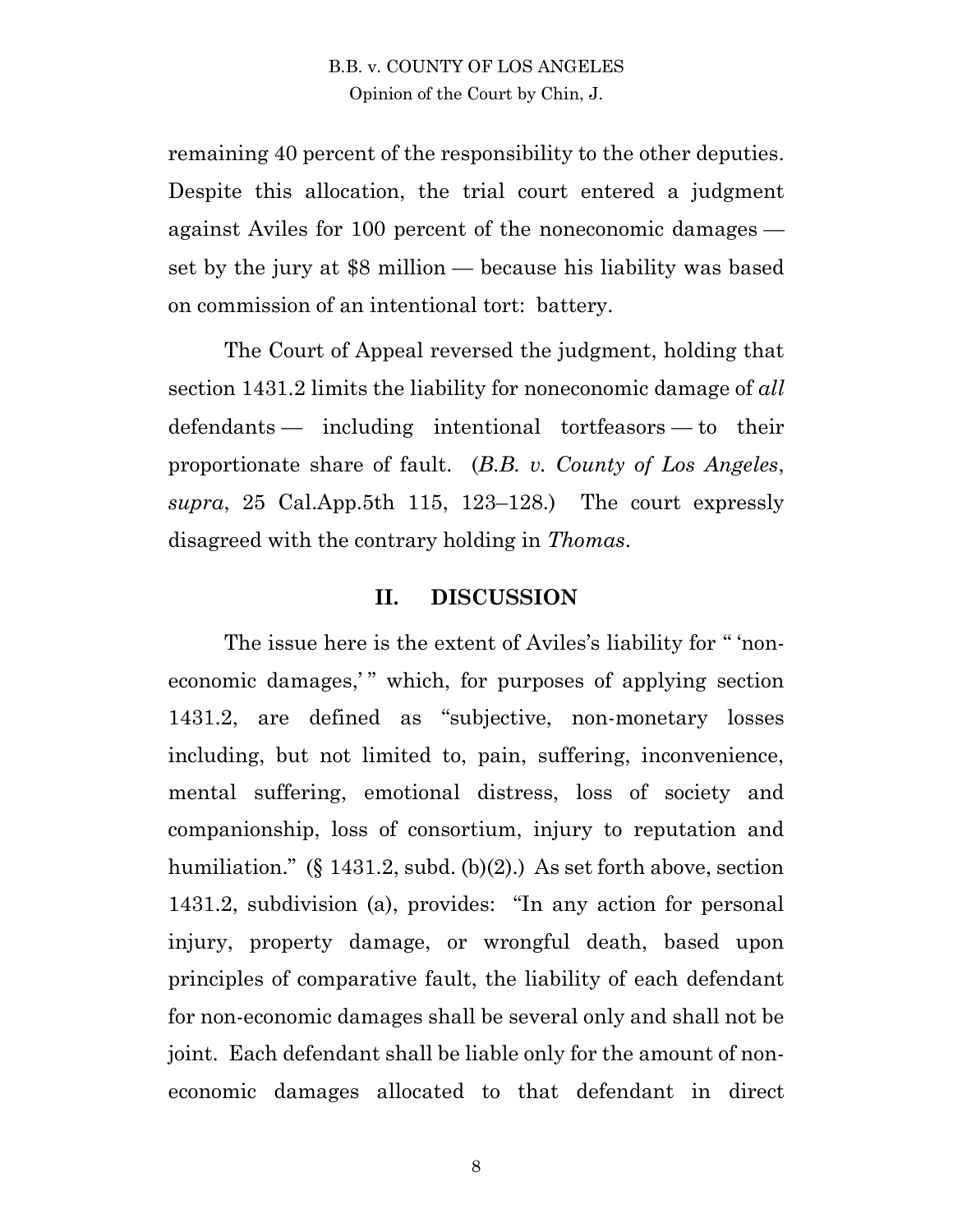proportion to that defendant's percentage of fault, and a separate judgment shall be rendered against that defendant for that amount." The question before us is how, if at all, this section applies to intentional tortfeasors like Aviles.

#### A. *The Statute's Meaning*

Section 1431.2 became part of the Civil Code in June 1986, through the electorate's adoption of Proposition 51, an initiative measure entitled the Fair Responsibility Act of 1986. To interpret a statute enacted by initiative, we apply the same principles we apply to interpret statutes enacted by the Legislature. "We first consider the initiative's language, giving the words their ordinary meaning and construing [them] in the context of the statute and initiative as a whole. If the language is not ambiguous, [then] we presume the voters intended the meaning apparent from that language, and we may not add to the statute or rewrite it to conform to some assumed intent not apparent from that language. If the language is ambiguous, [then we] may consider ballot summaries and arguments in determining the voters' intent and understanding of [the] ballot measure." (*People v. Superior Court* (*Pearson*) (2010) 48 Cal.4th 564, 571.)

Plaintiffs argue that the key language for determining the statute's applicability to intentional tortfeasors is the phrase, "based upon principles of comparative fault." (§ 1431.2, subd. (a).) This phrase, they assert, establishes that the statute, "by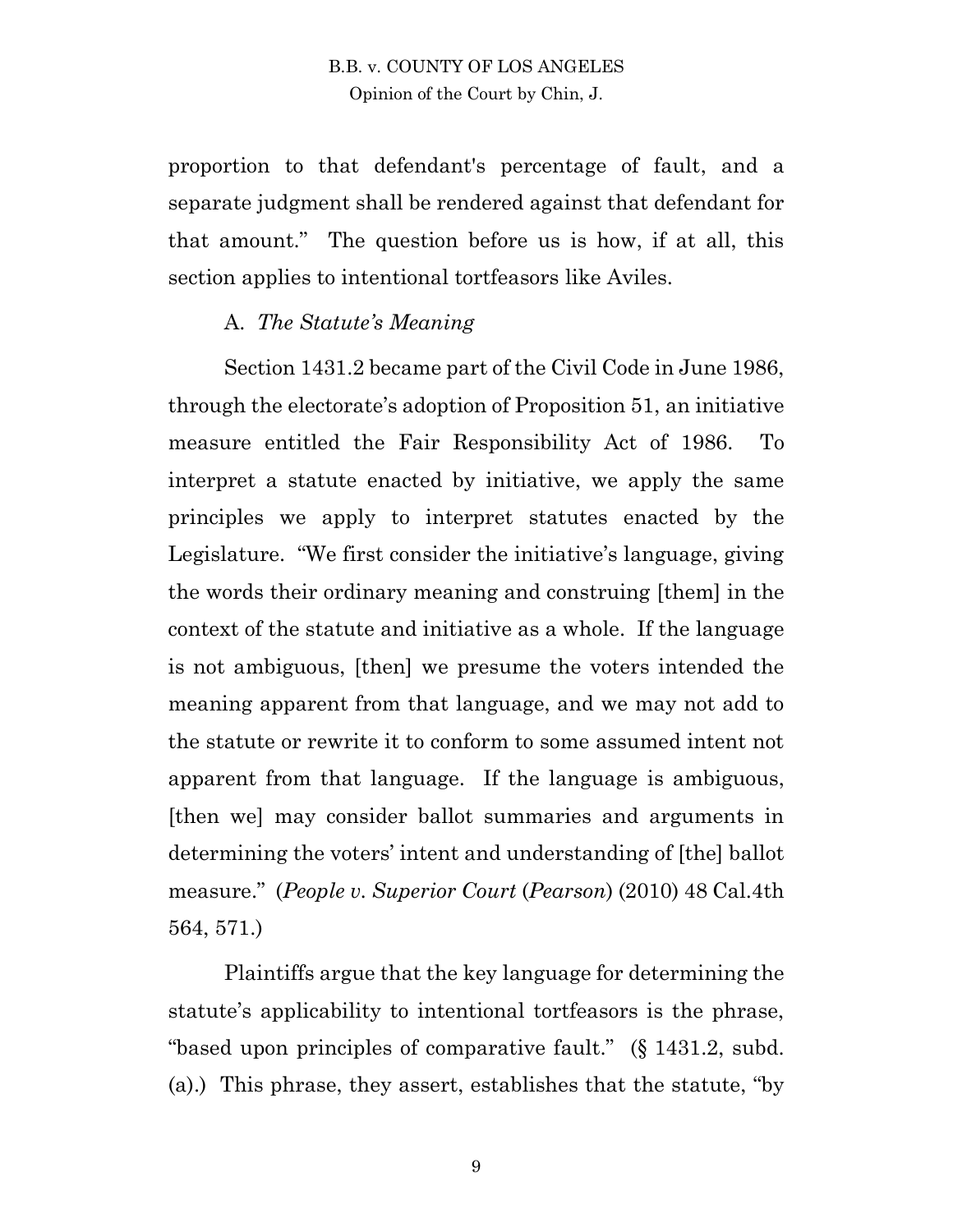its own terms, . . . requires several liability for non-economic damages only . . . in an action in which comparative fault principles apply." "[W]hen section 1431.2 was enacted," plaintiffs further assert, comparative fault principles "preclud[ed] intentional tortfeasors from reducing their liability based on [another's] negligence," and "nothing in section 1431.2 purports to change [that] long established" rule. Thus, because of the phrase "based upon principles of comparative fault" (§ 1431.2, subd. (a)), the statute should be read "as excluding intentional tortfeasors from profiting from the statute's limitation on damages liability amongst negligent parties."

Defendants, by contrast, assert that the key language in the statute is the phrase, "the liability of *each defendant*." (§ 1431.2, subd. (a), italics added.) The "plain," "clear and unambiguous" meaning of this phrase, they argue, is that the statute "guarantees apportionment to every defendant in a wrongful death case, without exception" and "regardless of the nature of the defendant's wrongdoing." In defendants' view, under canons of statutory construction, the phrase on which plaintiffs rely — "based upon principles of comparative fault" (§ 1431.2, subd. (a)  $-$  "modifies the subject of the sentence — 'the liability of each defendant' — not [the] term 'action' in the preceding clause" of the sentence. As such, it functions, not "as a limitation" on the statute's applicability, but "as an instruction" on "how a defendant's liability should be calculated under the statute  $-$  i.e., 'based [up]on principles of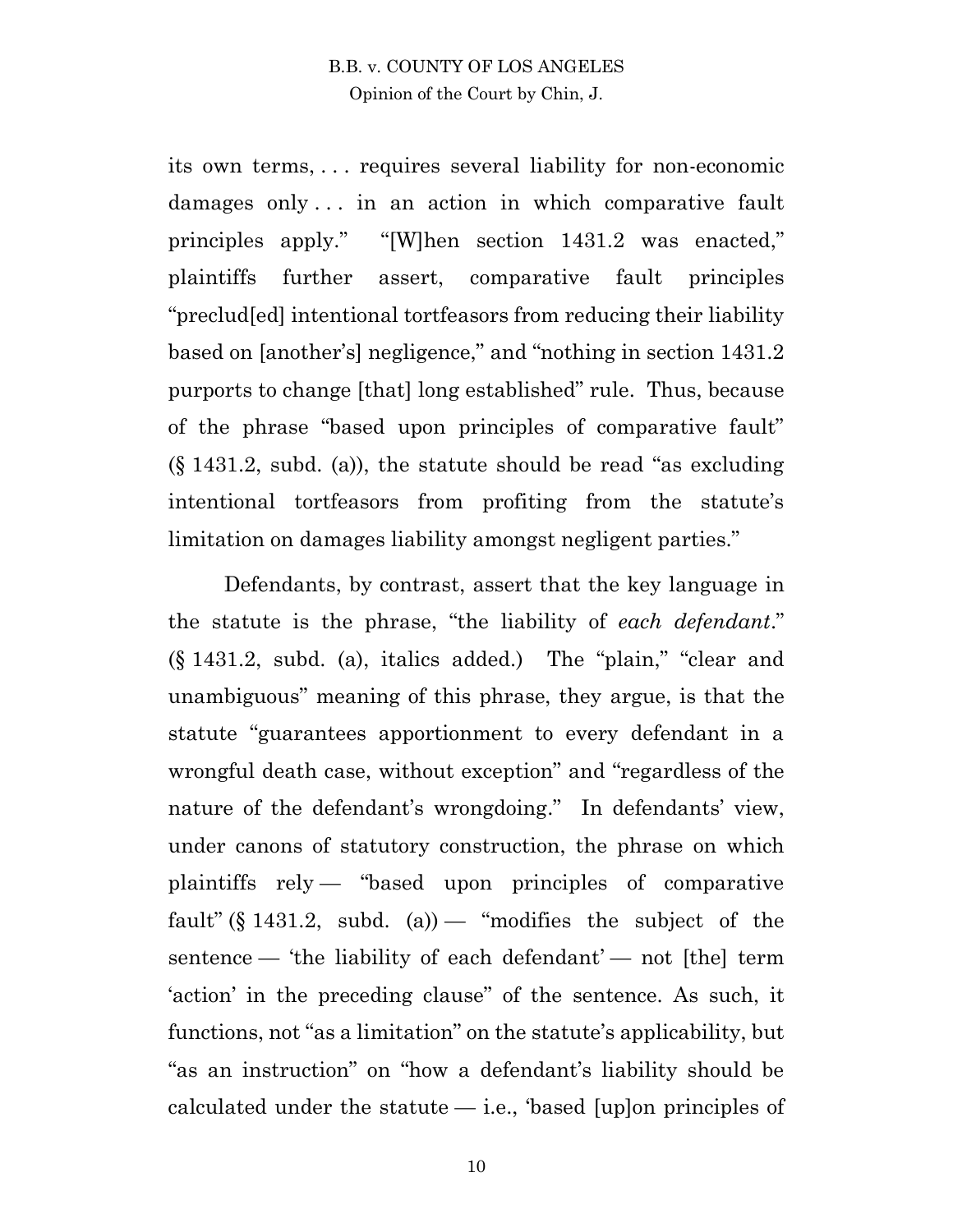comparative fault.'" In other words, defendants alternatively assert, it "instructs courts how the percentage of fault should be  $cal-\text{i.e., according to the proportion of fault determined}$ by the fact-finder." In short, defendants assert, under the "plain and commonsense meaning" of the statute, intentional tortfeasors like Aviles are entitled to reduce their liability based on the negligent acts of others.

We agree with plaintiffs that there are several problems with defendants' textual analysis. First, defendants' assertion that "[t]he statutory text mandates its application to 'each defendant' without exception" is inconsistent with our precedent. In *Diaz v. Carcamo* (2011) 51 Cal.4th 1148, 1156 (*Diaz*), we considered the statute's application to a defendant who was liable both vicariously for the actions of its employee and in its own right for its negligence in hiring and retaining the employee. We first explained that, under case law, certain "type[s] of defendant[s] [are] excluded from allocations of fault under Proposition 51." (*Id.* at p. 1158.) "One [such] type," we stated, is "an employer who faces only vicarious liability under the respondeat superior doctrine for torts committed by its employees in the scope of employment. [Citation.] In a case involving such an employer-defendant, the "" 'universe' of tortfeasors" ' among whom the jury must apportion fault [citation] does not include the employer. Instead, the employer's share of liability for the plaintiff's damages corresponds to the share of fault that the jury allocates to the employee." (*Ibid.*)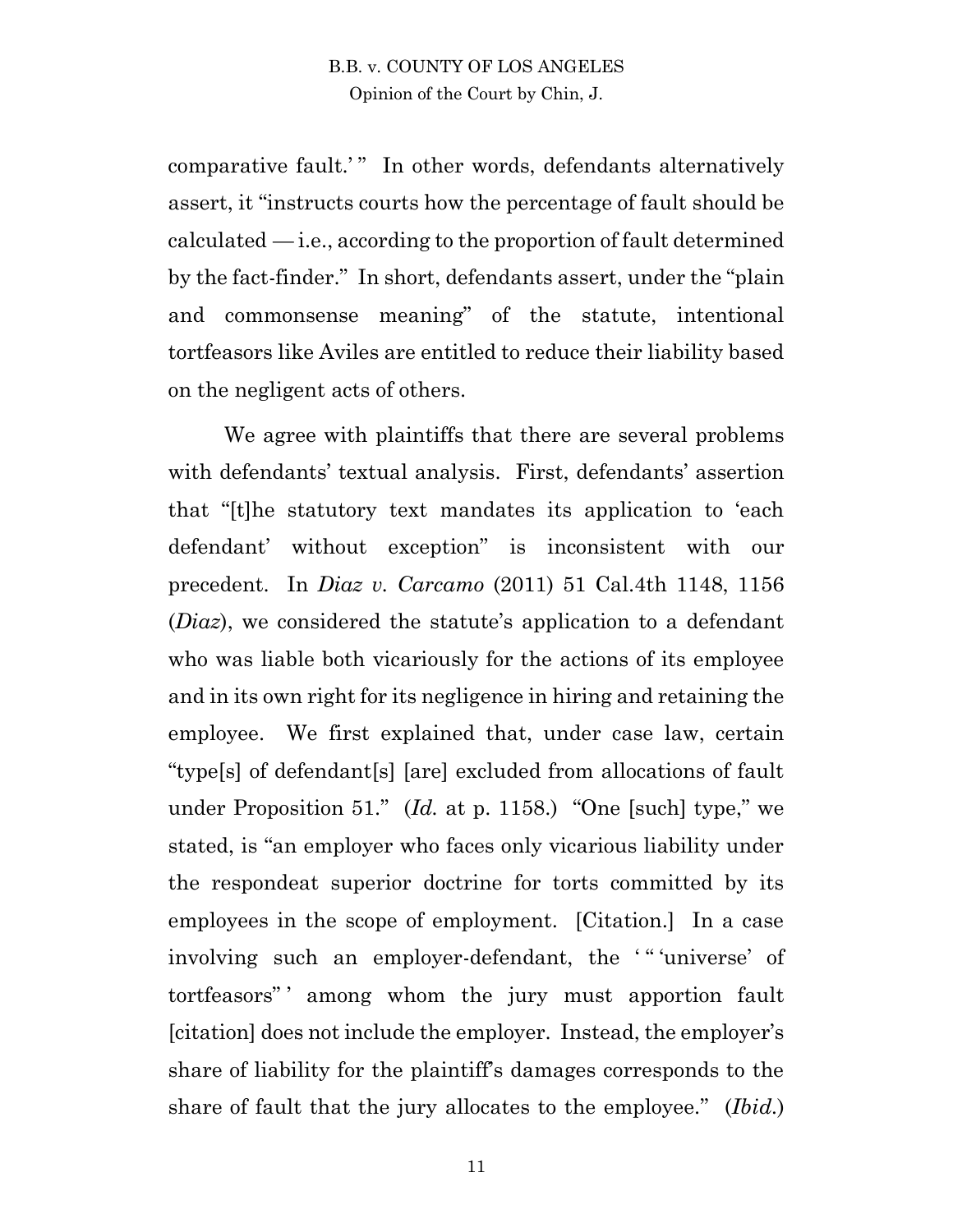This rule, we then held in *Diaz*, applies even where the employer's "own" separate act of "negligence" — such as "negligent entrustment" of a vehicle — contributes to the plaintiff's injury, if "the employer admits vicarious liability for" the employee's "negligent driving." (*Id.* at p. 1152.) *Diaz* establishes that, contrary to defendants' assertions, the phrase "each defendant" in section 1431.2, subdivision (a), does not mean "all defendants, without exception," and the statute's application may, in fact, depend on the basis of the defendant's liability.

In arguing otherwise, defendants ignore *Diaz* and rely principally on *DaFonte v. Up-Right, Inc.* (1992) 2 Cal.4th 593, 600 (*DaFonte*), which predated *Diaz*. The plaintiff in *DaFonte*  was injured by a machine he was using while performing his job, and we held that section 1431.2 required reduction of the product manufacturer's liability by the proportion of fault attributable to the negligence of the plaintiff's employer, even though the employer could not be sued for negligence and its liability to the plaintiff was limited to workers compensation benefits. (*DaFonte*, at p. 596.) As relevant to defendants' argument, in reaching this conclusion, we stated: "Section 1431.2 declares plainly and clearly that in tort suits for personal harm or property damage, no 'defendant' shall have 'joint' liability for 'non-economic' damages, and '[e]ach defendant' shall be liable 'only' for those 'non-economic' damages directly attributable to his or her own 'percentage of fault.' " (*DaFonte*,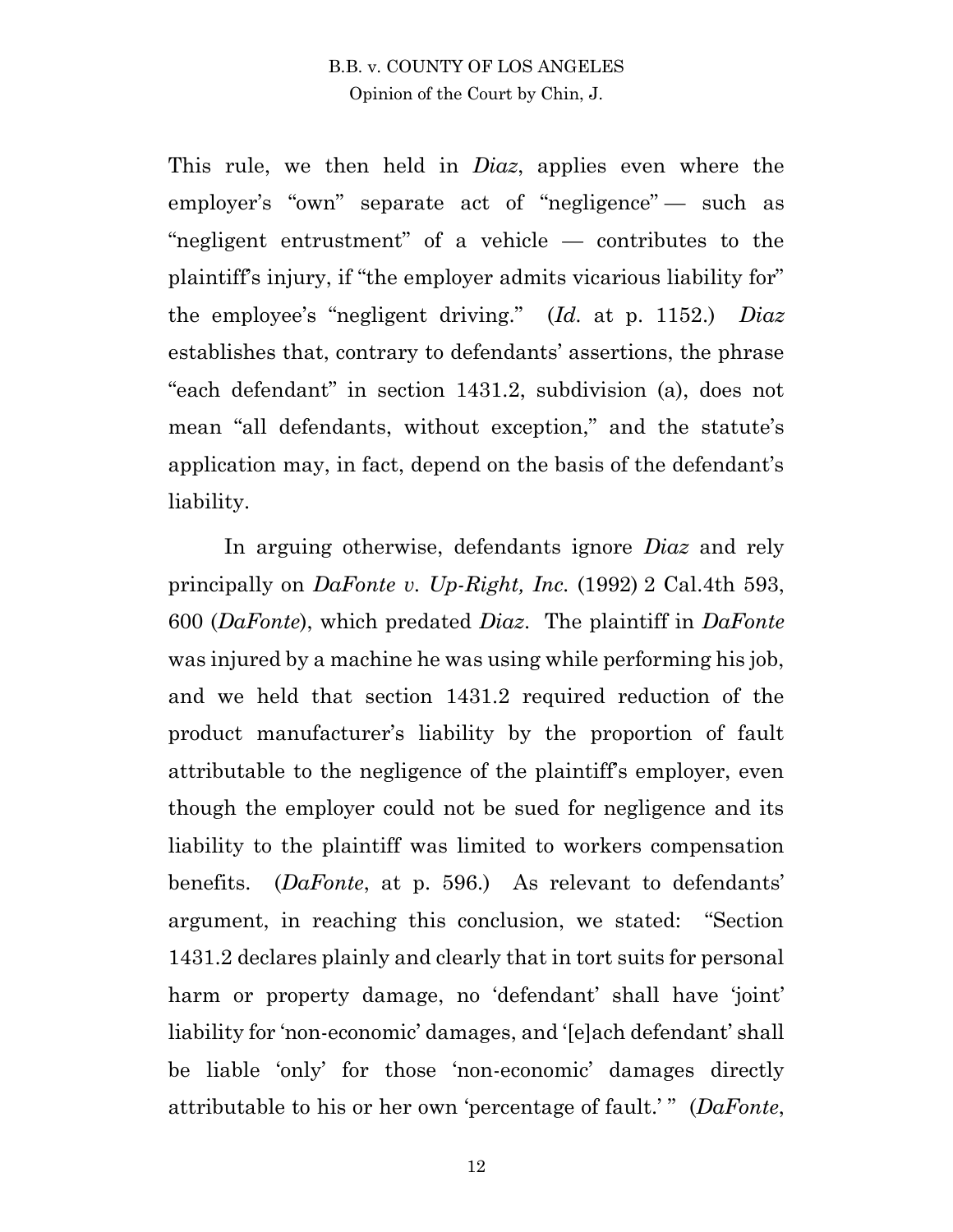at p. 601.) It "expressly affords relief to every tortfeasor who is a liable 'defendant,' and who formerly would have had full joint liability." *(Ibid., italics omitted.)* It "contains no ambiguity [that] would permit resort to . . . extrinsic constructional aids," such as "ballot materials." (*Id.* at p. 602.) It "plainly attacks the issue of joint liability for noneconomic tort damages root and branch. In every case, it limits the joint liability of every 'defendant' to economic damages, and it shields every 'defendant' from any share of noneconomic damages beyond that attributable to his or her own comparative fault." (*Ibid.*) It "plainly limits a defendant's share of noneconomic damages to his or her own proportionate share of comparative fault." (*Id.* at p. 604.)

Notwithstanding these statements, for several reasons, *DaFonte* does not require reduction under the statute of defendants' liability in the case now before us. First, *DaFonte* did not involve an intentional tortfeasor, did not examine the purpose and effect of the phrase "based upon principles of comparative fault" in section 1431.2, subdivision (a), and did not even quote that phrase. Indeed, there was no need in *DaFonte* to focus on or examine this phrase, because that case involved the statute's application to a quintessential comparative fault tortfeasor: a negligent actor. As we have repeatedly observed, " 'cases are not authority for propositions not considered.' " (*American Federation of Labor v. Unemployment Ins. Appeals Bd.* (1996) 13 Cal.4th 1017, 1039.)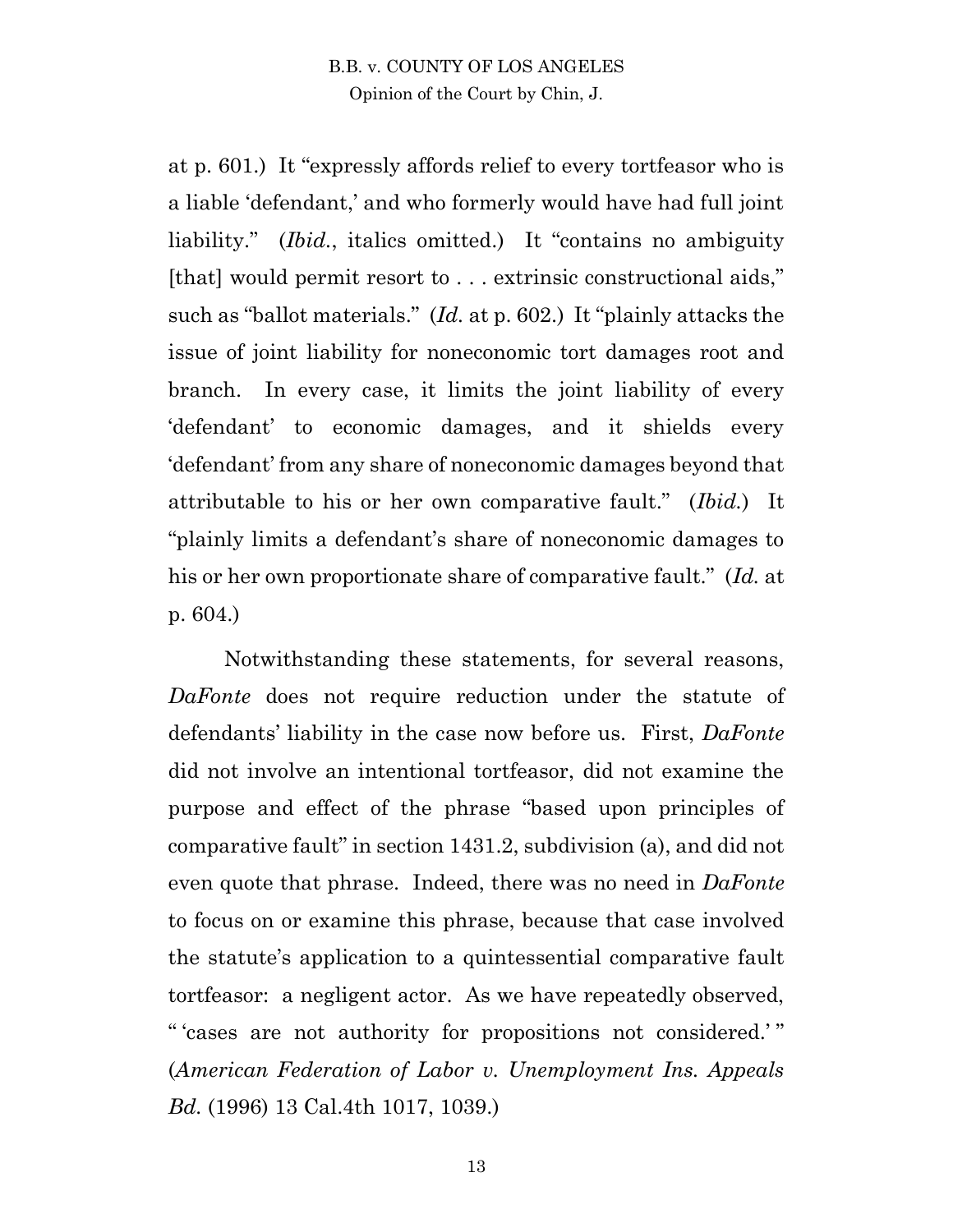Second, close examination of our *DaFonte* opinion suggests that defendants overstate the breadth of its scope and effect. We rested our analysis there in part on the fact that, "[l]ong before" the statute's enactment, we had held in *American Motorcycle Assn. v. Superior Court* (1978) 20 Cal.3d 578 (*American Motorcycle*), that "[n]either the allocation of fault, nor the amount of a joint and several damage award, 'var[ied] by virtue of the particular defendants who happen[ed] to be before the court.' " (*DaFonte*, *supra*, 2 Cal.4th at pp. 602–603, quoting *American Motorcycle*, at p. 589, fn. 2.) The holding in *American Motorcycle* we were referencing was that " 'the contributory *negligence* of the plaintiff must be proportioned to the combined *negligence* of plaintiff and of all the tort-feasors, whether or not joined as parties . . . whose negligence proximately caused or contributed to plaintiff's injury.' " (*American Motorcycle*, at p. 589, fn. 2 italics added.) "In this context," we stated in *DaFonte*, "the only reasonable construction of section 1431.2 is that a 'defendant['s]' liability for noneconomic damages cannot exceed his or her proportionate share of fault as compared with all fault responsible for the plaintiff's injuries, not merely that of 'defendant[s]' present in the lawsuit." (*DaFonte*, at p. 603, italics omitted.) Given this analysis, *DaFonte* does not establish the statute's applicability in the very different context now before us, involving an intentional, rather than negligent, tortfeasor. On the contrary, *DaFonte*'s analysis suggests that the law's treatment of intentional tortfeasors "before the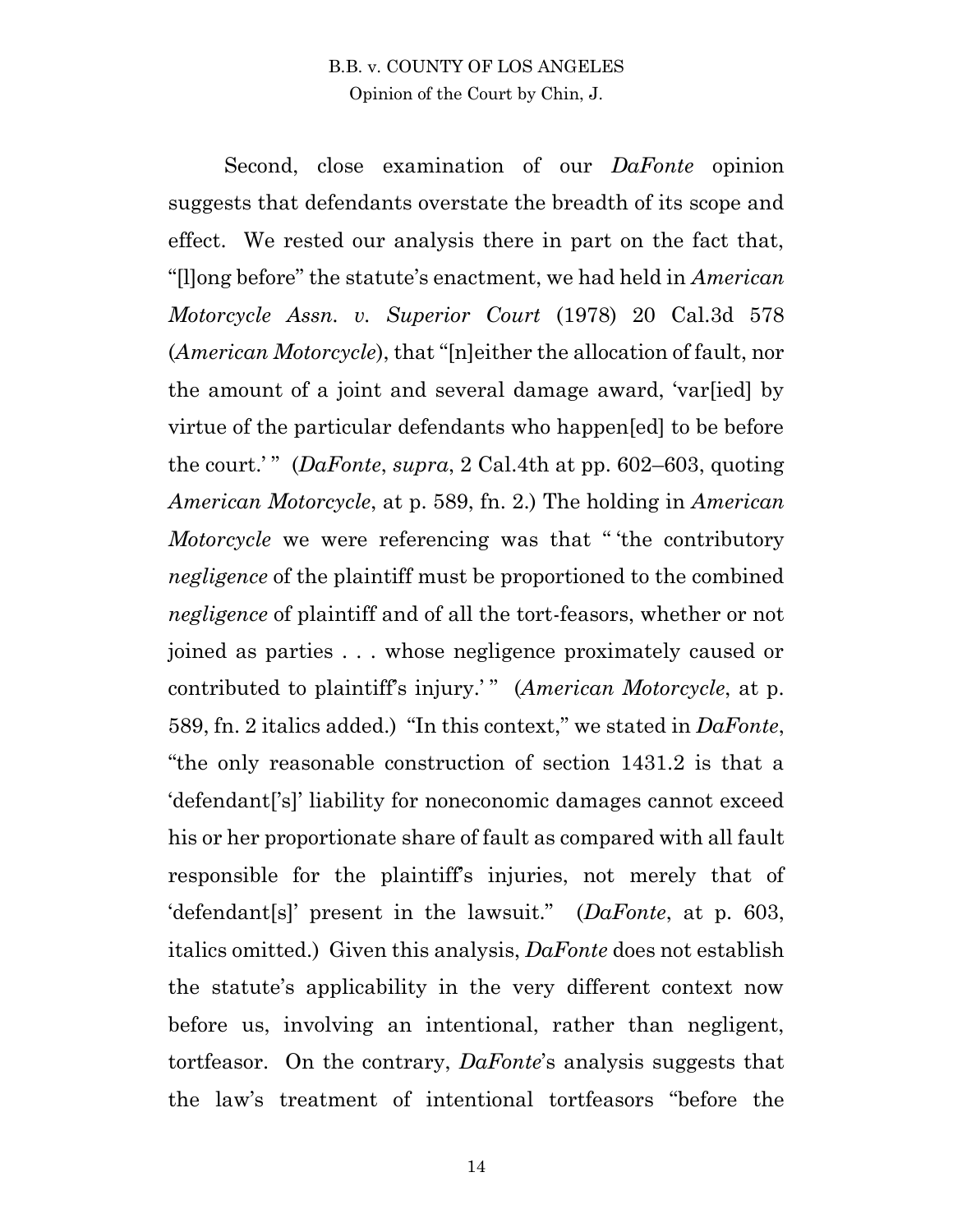enactment of Proposition  $51"$  — i.e., the legal "context" at the time of the measure's adoption — is relevant in determining section 1431.2's meaning in the context at issue. (*DaFonte*, at pp. 602–603.)

Finally, in our subsequent *Diaz* decision, we effectively rejected defendants' expansive reading of *DaFonte*. The plaintiff in *Diaz* argued that section 1431.2, as construed in *DaFonte*, required "inclu[sion]" of a negligent employer "in the ' " 'universe' of tortfeasors" ' to whom the jury will allocate fault," even if the employer is also vicariously liable for the act of its employee. (*Diaz*, *supra,* 51 Cal.4th at p. 1158.) We disagreed, holding, as noted above, that section 1431.2 does not require, or even permit, a share of liability to be allocated to a negligent employer for its own negligent act if the employer admits vicarious liability for the negligent act of its employee. (*Diaz*, at pp. 1159–1160.) Notably, we quoted *DaFonte* in explaining that the "" "universe' of tortfeasors" 'among whom the jury must apportion fault [citation] does *not* include the employer." (*Diaz*, at p. 1157, italics added.) Thus, *Diaz* makes clear that defendants overstate *DaFonte*'s scope and effect.

The second problem with defendants' plain language analysis is its treatment of the phrase "based upon principles of comparative fault" in section 1431.2, subdivision (a). As noted above, defendants insist that, under canons of statutory construction, the phrase "modifies" the phrase that follows it: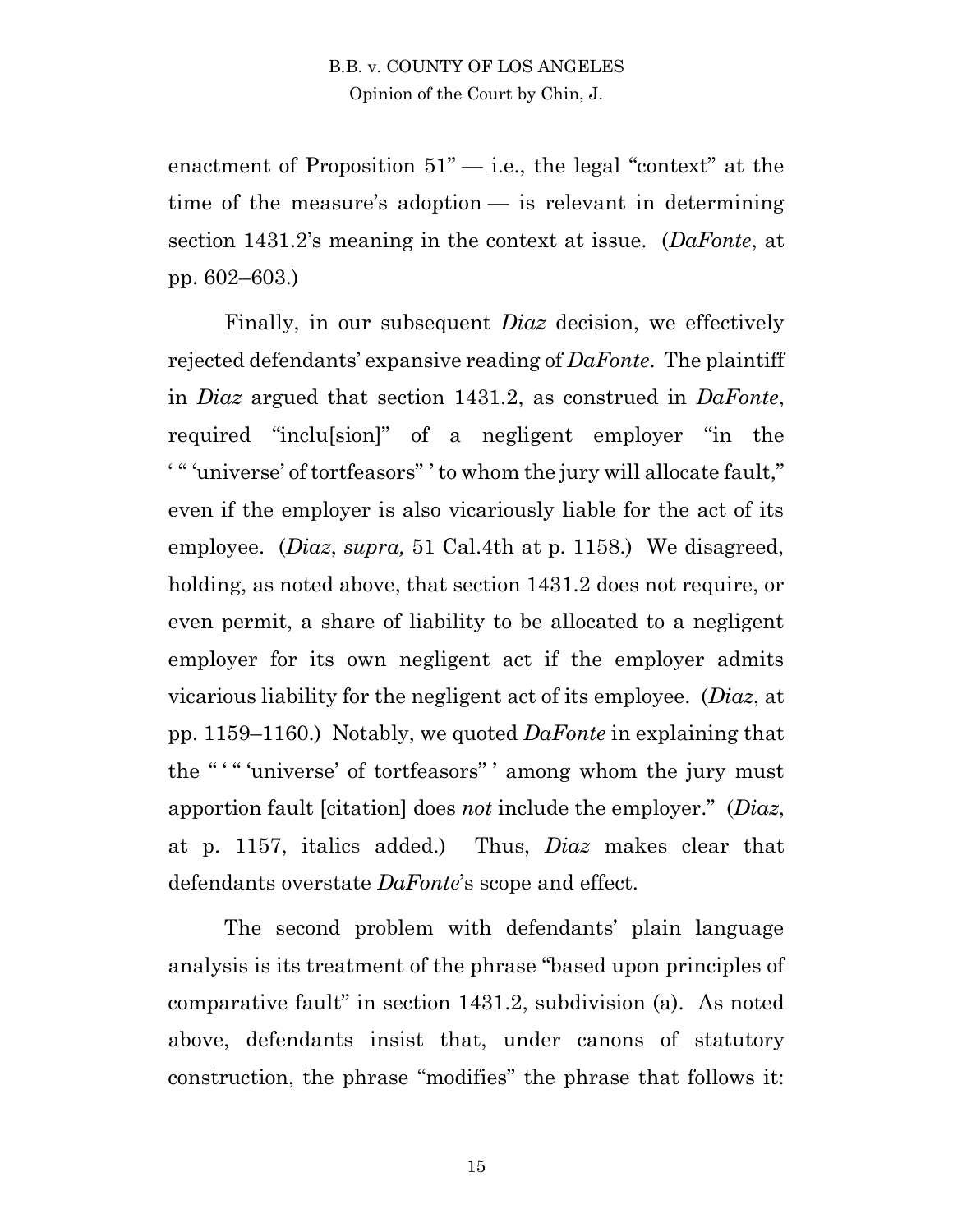"the liability of each defendant for non-economic damages." (§ 1431.2, subd. (a).) However, plaintiffs argue that under the same canons of statutory interpretation, it is "at least as reasonable" to conclude that the phrase instead modifies "what precedes it, 'any action for personal injury, property damage, or wrongful death.'" In support of their argument, plaintiffs note that "[t]his Court . . . has used [the latter] construction" in several opinions. (See *Diaz*, *supra,* 51 Cal.4th at p. 1156 [discussing effect of § 1431.2 "[i]n cases 'based upon principles of comparative fault'"]; *Buttram v. Owens-Corning Fiberglas Corp.* (1997) 16 Cal.4th 520, 539 [finding § 1431.2 applicable because the plaintiff's "cause of action . . . [was] based upon 'principles of comparative fault' "]; *Rutherford v. Owens-Illinois, Inc.* (1997) 16 Cal.4th 953, 959, fn. 1 [§ 1431.2 "provides" for proportionate liability as to noneconomic damages "in a tort action governed by principles of comparative fault"); *Richards v. Owens-Illinois, Inc.* (1997) 14 Cal.4th 985, 988 [same]; *DaFonte*, *supra*, 2 Cal.4th at p. 600 ["section 1431.2 declares that in actions for wrongful death, personal injury, or property damage based on comparative fault, 'the liability of each defendant for non-economic damages shall be several only and shall not be joint' "].) Under this construction, plaintiffs further argue, the statute does not apply to intentional tortfeasors because intentional tort actions "are not based on principles of comparative fault."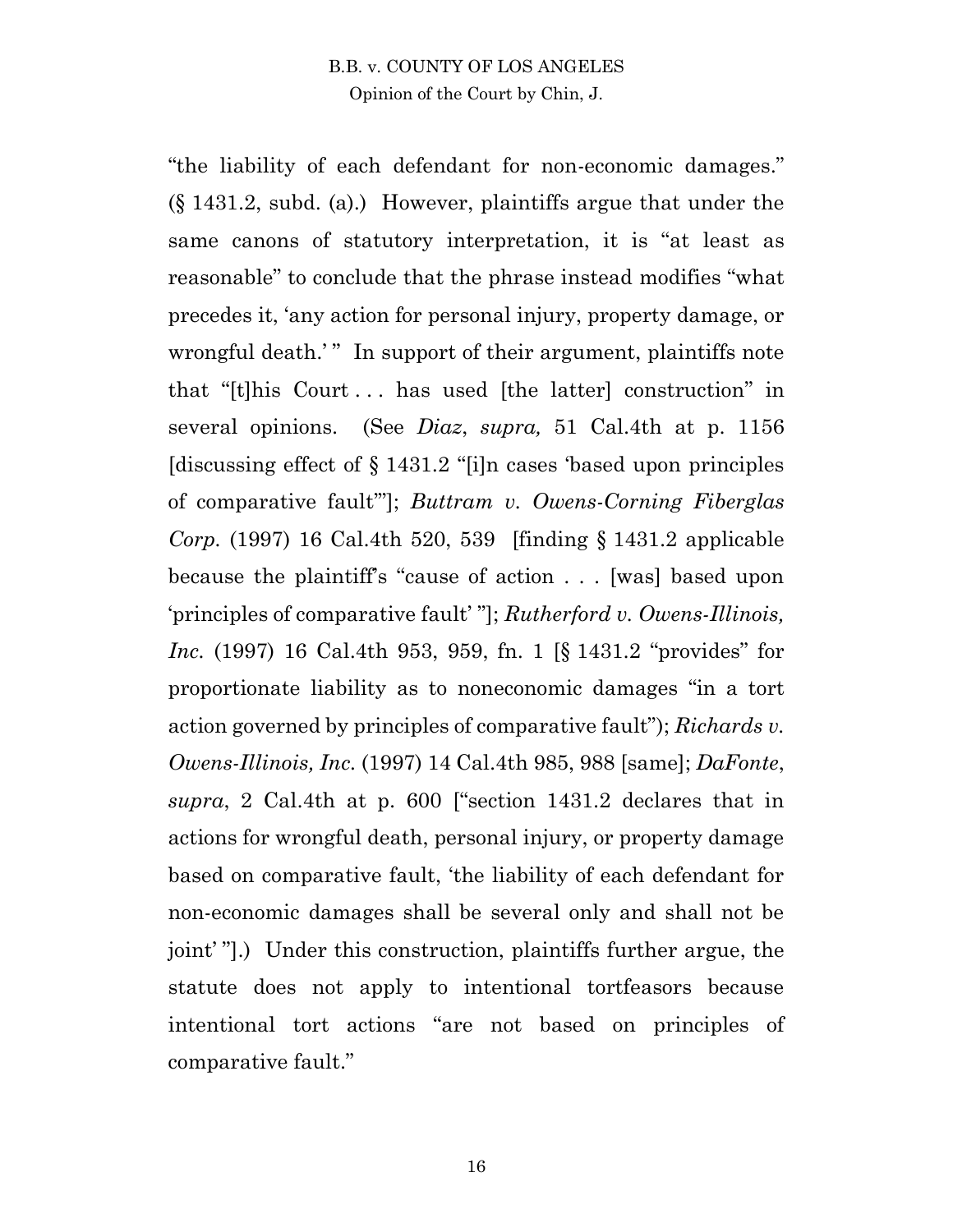Ultimately, we need not decide whether defendants' parsing of the statutory language is correct because their view of the statute's meaning is problematic even if, as they assert, the phrase "based upon principles of comparative fault" (§ 1431.2, subd. (a)) modifies what follows. As noted above, according to defendants, that phrase "supplies only the manner for calculating percentages"; its sole function is to "instruct[] courts how the percentage of fault should be calculated  $-$  i.e., according to the proportion of fault determined by the factfinder." However, as plaintiffs point out, under that reading, the phrase would serve no purpose given that (1) the immediately following clause specifies that "the liability of each defendant for non-economic damages shall be several only and shall not be joint," and (2) the next sentence sets forth detailed instructions for calculating each defendant's share, stating that "[e]ach defendant shall be liable only for the amount of noneconomic damages allocated to that defendant in direct proportion to that defendant's percentage of fault . . . ." (§ 1431.2, subd. (a).) Because defendants' construction renders the phrase "wholly without . . . effect," adopting it would be inconsistent with the well-established principle that courts should, if possible, give meaning to every word of a statute and avoid constructions that make any word surplusage. (*People v. Franco* (2018) 6 Cal.5th 433, 437.)

On the other hand, as plaintiffs further argue, there *is* a construction of the statute, even under defendants' parsing of its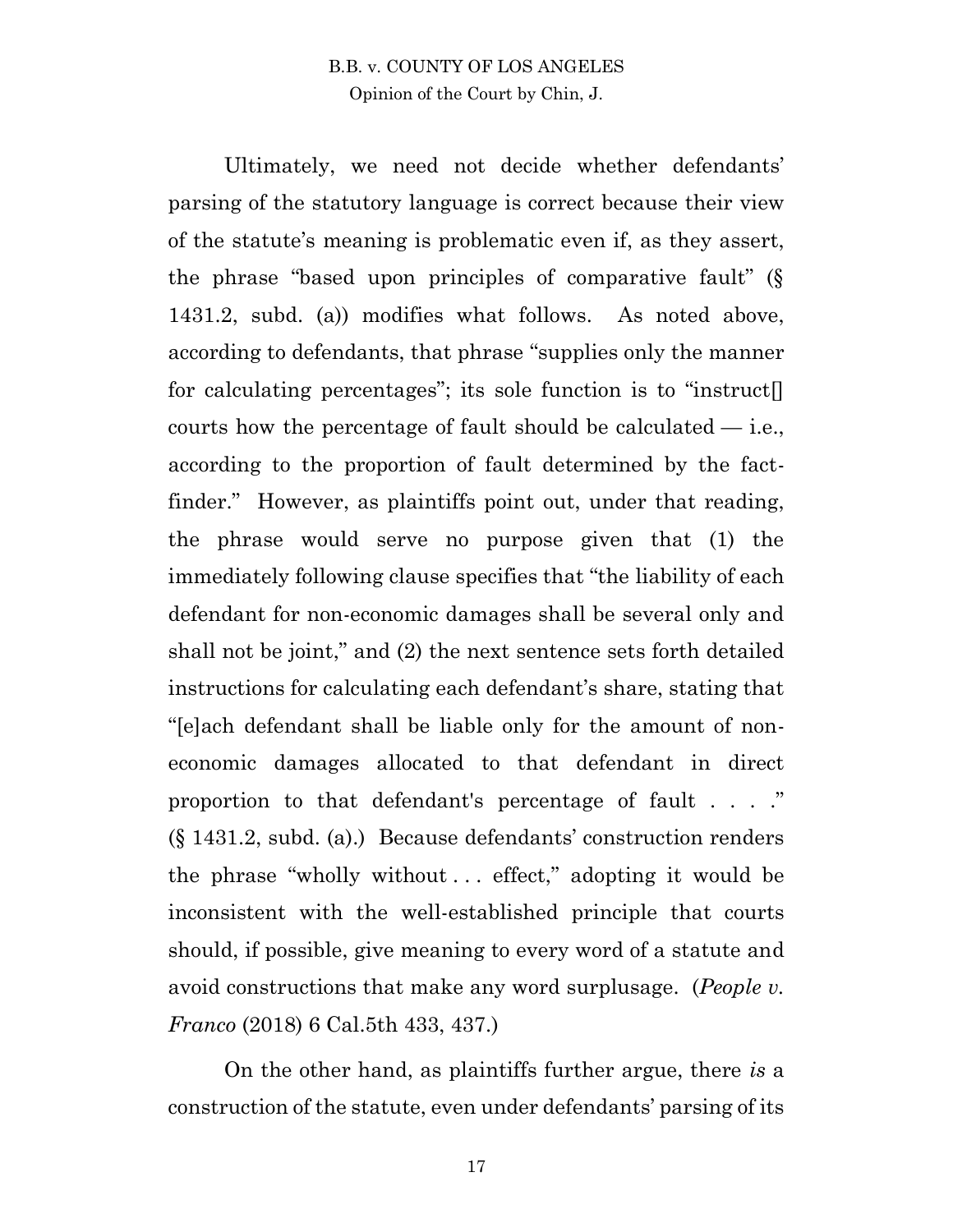language, that is both reasonable and does not render the phrase "based upon principles of comparative fault" superfluous. (See *Rumetsch v. City of Oakland* (1933) 135 Cal.App. 267, 269 [courts should not construe "[w]ords in a statute . . . as surplusage if a reasonable construction can be given them which will give them some force and meaning".) Under plaintiffs' construction, the phrase functions to "incorporate[]" otherwise "existing 'principles of comparative fault' " into the statute, such that a defendant's liability is "several and not joint" — and subject to apportionment based on percentage of responsibility — only in cases where the extent of that defendant's liability is otherwise determined according to "principles of comparative fault." (§ 1431.2, subd. (a).) In the end, then, we agree with plaintiffs that for purposes of deciding this case, "it is irrelevant whether the phrase 'based upon principles of comparative fault' modifies the word 'actions' or 'liability.' Whatever the referent," the key question is the extent, if any, to which existing principles of comparative fault otherwise apply under the law to intentional tortfeasors.

To that question, we now turn.

B. *Comparative Fault Principles and Intentional Tortfeasors*

Not surprisingly, the parties disagree as to whether, under existing principles of comparative fault, intentional tortfeasors are entitled to a reduction of liability based on the negligent acts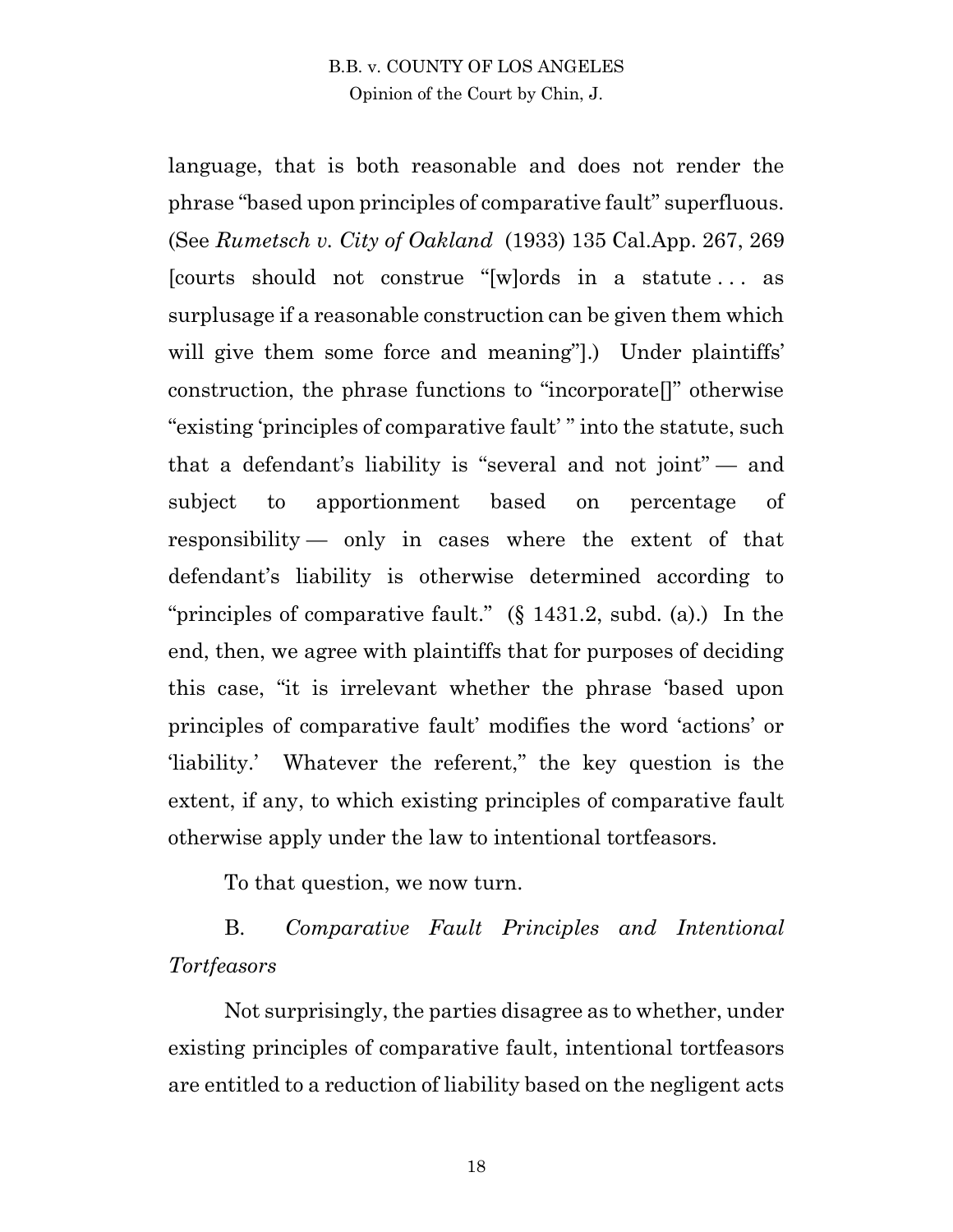of others. Plaintiffs assert that California law has never sanctioned application of "principles of comparative fault" in this manner. Defendants, on the other hand, assert that "[n]o rule in California excludes intentional tortfeasors from a comparative fault analysis," and that no court "had held" before Proposition 51's adoption "that intentional tortfeasors were excluded from the comparative fault doctrine." Therefore, defendants argue, "the language referencing comparative fault principles in section 1431.2, subdivision (a) cannot be read to exclude intentional tortfeasors from its scope." As shown below, plaintiffs have the better of the argument.

Since 1872, California law has provided that "[e]veryone is responsible, not only for the result of his or her willful acts, but also for an injury occasioned to another by his or her want of ordinary care or skill in the management of his or her property or person  $\dots$ " (§ 1714, subd. (a), as enacted 1872.) Until 1975, this broad principle was significantly limited by the contributory negligence doctrine, which barred *all* recovery if *any* negligent conduct of the injured plaintiff "contributed as a legal cause in any degree to the harm suffered." (*Li v. Yellow Cab Co.* (1975) 13 Cal.3d 804, 808 (*Li*).) This " 'all-or-nothing rule'" came to be viewed as unjustifiably harsh, because it " 'exonerate[d]' " even " 'very negligen[t]' " defendants " 'for even the slight fault of [their] victim.' " (*Id.* at p. 810, fn. 3.)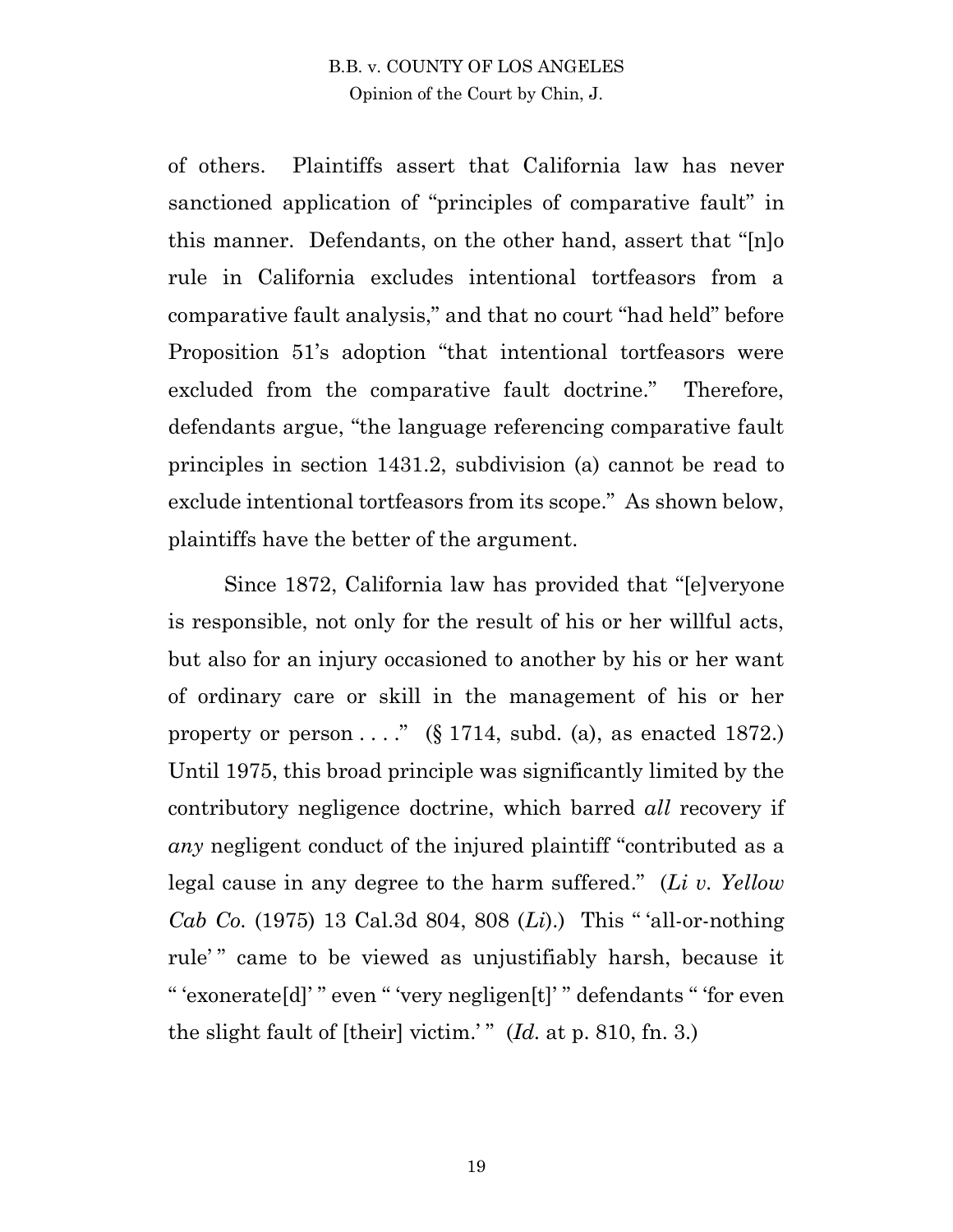To address this harshness, courts developed several limitations on the contributory negligence doctrine. One relevant limitation was that the doctrine applied only where the defendant was liable on the basis of *negligence*, and was inapplicable where the defendant was liable on the basis of "willful misconduct" (*Li*, *supra*, 13 Cal.3d at p. 825) or "an intentional wrong" (*Security-First Nat. Bank of Los Angeles v. Earp* (1942) 19 Cal.2d 774, 777). And because battery is an "intentional tort[]," courts held that the contributory negligence defense was "unavailable" to defendants in actions for battery, (*Bartosh v. Banning* (1967) 251 Cal.App.2d 378, 385.) "As between the guilty aggressor and the person attacked the former [could] not shield himself behind the charge that his victim may have been guilty of contributory negligence . . . ." (*Ibid.*)

In 1975, in *Li*, *supra*, 13 Cal.3d at page 829, we abolished the contributory negligence defense and replaced it with "a system of 'pure' comparative negligence" that "assess[es] liability in proportion to negligence." Under that system, we explained, "liability for damage will be borne by those whose negligence caused it in direct proportion to their respective fault" *(id.* at p. 813), meaning "the amount of [their] negligence" (*id.* at p. 829). In setting forth this rule, we also explained that the terms "fault" and "negligence" are interchangeable, the latter "import[ing] nothing more than 'negligence' in the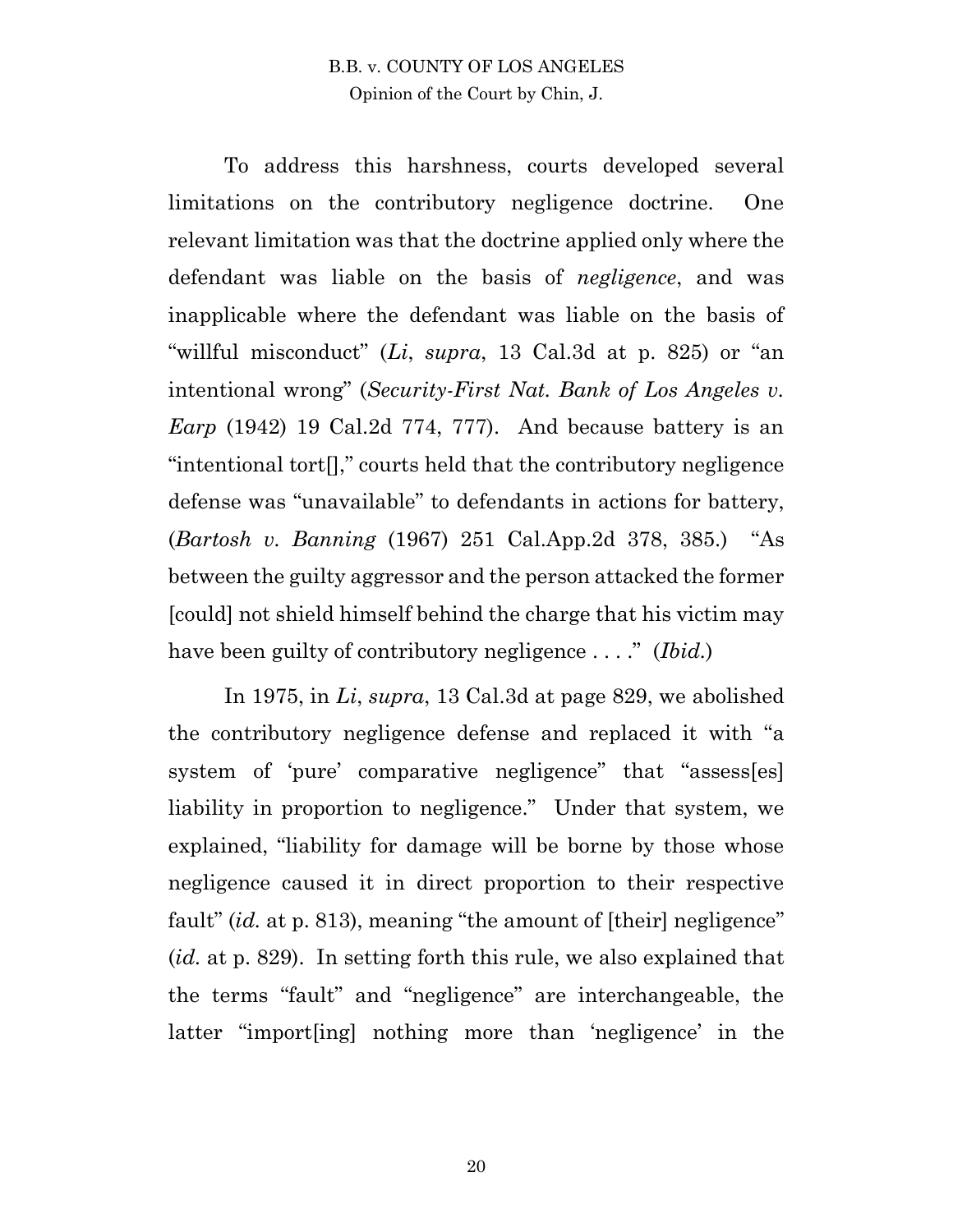accepted legal sense.<sup>"3</sup> ( $Li$ , at p. 813, fn. 6.) Thus, the new rule of proportionate liability, we said, applies "in all actions for negligence." (*Id.* at p. 829.) We expressly declined to address the rule's applicability in actions based on willful or intentional misconduct. (*Id.* at p. 826.)

Three years later, in *American Motorcycle*, we considered *Li*'s impact on a tort principle that would later become the target of Proposition 51: the rule of "joint and several liability" for concurrent tortfeasors "who have negligently inflicted the harm." (*American Motorcycle*, *supra*, 20 Cal.3d at p. 583.) Under this rule, "each tortfeasor whose negligence is a proximate cause of an indivisible injury remains individually liable for all compensable damages attributable to that injury" (*id.* at p. 582), "and the injured person may sue one or all of the tortfeasors to obtain a [full] recovery for his [or her] injuries" (*id.*  at p. 587). The defendant in *American Motorcycle* argued that *Li* compelled replacement of the joint and several liability rule with "a new rule of 'proportionate liability,' under which each concurrent tortfeasor who has proximately caused an indivisible

 $\overline{a}$ 

**<sup>3</sup>** Long before *Li*, California precedent held in the tort context that the terms "fault" and "negligence" were "synonymous." (*Cahill Bros., Inc. v. Clementina Co.* (1962) 208 Cal.App.2d 367, 380; *Marston v. Pickwick Stages* (1926) 78 Cal.App. 526, 534; see *Gackstetter v. Market St. Ry. Co.* (1933) 130 Cal.App. 316, 323 ["The word 'fault' in the instruction was the equivalent of negligence"].)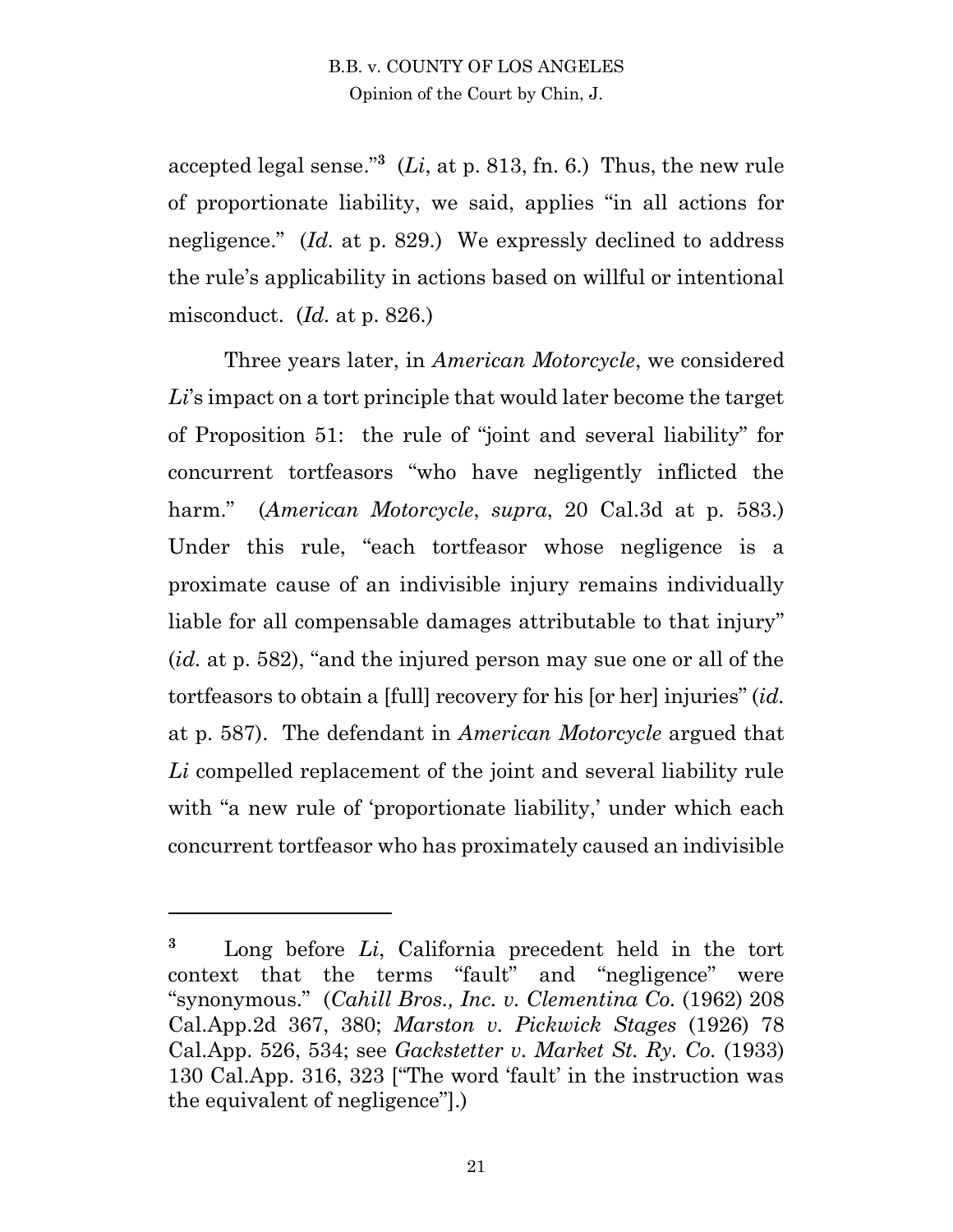harm may be held liable only for a portion of plaintiff's recovery, determined on a comparative fault basis." (*American Motorcycle*, at pp. 585–586, italics omitted.) We disagreed, holding that "after *Li*, a concurrent tortfeasor whose negligence is a proximate cause of an indivisible injury remains liable for the total amount of damages, diminished only 'in proportion to the amount of negligence attributable to the person recovering.'"  $(Id.$  at p. 590.)

We further held, however, that "the principles underlying" *Li*" warranted "modification" of a separate common law principle that governed the allocation of loss, not vis-à-vis the plaintiff, but among multiple tortfeasors: the "equitable indemnity doctrine." (*American Motorcycle*, *supra*, 20 Cal.3d at p. 591.) Under "[e]arly California decisions," we explained, a tortfeasor held liable for all of the plaintiff's damages had no "right to contribution" from other tortfeasors who had contributed to the plaintiff's injury. (*Id.* at p. 592.) In later years, out of concern about the "injustice of requiring one tortfeasor to bear an entire loss while another more culpable tortfeasor escaped with impunity," courts "develop[ed] an equitable exception to the no contribution rule" (*ibid.*), which allowed "a 'passively' or 'secondarily' negligent tortfeasor to shift his [or her] liability completely to a more directly culpable party" (*id.* at p. 583). But the "all-or-nothing aspect of" this supposedly equitable exception "ha[d] precluded courts from reaching a just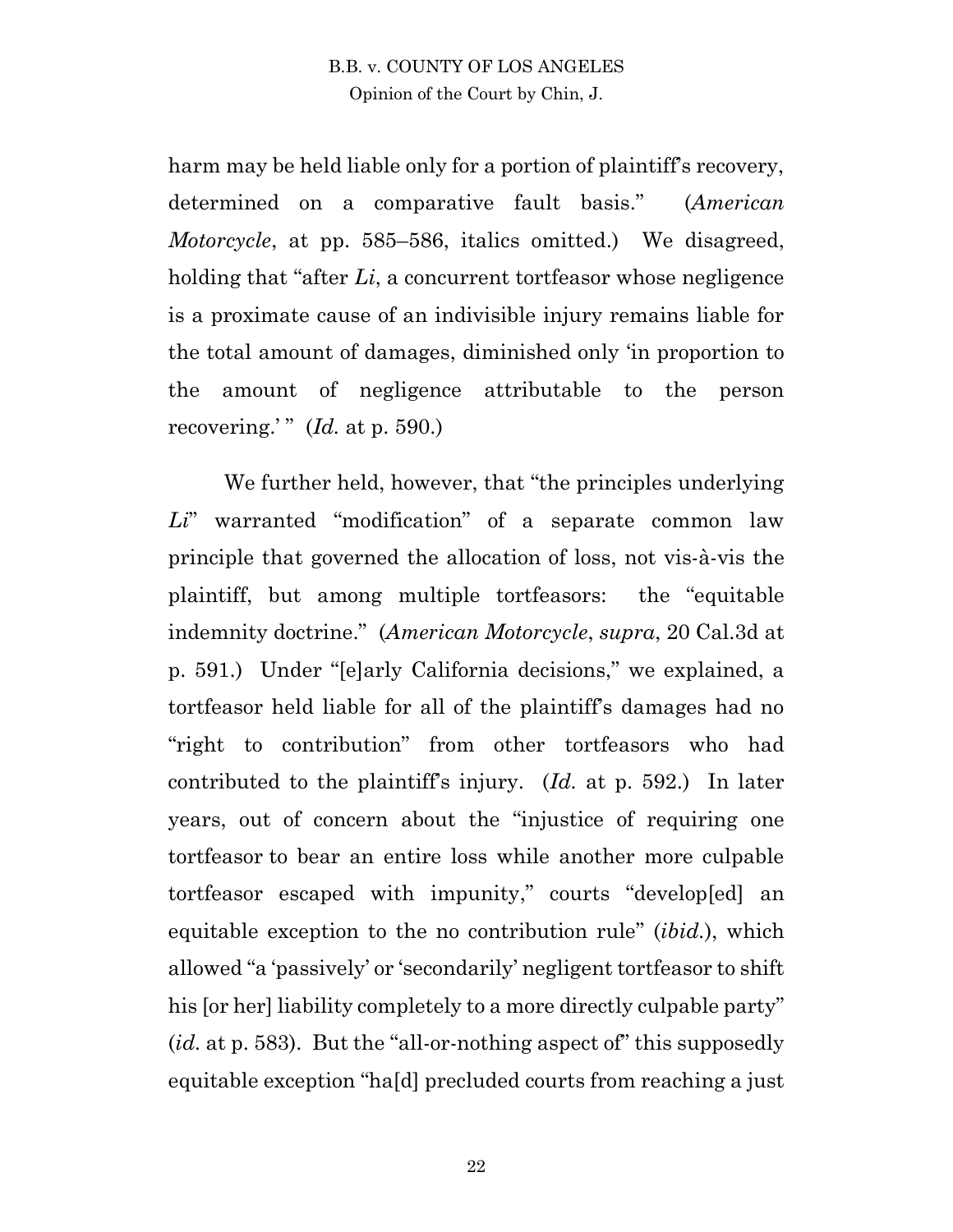solution in the great majority of cases in which equity and fairness call[ed] for an apportionment of loss between the wrongdoers in proportion to their relative culpability, rather than the imposition of the entire loss upon one or the other tortfeasor." (*Id.* at p. 595.) " '[T]here is obvious lack of sense and justice,' " we said, " 'in a rule [that] permits the entire burden of a loss, for which two defendants were . . . unintentionally responsible, to be shouldered onto one alone, . . . while the latter goes scot free.' " (*Id.* at pp. 607–608, quoting Prosser, Law of Torts (4th ed. 1971) § 50, p. 307, italics added.) Therefore, we concluded, in order to "attain" the system that *Li* envisioned — " 'under which liability for damage will be borne by those whose negligence caused it in direct proportion to their respective fault' " (*id.* at p. 598) — "the long-recognized common law equitable indemnity doctrine should be modified to permit, in appropriate cases, a right of partial indemnity, under which liability among multiple tortfeasors may be apportioned on a comparative negligence basis" (*id.* at p. 583).

In considering our authority to modify the rule of equitable indemnity, we discussed in *American Motorcycle* a separate but related doctrine: "contribution among tortfeasors." (*American Motorcycle*, *supra*, 20 Cal. 3d at p. 596.) "In traditional terms," we explained, the difference between the two doctrines is that indemnity involves the complete "shift[ing]" of loss "from one tortfeasor to another," whereas contribution involves only the pro rata "shar[ing]" — or "apportionment" — of loss. (*Id.* at p.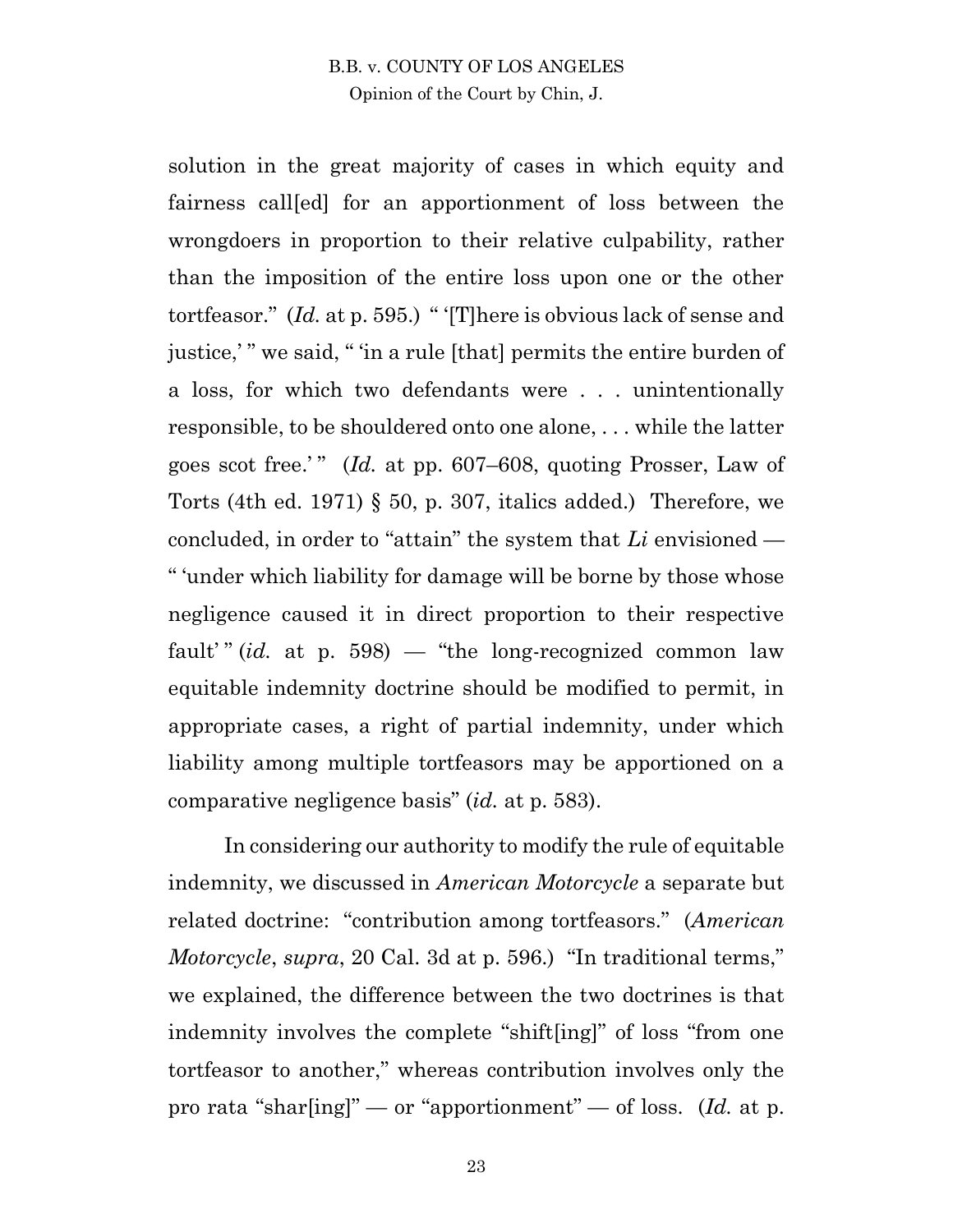591.) Until 1957, California followed the common law rule "denying a tortfeasor any right to contribution whatsoever." (*Id.* at p. 592.) In that year, the Legislature established a statutory "right of contribution among" multiple "defendants in a tort action" against whom "a money judgment has been rendered jointly." (Code Civ. Proc., § 875, subd. (a), added by Stats. 1957, ch. 1700, § 1, p. 3076.) According to the statute's legislative history, the "'purpose'" of this change was "'to lessen the harshness of " the rule prohibiting contribution, which precluded a tortfeasor " 'forced to pay the [plaintiff's] whole claim for  $\dots$  damages'" from "'recover[ing]  $\dots$  [a] pro rata share'" from other tortfeasors who had contributed to the injuries. (*American Motorcycle*, at p. 601, fn. 7, italics omitted.) Among other things, the legislative history explained, the common law rule " 'ignore[d] . . . the fact that most tort liability results from *inadvertently* caused damage and leads to the punishment of one wrongdoer by permitting another wrongdoer to profit at his expense.'" *(Ibid., italics added.)* Consistent with this explanation, the Legislature expressly denied the "right of contribution" to tortfeasors who have "intentionally injured the injured person." (Code Civ. Proc., § 875, subd. (d).) As several appellate courts later observed, this "unequivocal" exclusion of intentional tortfeasors followed "the rule . . . [that] ha[d] been recognized uniformly in all jurisdictions." (*Bartneck v. Dunkin* (1969) 1 Cal.App.3d 58, 61; see *Martinez v. De Los Rios* (1960) 187 Cal.App.2d 28, 34.)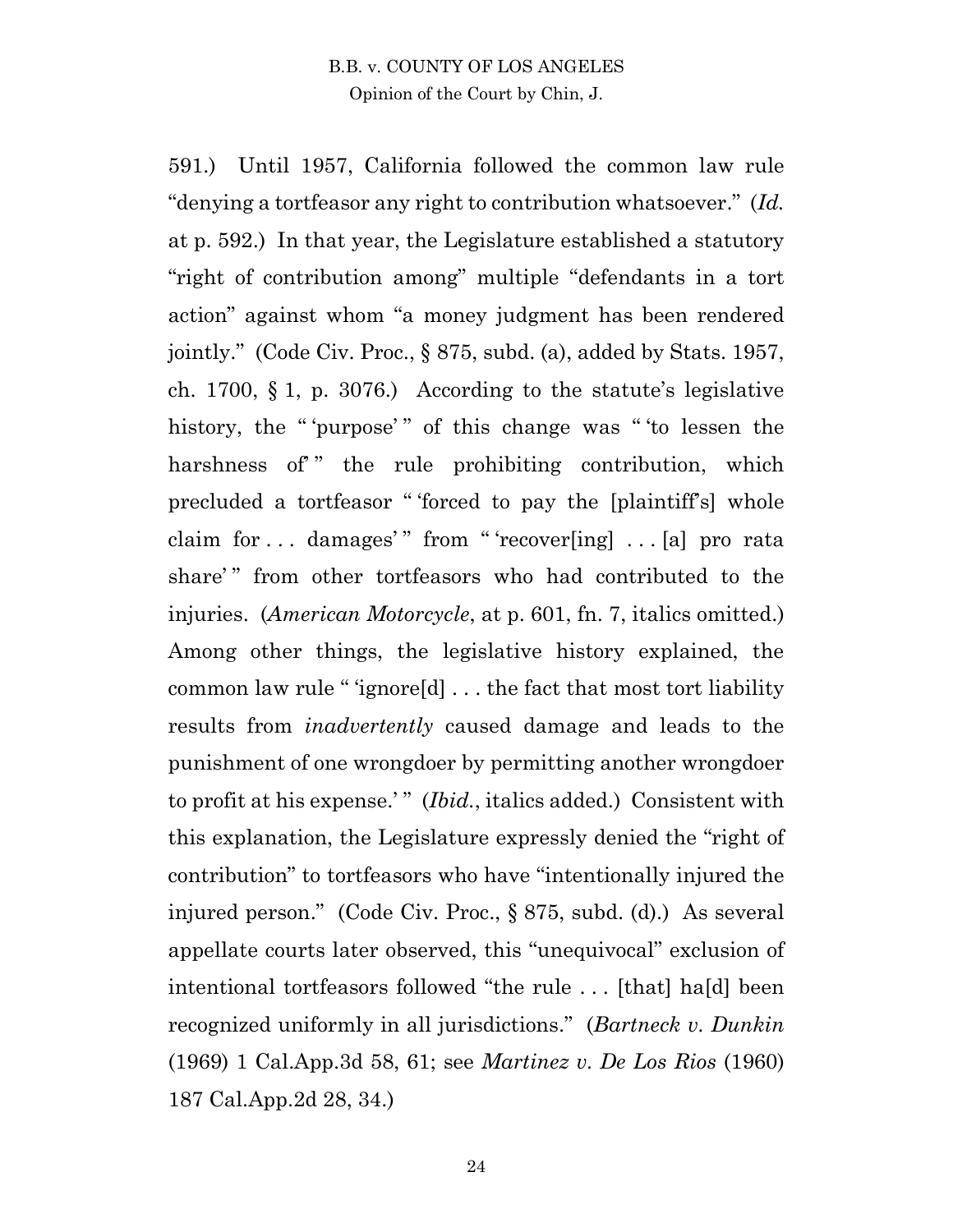About a month after *American Motorcycle*, in *Daly v. General Motors Corp.* (1978) 20 Cal.3d 725, 730 (*Daly*), we extended *Li*'s "comparative negligence" principles to "actions founded on strict products liability." In reaching this conclusion, we rejected the argument that because strict liability "is not founded on negligence or fault, [it] is inhospitable to comparative principles." (*Daly*, at p. 734.) We relied in part on the Uniform Comparative Fault Act, which made comparative liability principles applicable in actions "based on fault'" and defined the term " ' "Fault" [to] include<sup>[]</sup> acts or omissions that are in any measure negligent or reckless toward the person or property of the actor or others, or that subject a person to strict tort liability.'" (*Id.* at p. 741, quoting  $\S 1$  of the act, italics omitted.) Among the "notable" features of these provisions, we explained, was their use of a term  $-$  " 'fault<sup>[]</sup>"  $-$  that was expressly defined to encompass "negligence and strict liability." (*Id*. at p. 742.) To reflect this usage and our expansion of *Li* to both negligence actions and "actions founded on strict liability," we adopted "the term 'comparative fault'" to describe the doctrine. (*Daly*, at p. 742.)

Two months after *Daly*, in *Safeway Stores, Inc. v. Nest-Kart* (1978) 21 Cal.3d 322, 325 (*Safeway*), we extended *American Motorcycle*'s comparative indemnity doctrine "for apportioning liability among multiple negligent tortfeasors" to actions where the liability of some tortfeasors "rests" on "strict product liability." We reasoned in part that the social policy underlying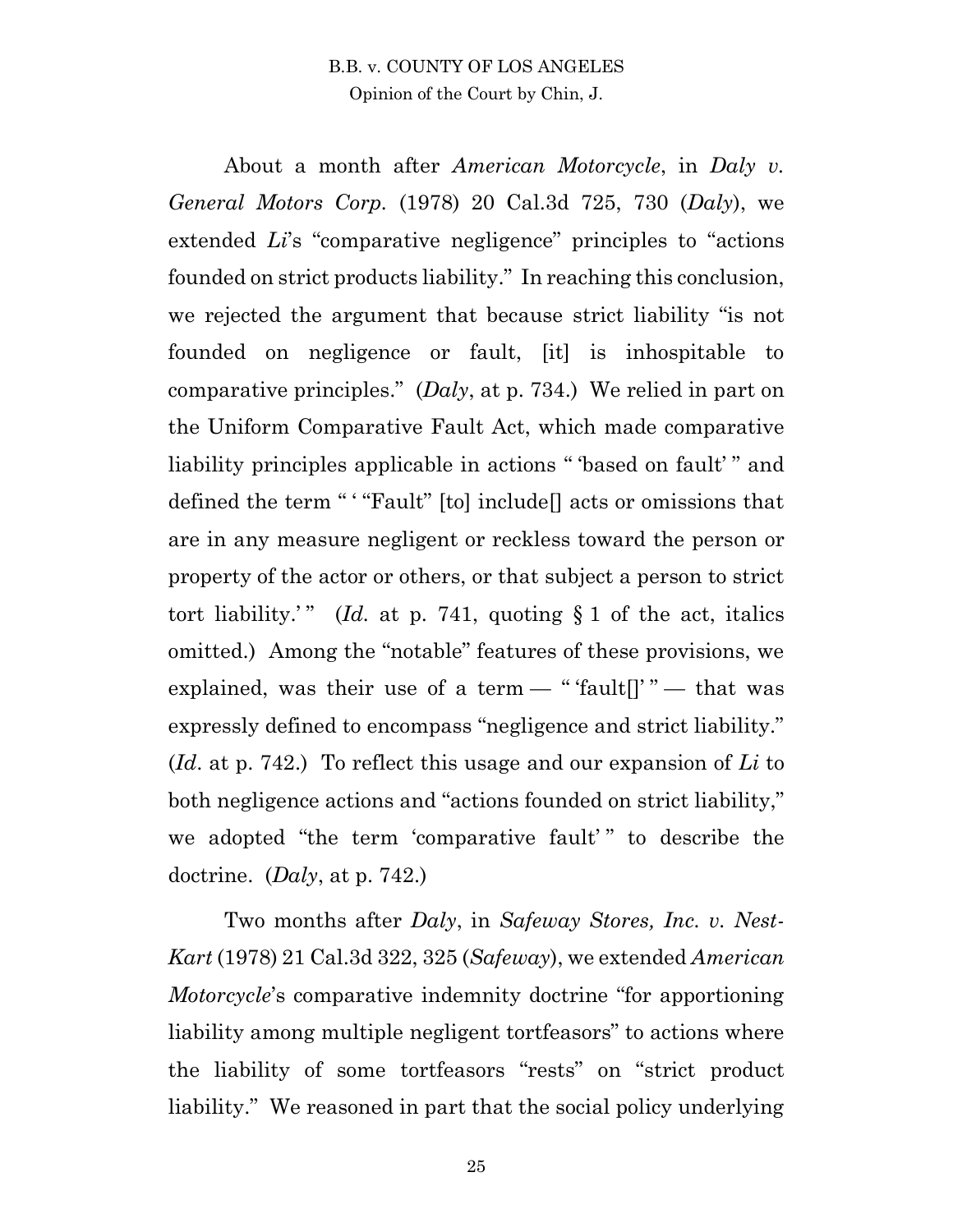strict liability — "assign[ing] liability to a party who possesses the ability to distribute losses over an appropriate segment of society" — "ha[d] never been viewed as so absolute as to require, or indeed as to permit, negligent tortfeasors who have also contributed to the injury to escape all liability whatsoever. Instead, from the initial adoption of strict product liability in [California], the propriety of awarding contribution between strictly liable and negligent defendants ha[d] been uniformly recognized." (*Safeway*, at p. 330.) Applying *American Motorcycle*'s comparative indemnity doctrine in this context would simply "achieve a more precise apportionment of liability... by allocating damages on a comparative fault or a comparative responsibility basis, rather than by fixing an inflexible pro rata apportionment pursuant to the contribution statutes." (*Id.* at p. 331.) We also reasoned that a contrary conclusion "would lead to bizarre, and indeed irrational, consequences." (*Id*. at p. 332.) If "only" the "negligent defendant" may invoke the comparative indemnity doctrine, then "a manufacturer who was actually negligent in producing a product would frequently be placed in a better position than a manufacturer who was free from negligence but who happened to produce a defective product, for the negligent manufacturer would be permitted to shift the bulk of liability to more negligent cotortfeasors, while the strictly liable defendant would be denied the benefit of such apportionment." (*Ibid.*) "[N]o policy considerations . . . demand or justify such a result . . . ." (*Ibid.*)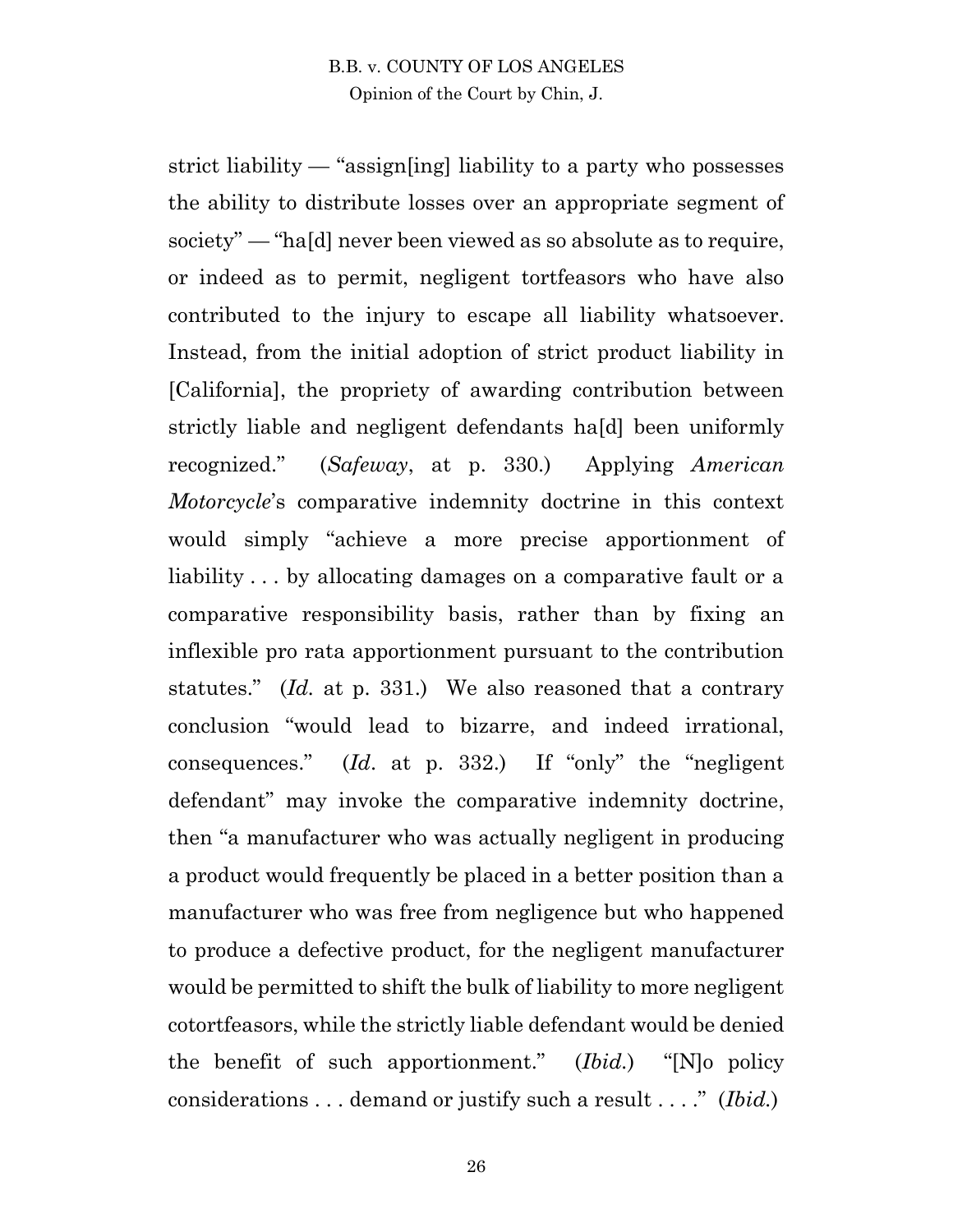In the years between our 1975 decision in *Li* and Proposition 51's adoption in 1986, several published court of appeal decisions addressed the comparative fault doctrine's applicability to willful conduct. In 1976, the Third District Court of Appeal held that *Li*'s "comparative negligence doctrine . . . does not apply to willful misconduct." (*Kindt v. Kauffman* (1976) 57 Cal.App.3d 845, 855.) But courts in the First, Second, and Fifth Appellate Districts, and one federal appellate court, later held otherwise, extending comparative fault principles to tortfeasors liable for willful and wanton conduct. (*Blake v. Moore* (1984) 162 Cal.App.3d 700, 707; *Allen v. Sundean* (1982) 137 Cal.App.3d 216, 226 (*Allen*); *Zavala v. Regents of University of California* (1981) 125 Cal.App.3d 646, 650; *Southern Pac. Transportation Co. v. State of California* (1981) 115 Cal.App.3d 116, 118; *Sorensen v. Allred* (1980) 112 Cal.App.3d 717, 726; *Plyler v. Wheaton Van Lines* (9th Cir. 1981) 640 F.2d 1091, 1093.) In the earliest of these decisions — *Sorensen —* which the later decisions largely followed, the court reasoned that willful and wanton conduct is simply an aggravated "type[] of negligence," which is "suitable for comparison with any other kind of negligence." (*Sorenson*, at p. 725.) As relevant to the issue before us, the *Sorenson* court also relied on the following: (1) our statement in *Li*, which had been endorsed by "[t]he most comprehensive historical and analytical treatise on the subject of comparative negligence," that " 'a comprehensive system of comparative negligence should allow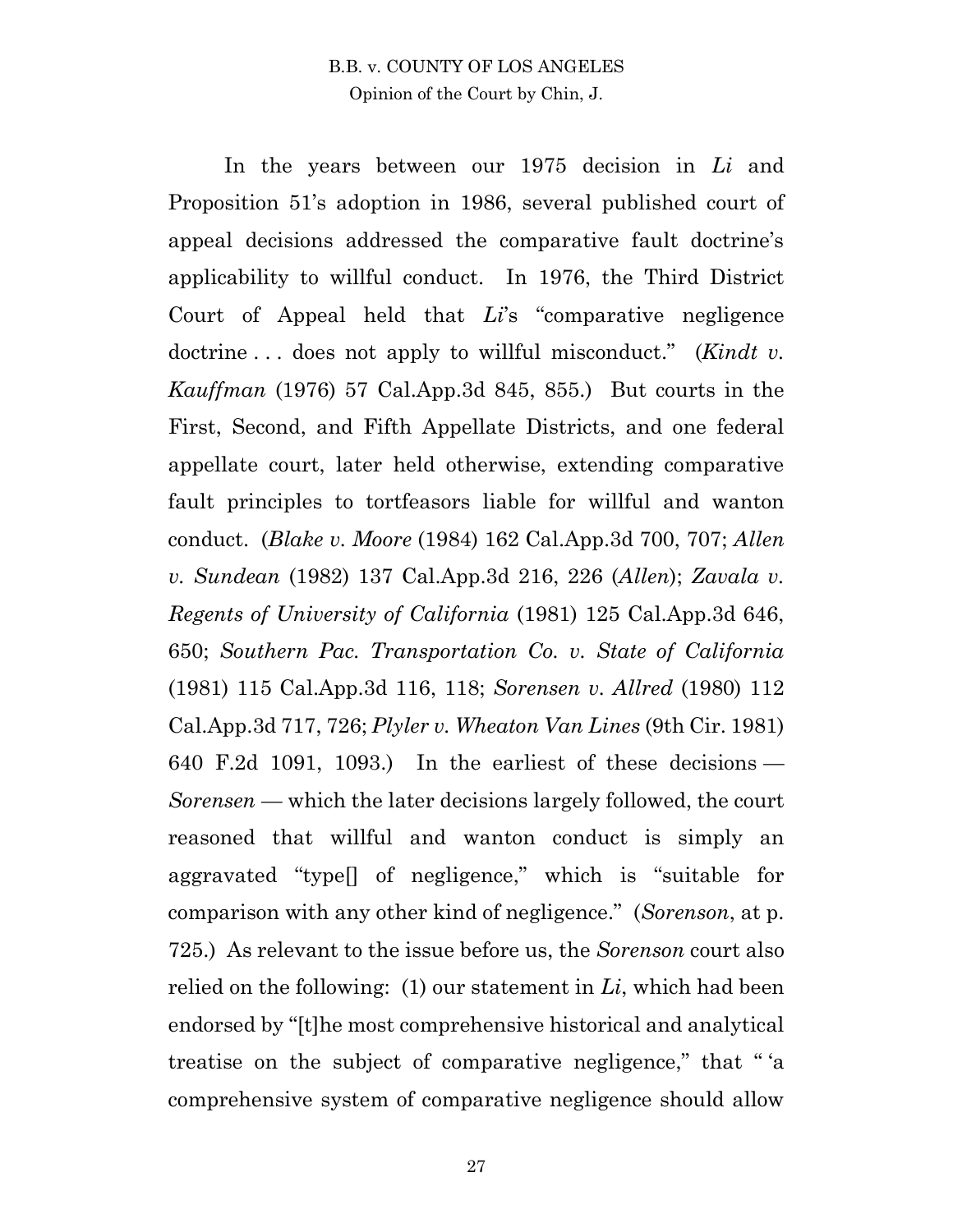for the apportionment of damages in all cases involving misconduct which falls short of being intentional' " (*Sorensen*, at p. 722, italics added); (2) our observation in *Daly* that " ' "[t]here is obvious lack of sense and justice in a rule [that] permits the entire burden of a loss, for which two defendants were . . . *unintentionally* responsible, to be shouldered onto one alone, . . . while the latter goes scot free" ' " (*Sorensen*, at p. 724, italics added); and (3) a "legislative study . . . recommend[ing] that the Legislature include recklessness and wilful misconduct *short of intentional injury* among the kinds of fault capable of reducing, but no longer necessarily barring recovery" (*ibid.*, italics added). In one of the decisions that later adopted *Sorensen*'s analysis and conclusion, the court declared that allocation under principles of comparative fault is necessary "[u]nless a defendant has intentionally injured a plaintiff." (*Southern*, at p. 121.)

Consistent with this declaration, decisions before Proposition 51's adoption uniformly held that reduced liability under principles of comparative fault is *not* available to defendants liable for intentional torts. In *Allen*, *supra*, 137 Cal.App.3d at page 226, the court held that although "comparative fault principles" apply to willful conduct, they do not apply to "the intentional tort of fraudulent concealment." The plaintiff in *Allen* sought recovery for property damage caused by a landslide, and the trial court, as trier of fact, found that the defendant property developer had committed both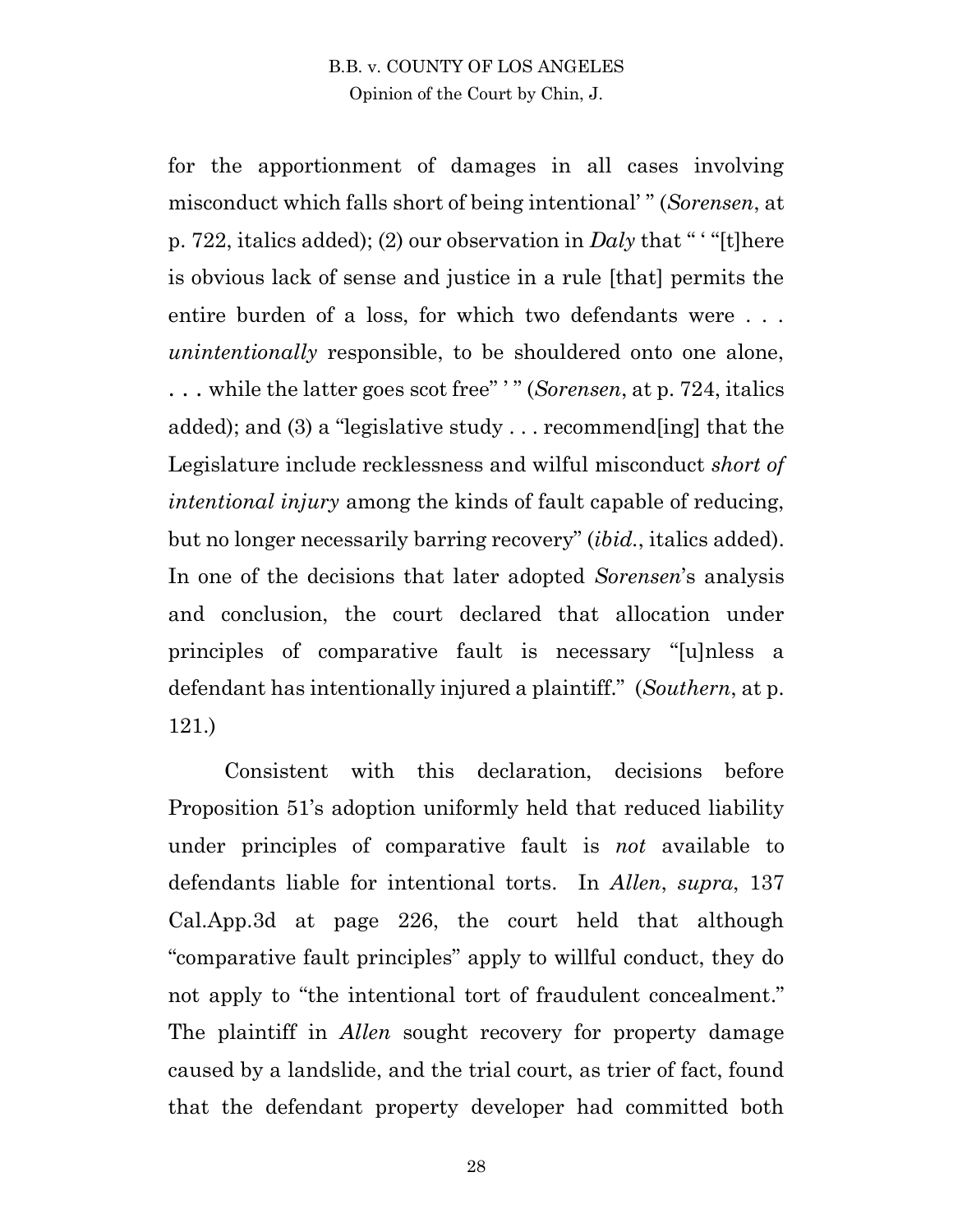"wilful misconduct" and "fraudulent concealment." (*Id.* at p. 220.) The trial court, based on "doubt as to whether comparative fault principles apply" to such conduct, "declined to allocate any portion of the judgment" to a negligent codefendant. (*Ibid.*) The appellate court held that the trial court had erred as to the developer's liability for "wilful misconduct," but had acted correctly regarding "damages attributable to [the developer's] fraudulent concealment." (*Id.* at p. 227.) Regarding the latter conclusion, the appellate court explained: "[T]he Supreme Court in *Li*, and again in *American Motorcycle*, *used language which appears to exclude intentional torts from the comparative fault system*. Nor has there been support for an extension of comparative fault principles to intentional torts, as there was to wilful misconduct or to strict liability, in other states, among the commentators generally, or in the Uniform Comparative Fault Act. Finally, Code of Civil Procedure section 875, subdivision (d), still provides: 'There shall be no right of contribution in favor of any tortfeasor who has intentionally injured the injured person.' Thus, while there may be sound policy arguments for extending comparative fault principles to intentional tortfeasors [citation], there is as yet no authority to support such an extension." (*Allen*, at pp. 226–227, italics added, fns. omitted.)

In another 1982 decision, *Godfrey v. Steinpress* (1982) 128 Cal.App.3d 154, 176 (*Godfrey*), the appellate court affirmed the trial court's refusal to instruct the jury that an award of damages for infliction of emotional distress and fraud by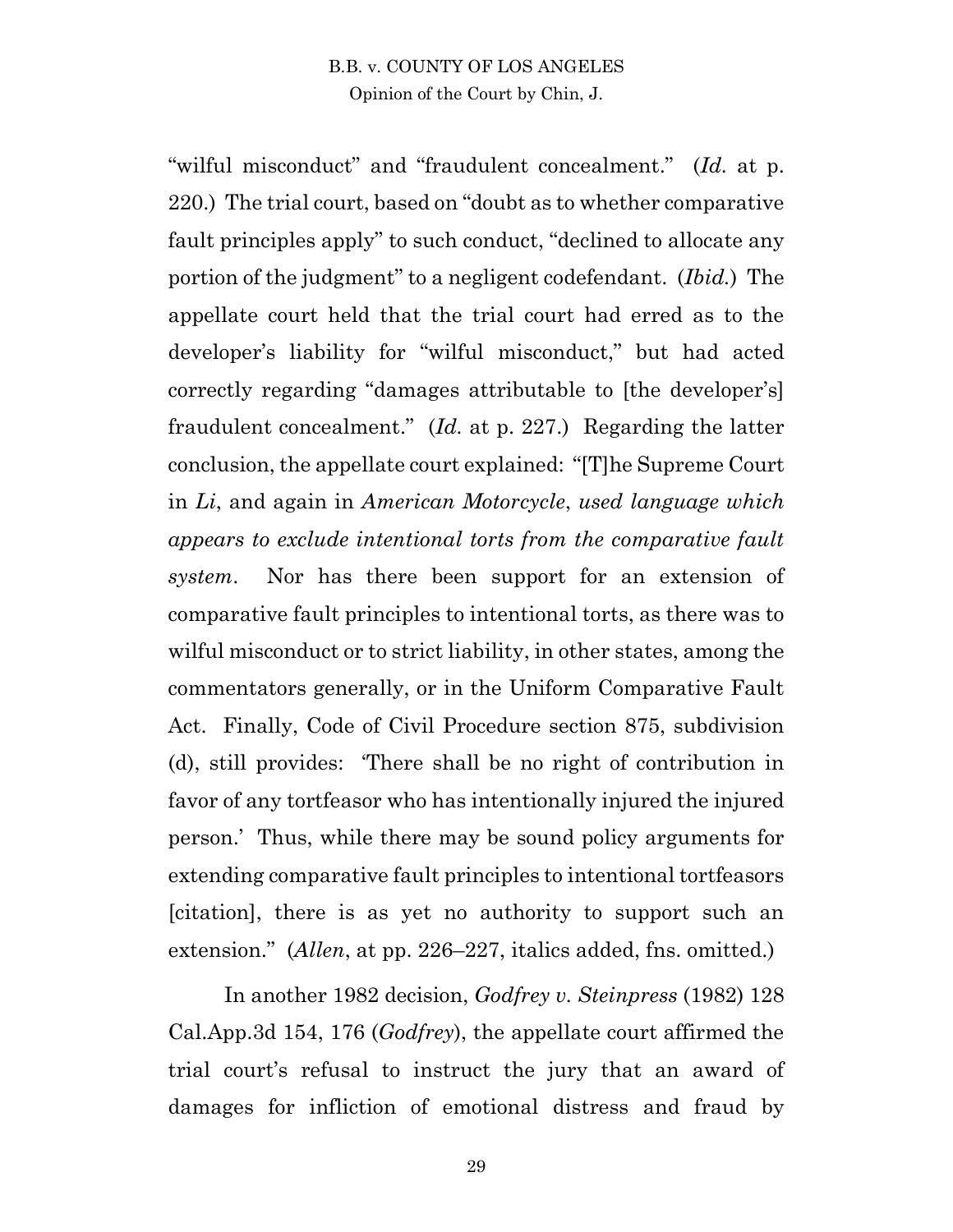concealment could be reduced based on the plaintiffs' negligence. The appellate court explained in part: "We do not see how contributory negligence could have any application to fraud by concealment. The concealment alleged by the amendment and proved by the evidence was a deliberate, calculated act by [the defendant]." (*Ibid.*)

In a third 1982 decision — *Phelps v. Superior Court* (1982) 136 Cal.App.3d 802, 815 — the court held that "damages resulting from intentional torts," including "battery," are not "subject to apportionment" based on the jury's allocation of fault among a plaintiff and defendants. The jury in *Phelps* found the defendants liable for the plaintiff's injuries on "theories of [both] negligence and battery." (*Id.* at p. 805.) The trial court declared a mistrial because of "inconsistency in the voting of jurors on issues pertaining to the comparative negligence issues" (*id.* at p. 804), specifically regarding the "apportionment of fault as between" the plaintiff and the defendants (*id.* at p. 807). The plaintiff moved for entry of "a partial interlocutory judgment" regarding the defendants' liability for battery, arguing (1) there was no inconsistency in the special verdicts regarding the defendants' commission of "intentionally tortious" acts, and (2) the inconsistency "concerning contributory negligence [was] irrelevant to [that] finding of liability because contributory negligence is no defense to an intentional tort." (*Ibid.*) The trial court denied the motion. (*Id.* at p. 808.) Upon a challenge to the trial court's ruling, the appellate court, retroactively applying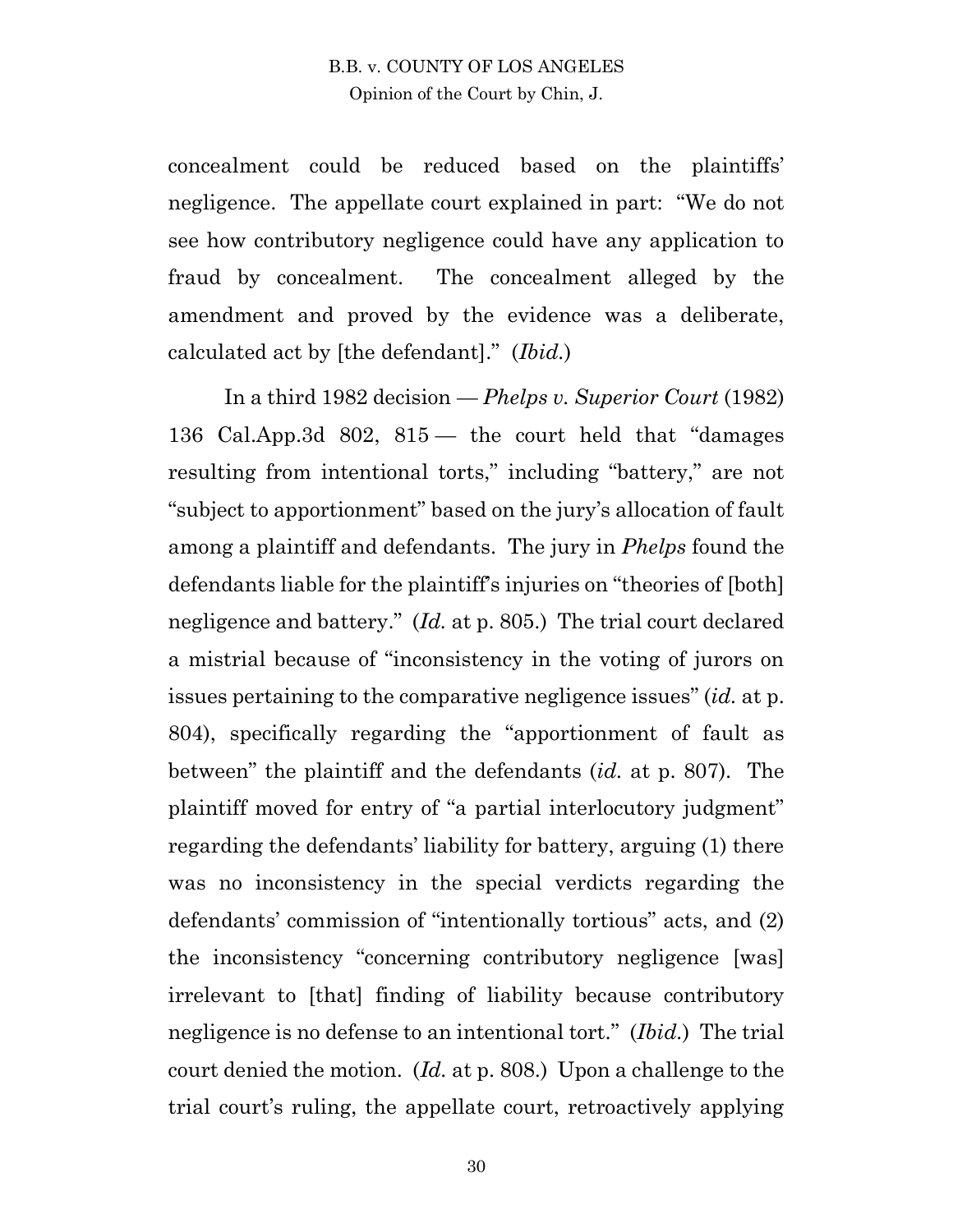new precedent, held that the liability verdicts on *both* the negligence and intentional tort theories were valid, notwithstanding the inconsistency in the verdicts regarding comparative negligence issues. (*Id.* at pp. 809–812.) However, the court further held that the damage award was problematic because the special verdicts failed to "include a break-down of general damages as between damages resulting from intentional torts (conversion and battery) and damages resulting from negligence." (*Id.* at p. 815.) The damages resulting from negligence, the court explained, "are subject to apportionment, . . . while [the damages resulting from intentional torts] are not. Accordingly, upon retrial . . . , the trier of fact should . . . determine what portion of the total general damages . . . is subject to apportionment of fault and what portion is not." (*Ibid.*)

In sum, by June 1986, when the electorate adopted Proposition 51, the state of the law in California was as follows: This court's precedents established that (1) for purposes of allocating liability under "principles of comparative fault," the term "fault" includes both negligence and strict liability (*Daly*, *supra,* 20 Cal.3d at p. 744); (2) even where comparative fault principles apply, the liability of codefendants vis-à-vis the plaintiff remains joint and several, subject to reduction based on the plaintiff's conduct (*American Motorcycle*, *supra*, 20 Cal.3d at p. 582); and (3) under "comparative fault principles," a right of partial indemnity exists as to the defendants in actions based on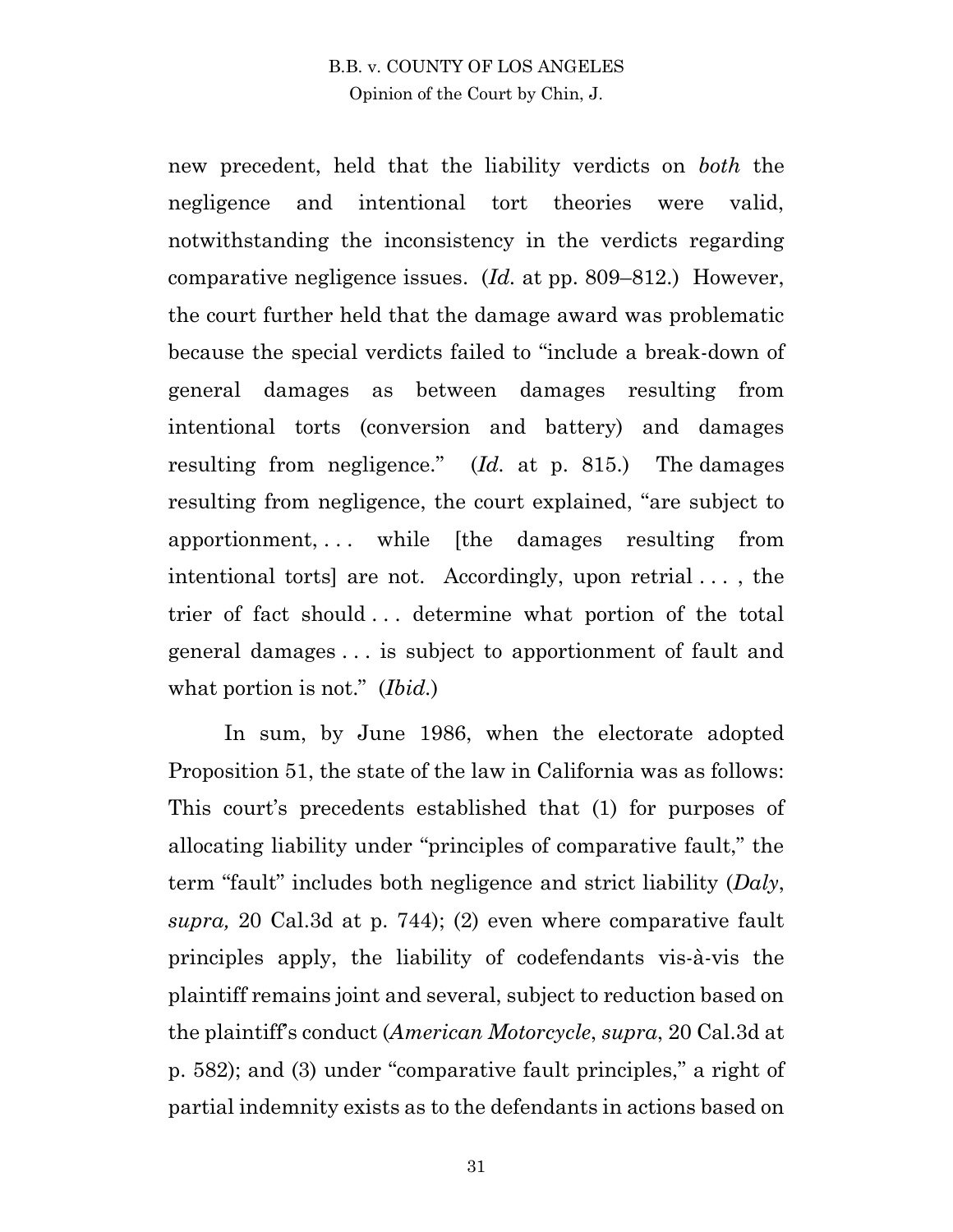negligence and strict liability, such that they may recover from each other on a comparative responsibility basis (*Safeway*, *supra*, 21 Cal.3d at p. 325). Our Courts of Appeal uniformly held that intentional tortfeasors may not, under comparative fault principles, reduce their liability based on the negligent acts of others. And section 875 of the Code of Civil Procedure authorized pro rata contribution among the defendants held liable "in a tort action" (*id.*, subd. (a)), but expressly precluded "contribution in favor of any tortfeasor who has intentionally injured the injured person" (*id.*, subd. (d)).

Published appellate authority after Proposition 51's adoption similarly held that intentional tortfeasors may not obtain reduction of their liability under principles of comparative fault. As noted at the outset, almost 15 years ago, in *Thomas*, *supra*, 139 Cal.App.4th at page 1108, the court confronted the precise issue now before us and held that "an intentional tortfeasor is [not] entitled to a reduction or apportionment of noneconomic damages under Proposition 51." Citing *Allen* and *Godfrey*, the court first explained that "[a]t the time Proposition 51 was adopted, the law was well established" that "a defendant who committed an intentional tort against the plaintiff was not entitled to a reduction of the judgment because the plaintiff's injuries also resulted from his or her own negligence or the negligence of a third party." (*Thomas*, at p. 1111.) The court then held that "Proposition 51 did not alter" this principle. (*Ibid.*)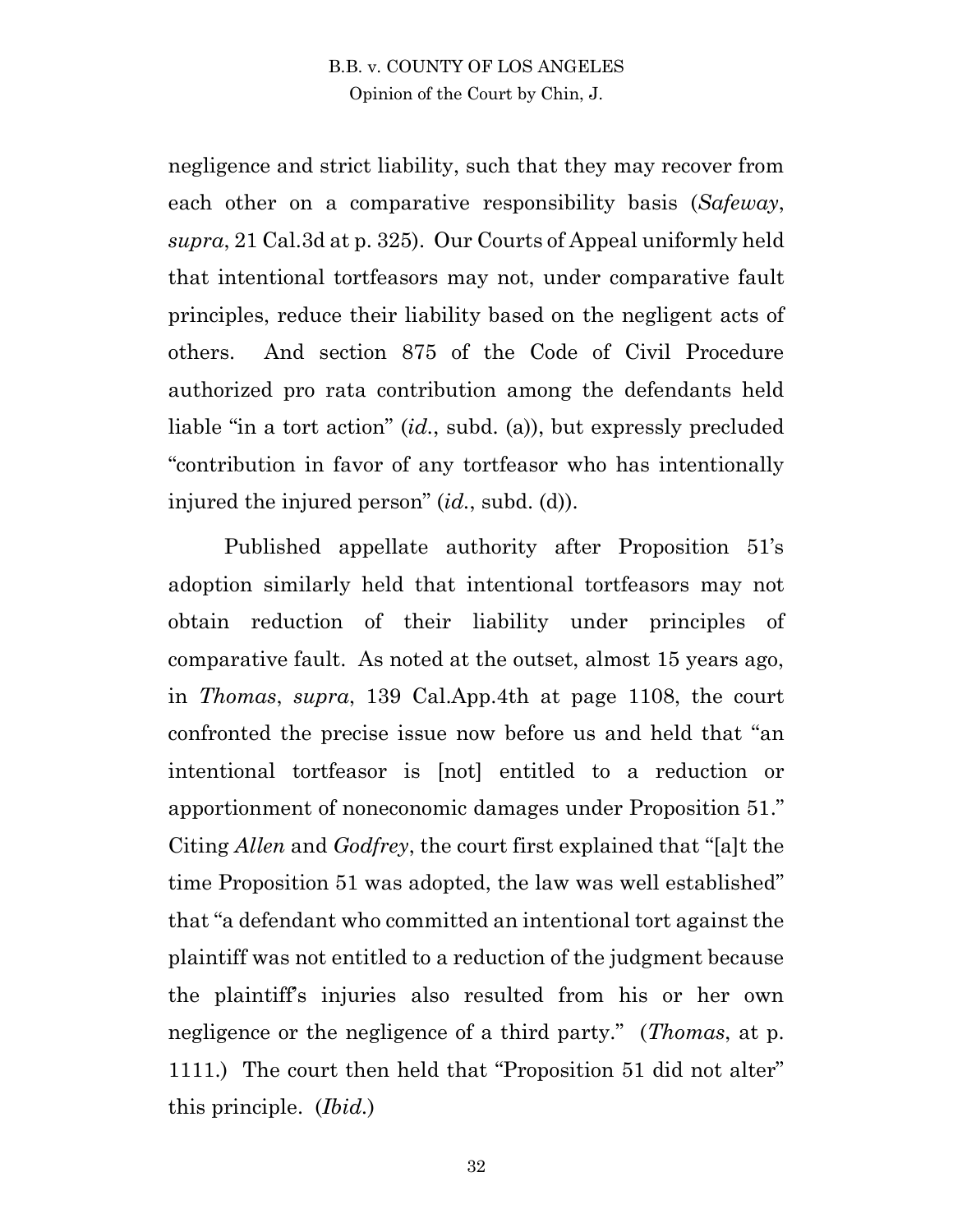The *Thomas* court relied in part on *Heiner v. Kmart Corp.* (2000) 84 Cal.App.4th 335, 337, which involved the extent of the defendant's liability for a battery committed by its employee a security guard — against the plaintiff. The defendant in *Heiner* argued on appeal that the trial court had erred by "declining to apply principles of comparative fault to allocate the damages resulting from the battery" (*ibid.*) "based on [the plaintiff's] 'contributory negligence' " (*id.* at p. 348). The Court of Appeal disagreed, finding it "reasonably clear" under California law "that apportionment of fault for injuries inflicted in the course of an intentional tort — such as the battery in this case — would have been improper." (*Id.* at p. 349.) The court reasoned that *Li*'s "adoption of a regime of 'comparative fault'" had not abrogated this rule. (*Heiner*, at p. 349.) On the contrary, the court stated, *Li*, "along with" *American Motorcycle*, *Allen* and *Godfrey*, "constitute an unbroken line of authority barring apportionment where, as here, the defendant has committed an intentional tort and the injured plaintiff was merely negligent." (*Heiner*, at p. 350.)

In support of their contrary view of California law, defendants rely on a single, post-Proposition 51 decision: *Weidenfeller v. Star & Garter* (1991) 1 Cal.App.4th 1 (*Weidenfeller*). According to defendants, the *Weidenfeller* court, in the course of holding that "a negligent defendant was entitled to apportionment under section 1431.2 when a plaintiff's harm was also caused by a non-party who acted intentionally,"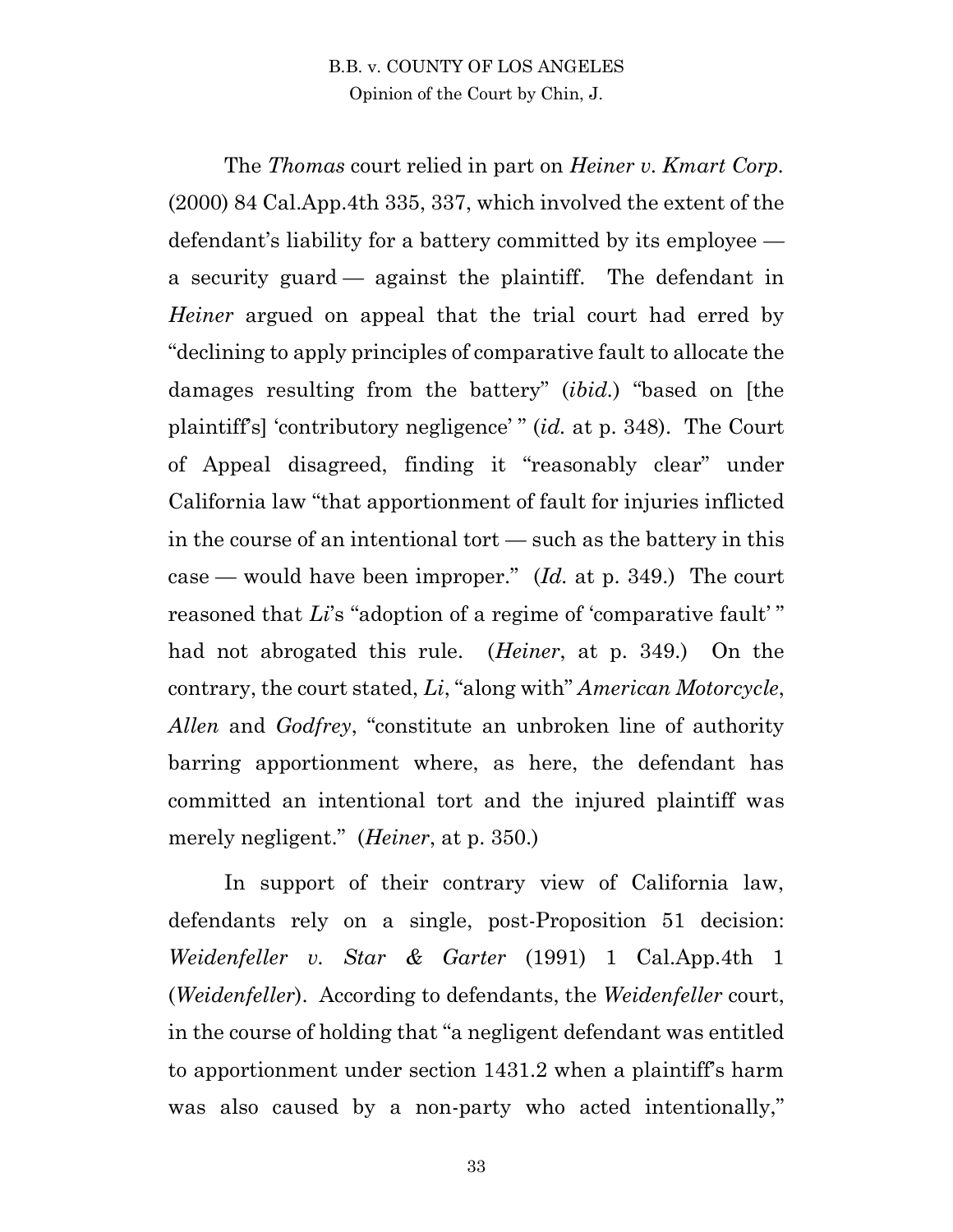"acknowledged that no authority excluded intentional tortfeasors from the comparative fault doctrine." This decision, defendants assert, "suggests that section 1431.2 should apply to intentional tortfeasors."

Defendants' reliance on *Weidenfeller* is misplaced. As defendants acknowledge, because the party who acted intentionally in that case "was not named as a defendant," *Weidenfeller* "did not address" whether an intentional tortfeasor "is entitled to apportionment" under the law. The plaintiff in *Weidenfeller*, after being injured during an unprovoked assault in a bar parking lot, sued — and obtained a verdict against — the bar and its owners based on their "negligence" in failing "to provide adequate lighting and a security presence." (*Weidenfeller*, *supra*, 1 Cal.App. 4th at p. 4.) Thus, as here relevant, the sole issue before the appellate court was whether the judgment against the *negligent* defendants for noneconomic damages should be reduced pursuant to section 1431.2 based on the percentage of fault the jury attributed to the assailant's intentional acts. (*Weidenfeller*, at p. 4.) The court's affirmative answer to that question did not, as defendants assert, "suggest[]" the converse, i.e., that intentional tortfeasors are entitled to reduce their liability based on the negligent acts of the plaintiff or other actors. This is clear from the fact that the court expressly distinguished *Godfrey* and *Allen* on the ground that they precluded "intentional actor[s]" from "shift[ing] [their] financial burden to a negligent party," and did not involve "the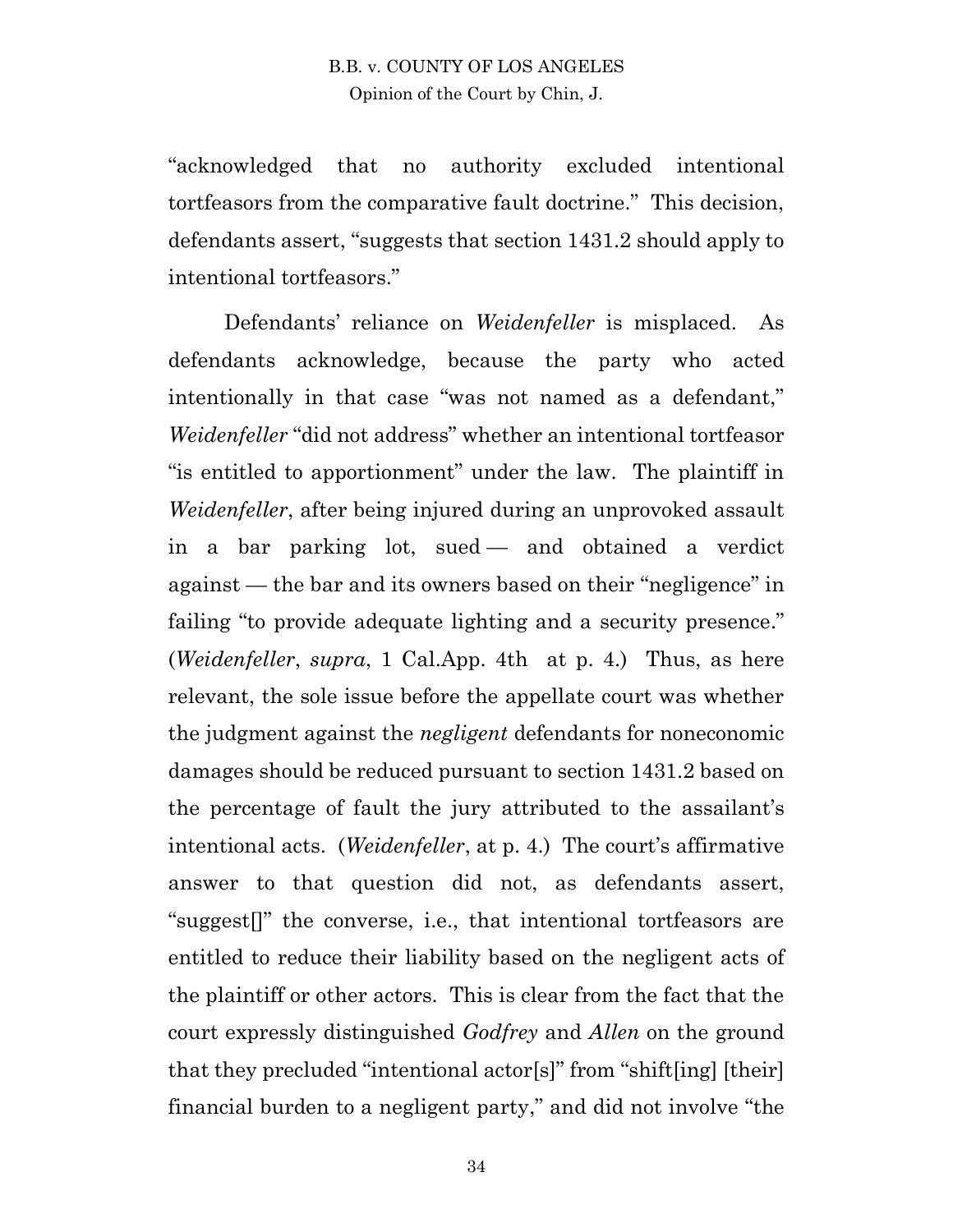converse situation" — at issue in *Weidenfeller* — where "transfer [of[ the intentional actor's responsibility to the negligent tortfeasor" is sought. (*Weidenfeller*, at p. 7.)

But the *Weidenfeller* court did not merely distinguish *Godfrey* and *Allen*, it endorsed and ultimately relied on their holding that intentional tortfeasors may not shift liability to negligent actors. In seeking to preclude reduction of the negligent defendants' liability under section 1431.2, the plaintiff in *Weidenfeller* argued that the statute did not apply because (1) "[c]omparative fault principles . . . are inapplicable whenever one party . . . acted intentionally," (2) his assailant's "conduct was intentional," and (3) his lawsuit therefore was "not an action '*based upon principles of comparative fault*' " within the meaning of the statute. (*Weidenfeller*, *supra,* 1 Cal.App.4th at p. 5.) In rejecting this argument, the Court of Appeal reasoned in part that the plaintiff's interpretation would "distort[] the meaning" of the statute by precluding "a negligent tortfeasor" from invoking its benefits "where the other tortfeasors act intentionally." (*Id.* at p. 6.) This "absurd[]" result, the court explained, would "violate[] the commonsense notion" that an "intentional actor [should] bear full responsibility for its act" (*ibid.*) and "the common law determination that a party who commits intentional misconduct should not be entitled to escape responsibility for damages based upon the negligence of the victim or a joint tortfeasor" (*id.* at p. 7). These principles, the court stated, are "reflected in the Legislature's enactment of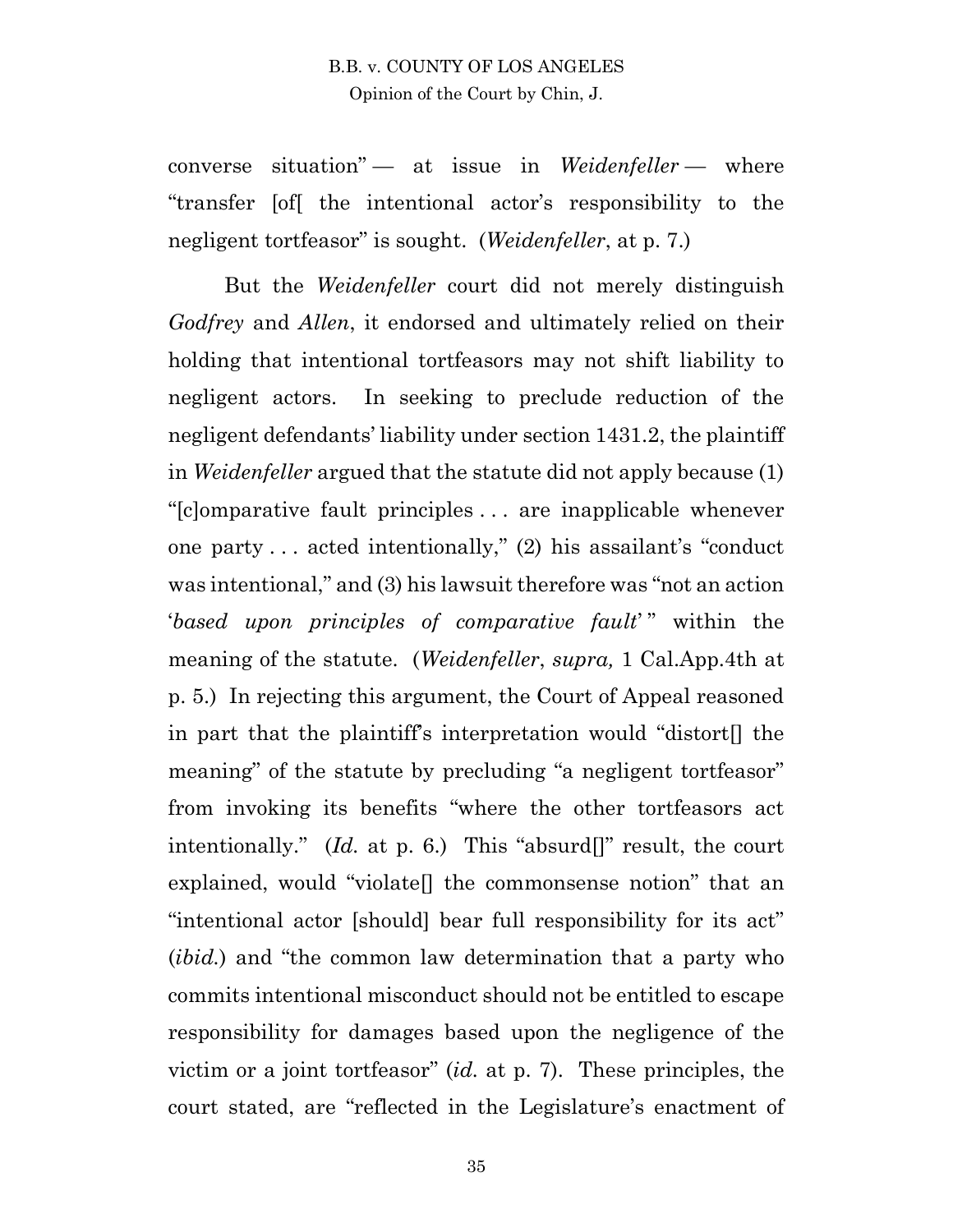Code of Civil Procedure section 875," which expressly "preclud[es] contribution for 'any tortfeasor who has intentionally injured the injured person' " (*Weidenfeller*, at p. 6), and in *Godfrey* and *Allen*, which held "that an intentional actor cannot rely on someone else's negligence to shift responsibility for his or her own conduct" (*Weidenfeller*, at pp. 6–7). Given these authorities, the court concluded, "[t]here is no principled basis" for construing the statute to allow an "injured party . . . to transfer the intentional actor's responsibility to the negligent tortfeasor." (*Id.* at p. 7.) As this analysis shows, *Weidenfeller* actually provides further support for the view that, under existing principles of comparative fault, intentional tortfeasors are not entitled to reduction of their liability based on the negligent acts of others.

For similar reasons, the post-Proposition 51 decisions cited by amici curiae on behalf of defendants — the Association of Southern California Defense Counsel and the Association of Defense Counsel of Northern California and Nevada — do not constitute contrary authority. As amici curiae note, in *Rosh v. Cave Imaging Systems, Inc.* (1994) 26 Cal.App.4th 1225, 1233 (*Rosh*), the court stated that "the comparative fault doctrine . . . is designed to permit the trier of fact to consider all relevant criteria in apportioning liability" and allows jurors to " 'evaluate the relative responsibility of various parties for an injury (whether their responsibility for the injury rests on negligence, strict liability, or other theories of responsibility).' " (*Rosh*, at p.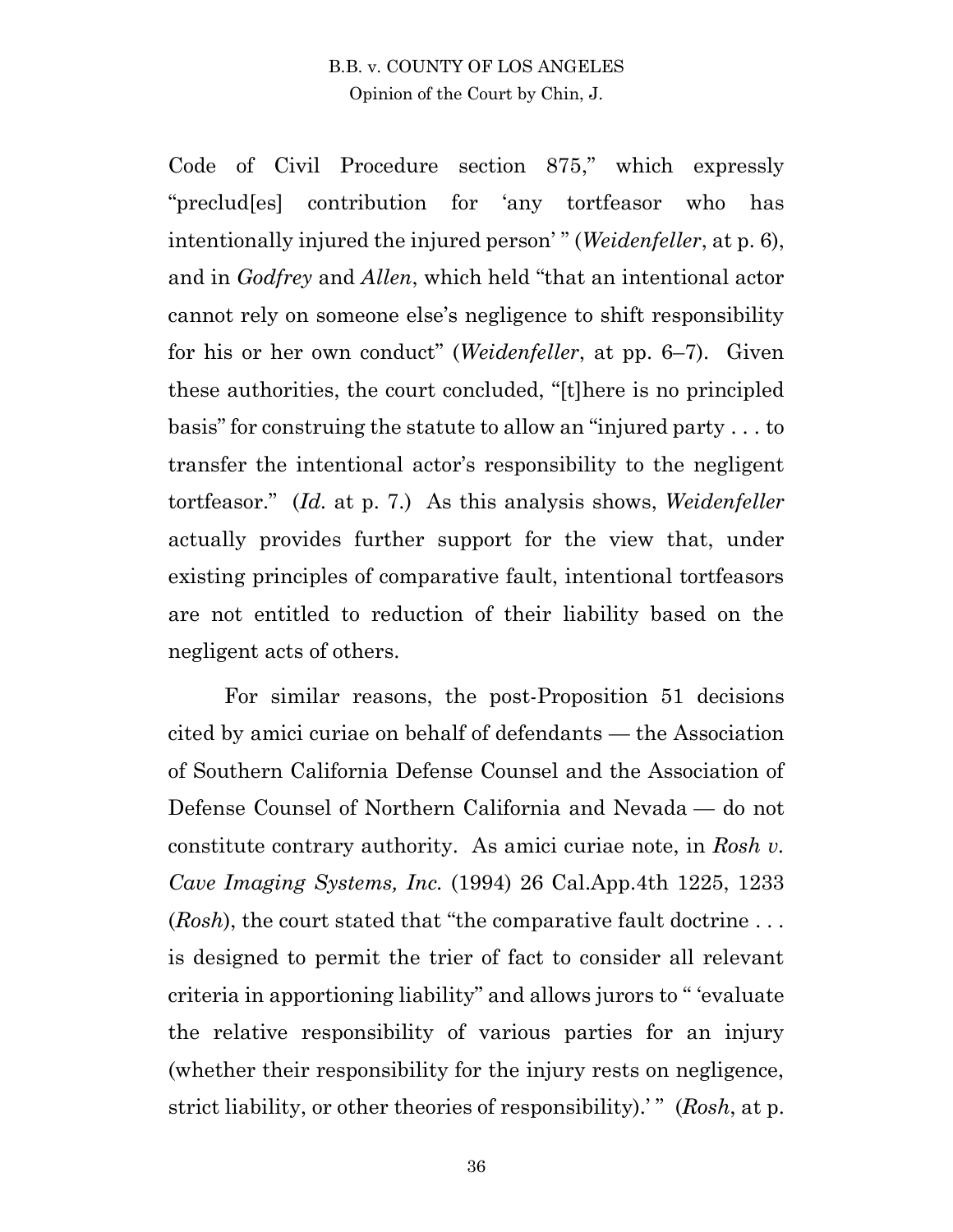1233.) As amici curiae also note, in *Scott v. County of Los Angeles* (1994) 27 Cal.App.4th 125, 151 (*Scott*), the court, after declaring itself to be "in accord with" *Weidenfeller*, stated: "It follows that in *all* cases in which a negligent actor and one or more others jointly caused the plaintiff's injury, the jury should be instructed that, assuming 100 percent represents the total causes of the plaintiff's injury, liability must be apportioned to each actor who caused the harm in direct proportion to *such actor's respective fault*, whether each acted intentionally or negligently or was strictly liable [citations], and whether or not each actor is a defendant in the lawsuit ...." (Some italics omitted.)

But *Rosh* and *Scott*, like *Weidenfeller*, involved *negligent*  tortfeasors seeking to reduce their liability based on the intentional acts of a third party. (*Scott*, *supra,* 27 Cal.App.4th at pp. 133–134; *Rosh*, *supra*, 26 Cal.App.4th at pp. 1229, 1232– 1233.) Given this context, and the rule that " 'cases are not authority for propositions not considered'" (*American Federation of Labor v. Unemployment Ins. Appeals Bd.*, *supra*, 13 Cal.4th at p. 1039), the statements on which amici curiae rely are not authority for the proposition that *intentional* tortfeasors may, under existing principles of comparative fault, shift liability to negligent actors. Indeed, to view *Scott* more broadly would be to ignore the fact that the *Scott* court primarily relied on *Weidenfeller* and that *Weidenfeller*, for reasons explained above, actually supports the conclusion that under existing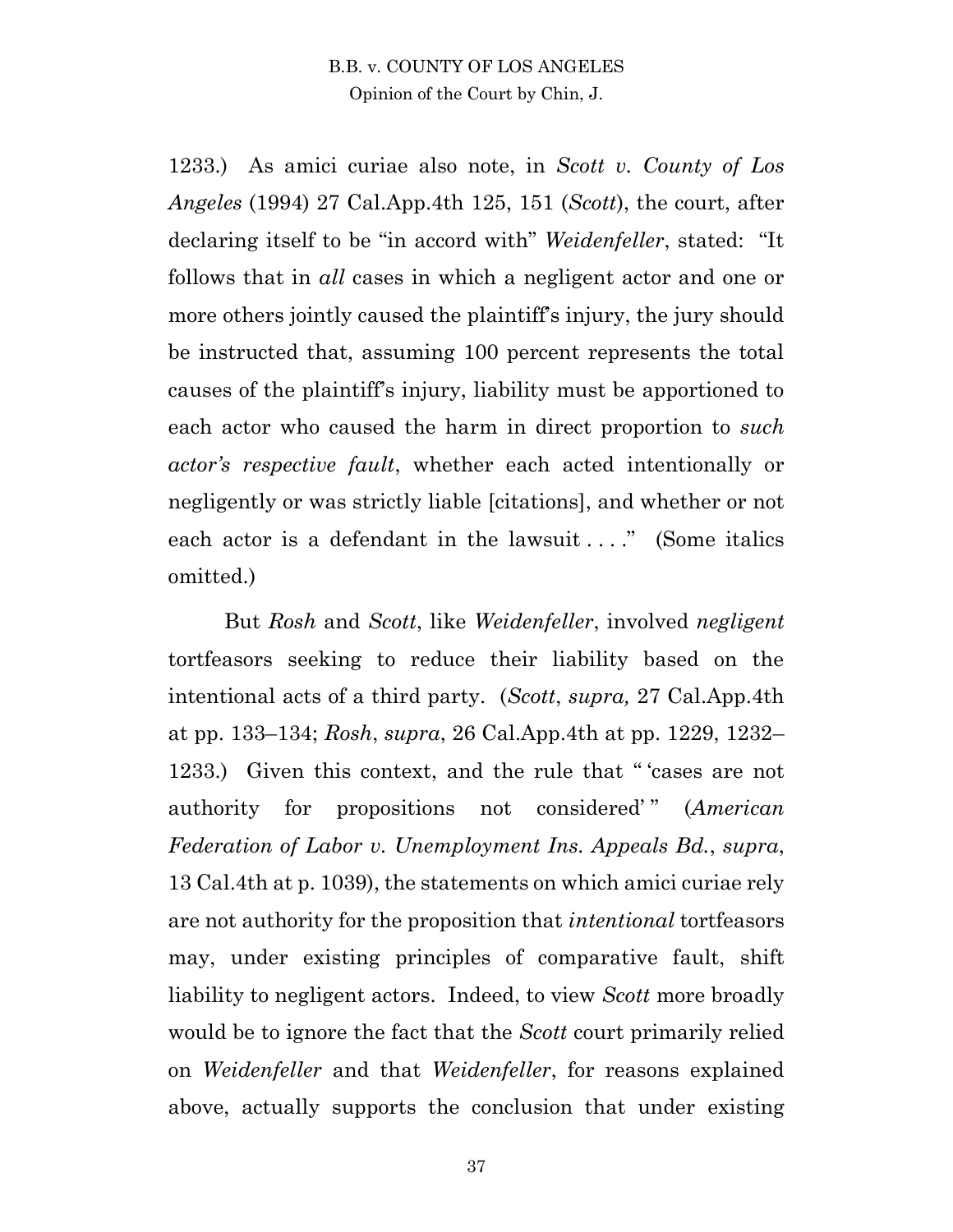California principles of comparative fault, intentional tortfeasors are not entitled to reduce their liability based on the negligent acts of others. Finally, *Scott*'s statement that "the jury should be instructed" to make an allocation of responsibility as to "each actor who caused the harm in direct proportion to such actor's respective fault (*Scott*, at p. 151, italics omitted) says nothing about whether *the judgment* the court later enters against an intentional actor should be in the amount of the plaintiff's entire damages — i.e., joint and several — or in an amount reduced to reflect the jury's allocation. Under *Scott*'s holding that "a negligent actor" is entitled to have its liability reduced based on the acts of intentional tortfeasors (*ibid.*), the jury *must* make an allocation of responsibility as to those intentional tortfeasors, or there would be no basis for making the reduction of the *negligent* defendant's liability. *Scott*'s direction that juries be instructed to make such allocations therefore does *not* imply that the eventual judgment the court later enters *against any intentional tortfeasors* should also be reduced in accordance with the jury's allocation.

The preceding discussion demonstrates that California principles of comparative fault have never required or authorized the reduction of an intentional tortfeasor's liability based on the acts of others. Because section 1431.2, subdivision (a), incorporates those "principles of comparative fault," we agree with plaintiffs that the statute does not entitle Aviles to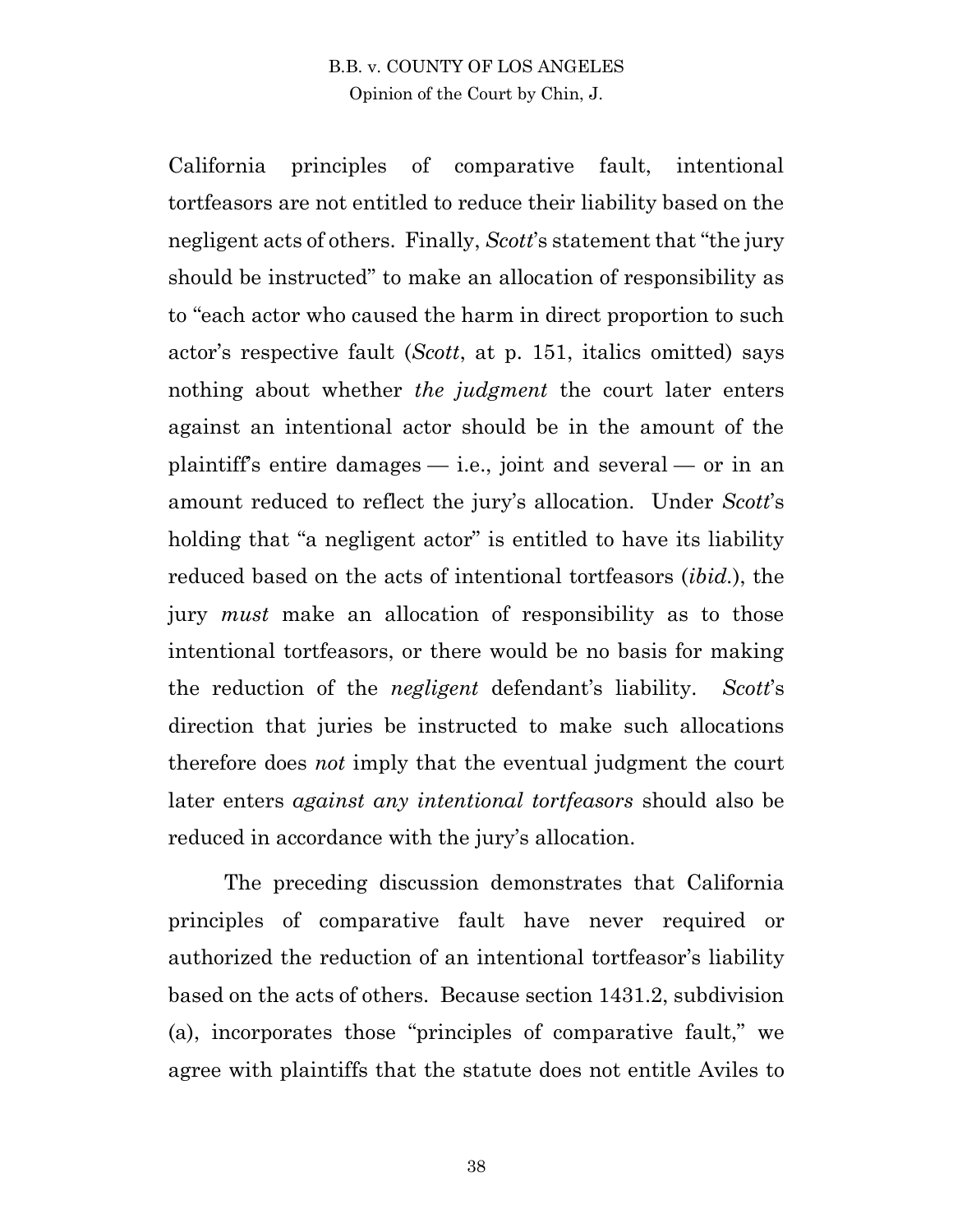reduce his liability based on the acts of Burley or the other defendants.

#### C. *Other Indicia of Intent*

In addition to the language of section 1431.2 itself, defendants rely on several other sources to support their view that section 1431.2 provides for reduction of an intentional tortfeasor's liability based on the negligent acts of others. For reasons explained below, we disagree.

#### 1. *Section 1431.1*

Invoking the principle that courts should construe a statute's language, not "in isolation, but in the context of the statutory framework as a whole" (*Sierra Club v. Superior Court* (2013) 57 Cal.4th 157, 165), defendants argue that the findings and declarations the voters codified in section 1431.1 when they adopted Proposition 51 "confirm[]" section 1431.2's "application to all defendants no matter the nature of their fault." The former section, defendants argue, "makes no exception for any category of defendants, declaring in relevant part: 'The legal doctrine of joint and several liability . . . has resulted in a system of inequity and injustice'; it further states that 'to remedy these inequities, defendants in tort actions shall be held financially liable in closer proportion to their degree of fault. To treat them differently is unfair and inequitable.'" According to defendants, "[t]he only way to fulfill Proposition 51's purpose of ensuring that 'defendants in tort actions shall be held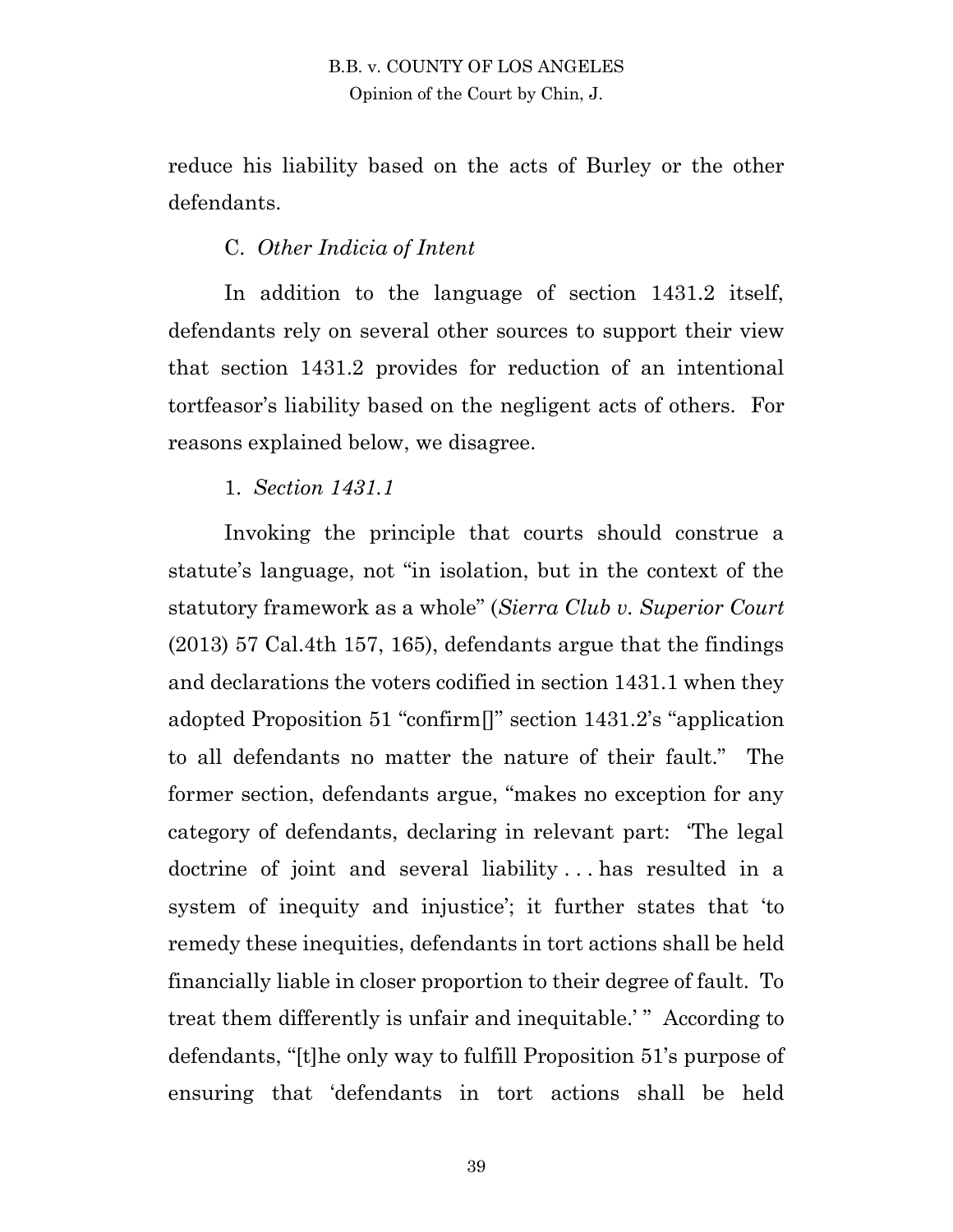financially liable in closer proportion to their degree of fault' (Civ. Code, § 1431.1) is to treat intentional and negligent tortfeasors equally."

For several reasons, defendants' argument is unpersuasive. First, it presumes that the word "fault" in section 1431.1 includes intentional conduct. However, as explained above, at the time the voters considered Proposition 51, the word "fault" in tort law generally — and in the comparative fault context in particular — included negligent (even willful) conduct and liability based on strict liability, but not intentional conduct. And section 1431.1, like section 1431.2, contains no reference to intentional conduct.

Second, defendants fail to explain how or why it would be " 'unfair' " or " 'inequitable' " to treat those who *intentionally* commit tortious acts differently from those who act negligently or whose responsibility arises from principles of strict liability. As previously explained, before and after Proposition 51's passage, California law, both common and statutory, has treated intentional tortfeasors differently from negligent and strictly liable tortfeasors with respect to the doctrines of contributory negligence and contribution. In this regard, it is notable that Proposition 51 did not even mention Code of Civil Procedure section 875, which since 1957 has established "a right of contribution among" multiple "defendants in a tort action"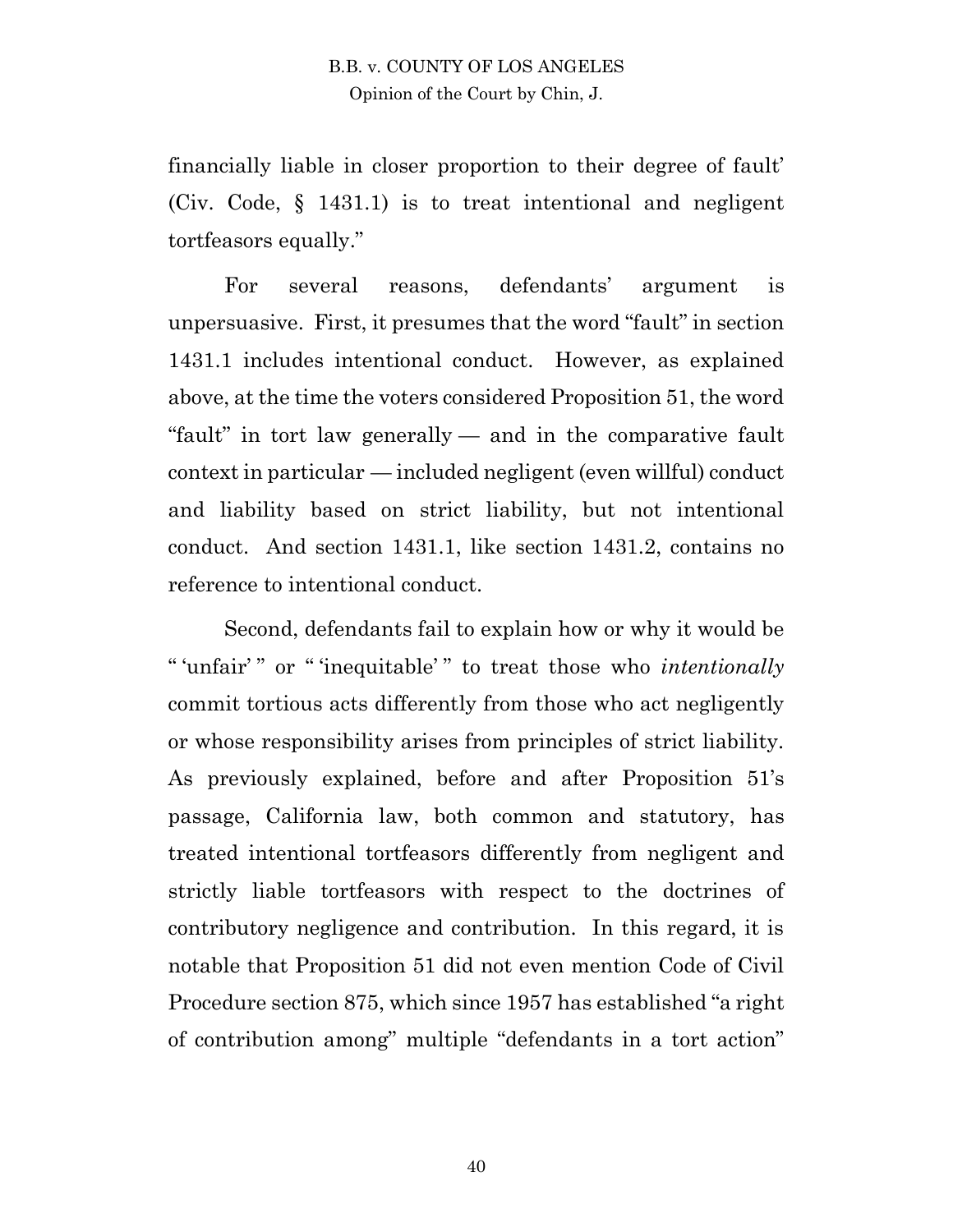(*id.*, subd. (a)), but has expressly *denied* that right to intentional tortfeasors (*id.*, subd. (d)).

Third, defendants also fail to explain how intentional tortfeasors fit within the category of defendants that section 1431.1 identifies as needing relief: " 'deep pocket' " entities and individuals (*id.*, subd. (a)) "included in lawsuits even though there [is] little or no basis for finding them at fault," simply because they are "perceived to have substantial financial resources or insurance coverage" (*id.*, subd. (b)). As to those committing intentionally tortious conduct that inflicts injury, it can hardly be said there is "little or no basis for finding them at fault." (*Ibid.*) As for the financial ability of such defendants to pay damages, when Proposition 51 was adopted, California law, as it does today, precluded insurance coverage "for loss intentionally caused by the insured." (*Taylor v. Superior Court* (1979) 24 Cal.3d 890, 904, citing Ins. Code, § 533 [insurers are "not liable for a loss caused by the wilful act of the insured"], and Civ. Code, § 1668 ["contracts which have for their object, directly or indirectly, to exempt anyone from responsibility for . . . willful injury to the person . . . of another . . . are against the policy of the law"].) For these reasons, we see nothing in the findings and declarations set forth in section 1431.1 that signals an intent to change long-standing law regarding intentional tortfeasors or that convinces us to alter our construction, based on that longstanding law, of section 1431.2's language.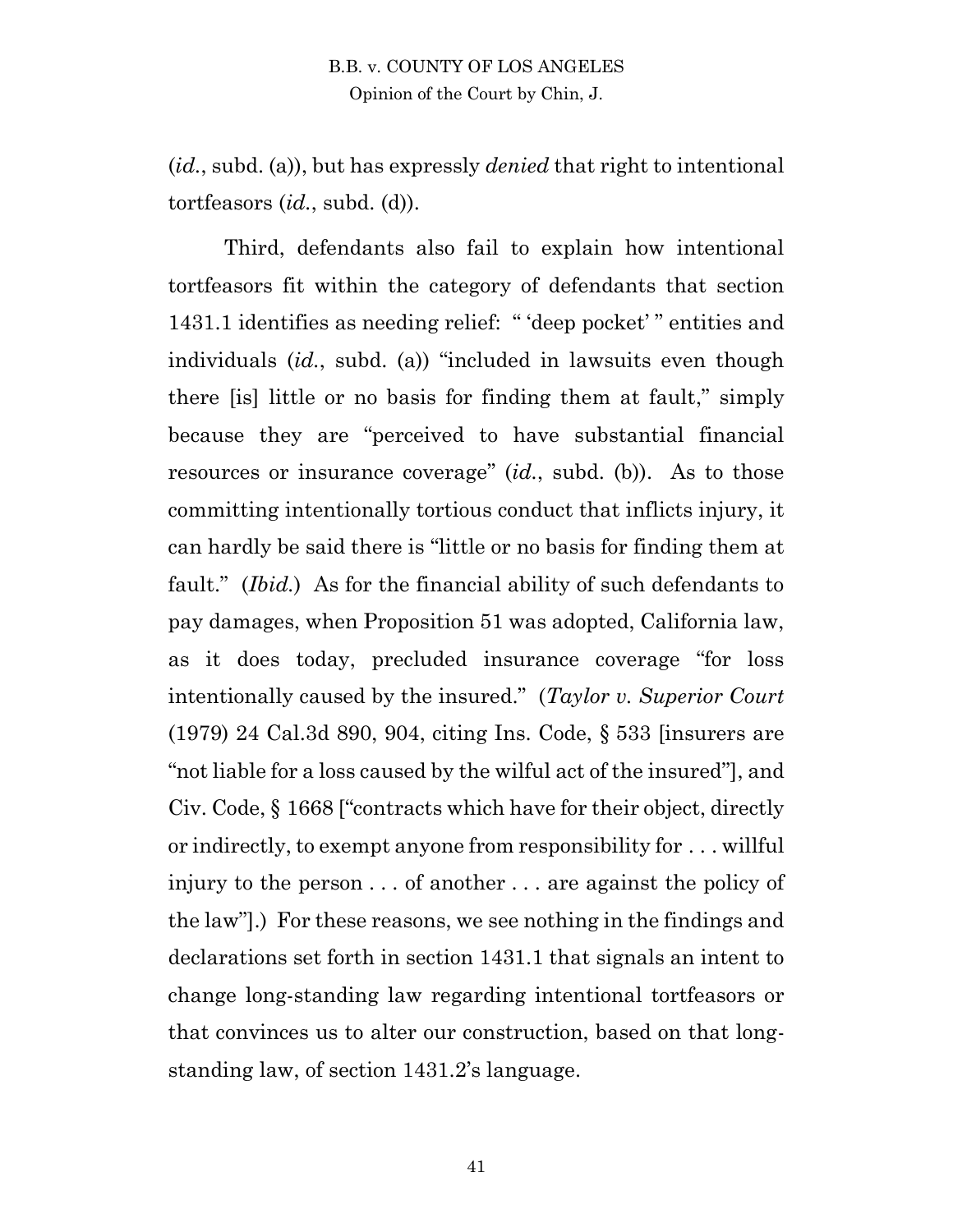## 2. *Unpassed Bill*

Defendants also base their reading of section 1431.2 on the difference between its language and that of an unpassed statute, introduced in the Legislature about four months before Proposition 51's passage, that addressed apportionment of noneconomic damages. The proposed statute, defendants emphasize, contained the following "exception for intentional tortfeasors: 'The allocation provided for by this section shall not apply to any person who intentionally injures another.'" (See Assem. Bill No. 4271 (1985–1986 Reg. Sess.) as introduced Feb. 21, 1985, § 2.) "[B]y contrast," defendants assert, "[n]othing in the text of section 1431.2, subdivision (a) qualifies or modifies the phrase 'each defendant' in a manner that excludes defendants found liable for an intentional tort." Thus, the drafters of Proposition 51 "included," and the voters "approved," "no exception" for intentional tortfeasors, and this court " 'cannot create' " one absent " 'an explicit legislative intention to do so.'"

Defendants' argument is unpersuasive. As we have stated, " 'legislative antecedents' " of an initiative statute that were " 'not directly presented to the voters . . . are not relevant' " in construing the statute. (*Robert L. v. Superior Court* (2003) 30 Cal.4th 894, 904–905.) Nor is the " 'motive or purpose of [an initiative's] drafters . . . relevant to its construction, absent reason to conclude that the [voters were] aware of that purpose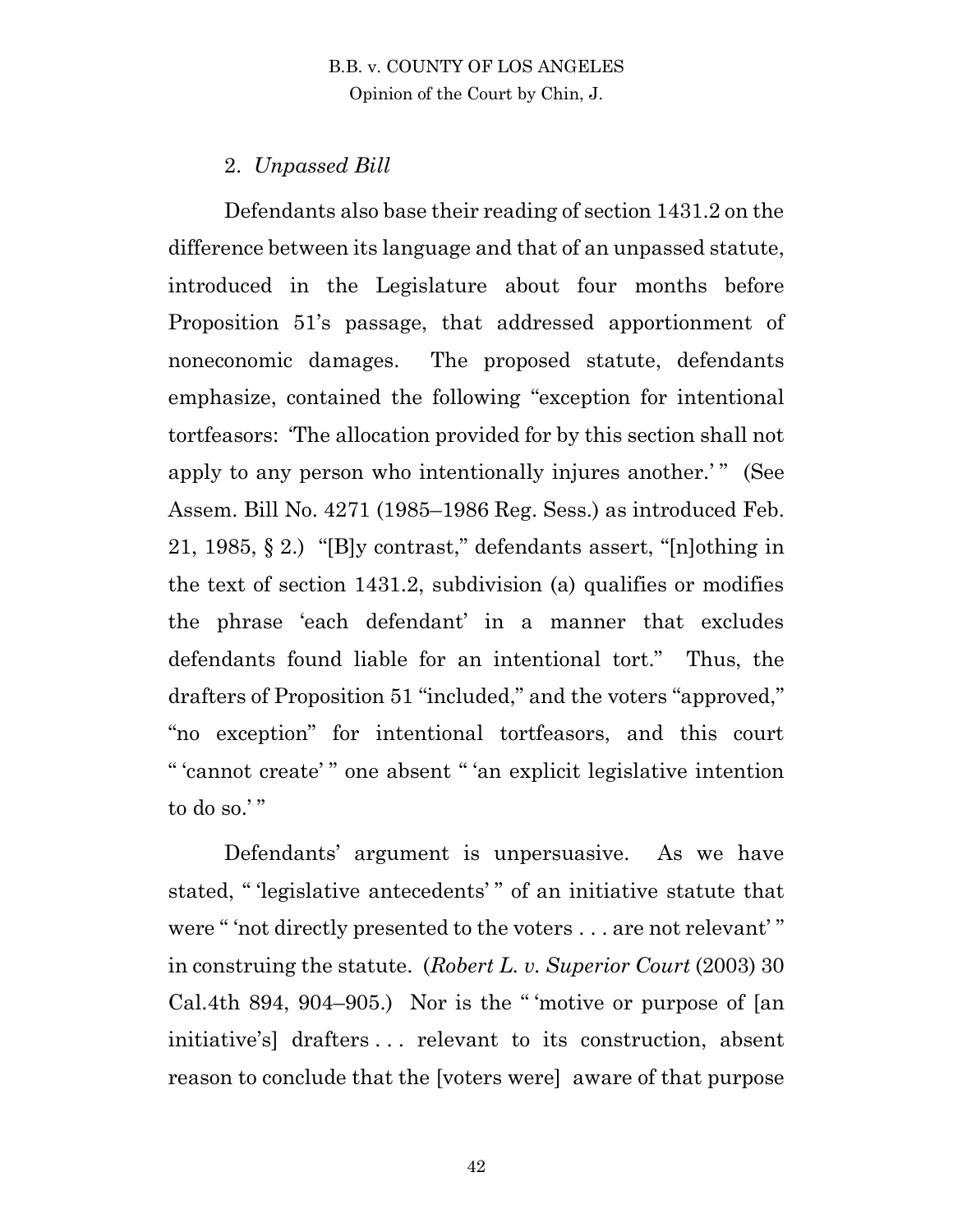and believed the language of the proposal would accomplish it.' " (*Id.* at p. 904.) Moreover, defendants' argument ignores a significant textual difference between section 1431.2 and the unpassed statute. The latter did not contain the qualifying phrase in the former that is at the heart of this case — "based upon principles of comparative fault" (§ 1431.2, subd. (a)) — but instead broadly provided, without qualification, for allocation of noneconomic damages "[i]n an action for personal injury, property damage or wrongful death where an indivisible injury has been sustained by the plaintiff as a proximate result of the wrongful conduct of two or more persons" (Assem. Bill No. 4271 (1985–1986 Reg. Sess.) as introduced Feb 21, 1986, § 2). As plaintiffs argue, in light of the proposed statute's broad and unqualified language, a provision "specifically refer[ring] to intentional tortfeasors" would have been called for were the intent "to exclude them from benefiting from apportionment." As our prior analysis demonstrates, because section 1431.2, subdivision (a), calls for apportionment "based upon principles of comparative fault," the absence of an express exclusion for intentional tortfeasors does not have the significance defendants assert. As our prior analysis also demonstrates, adopting defendants' construction would render this additional phrase without meaning.

Moreover, defendants' argument is inconsistent with several California decisions involving section 1431.2, subdivision (a). For example, although that section is silent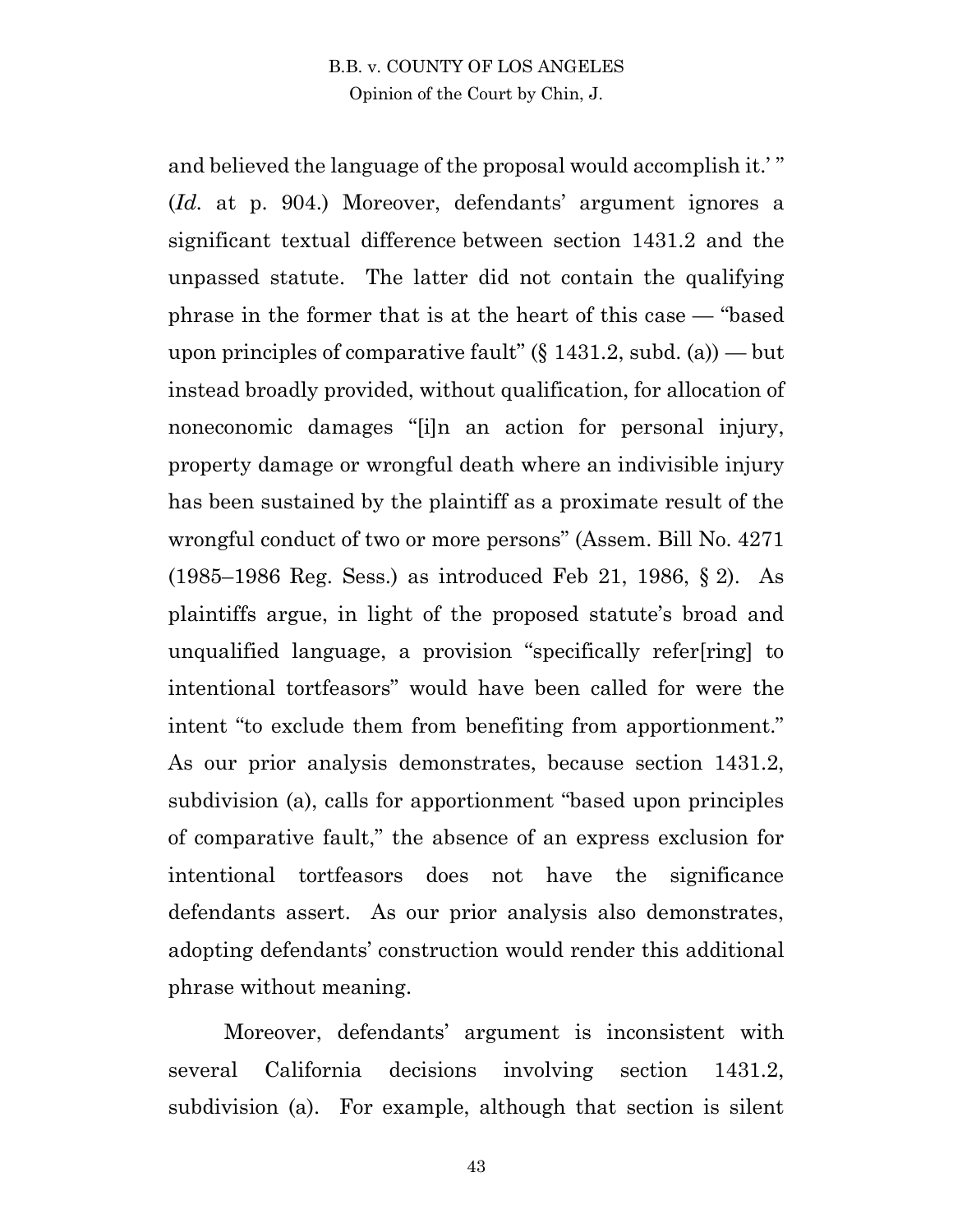regarding defendants who are liable both vicariously and based on their own negligence, in *Diaz*, *supra*, 51 Cal.4th at pages 1159–1160, we construed the statute, consistent with an express provision of *the same unpassed bill* on which defendants here rely, to preclude allocation of a share of liability based on the defendant's negligence, where the defendant admits to vicarious liability for negligent acts of its employee. And in *Wilson v. John Crane, Inc.* (2000) 81 Cal.App.4th 847, 856, the court, in holding that apportionment under section 1431.2 applies to strict liability claims, rejected the plaintiff's reliance on the fact that the statute makes no express reference to such claims, unlike proposed but "unenacted" statutes that "explicitly prescribed the application of comparative fault principles to claims sounding in strict products liability." Such claims, the court reasoned, "are of a type clearly understood at the time of [Proposition 51's] enactment to fall within the description chosen," i.e., an " 'action for personal injury, property damage, or wrongful death, based upon principles of comparative fault.' " (*Wilson*, at p. 586, quoting  $\S 1431.2$ , subd. (a)) By contrast, as we have demonstrated, an intentional tort claim clearly is not of such a type*.* For all of these reasons, defendants' reliance on the fact that section 1431.2, unlike the unpassed statute, does not contain an express exclusion for intentional tortfeasors, is unpersuasive.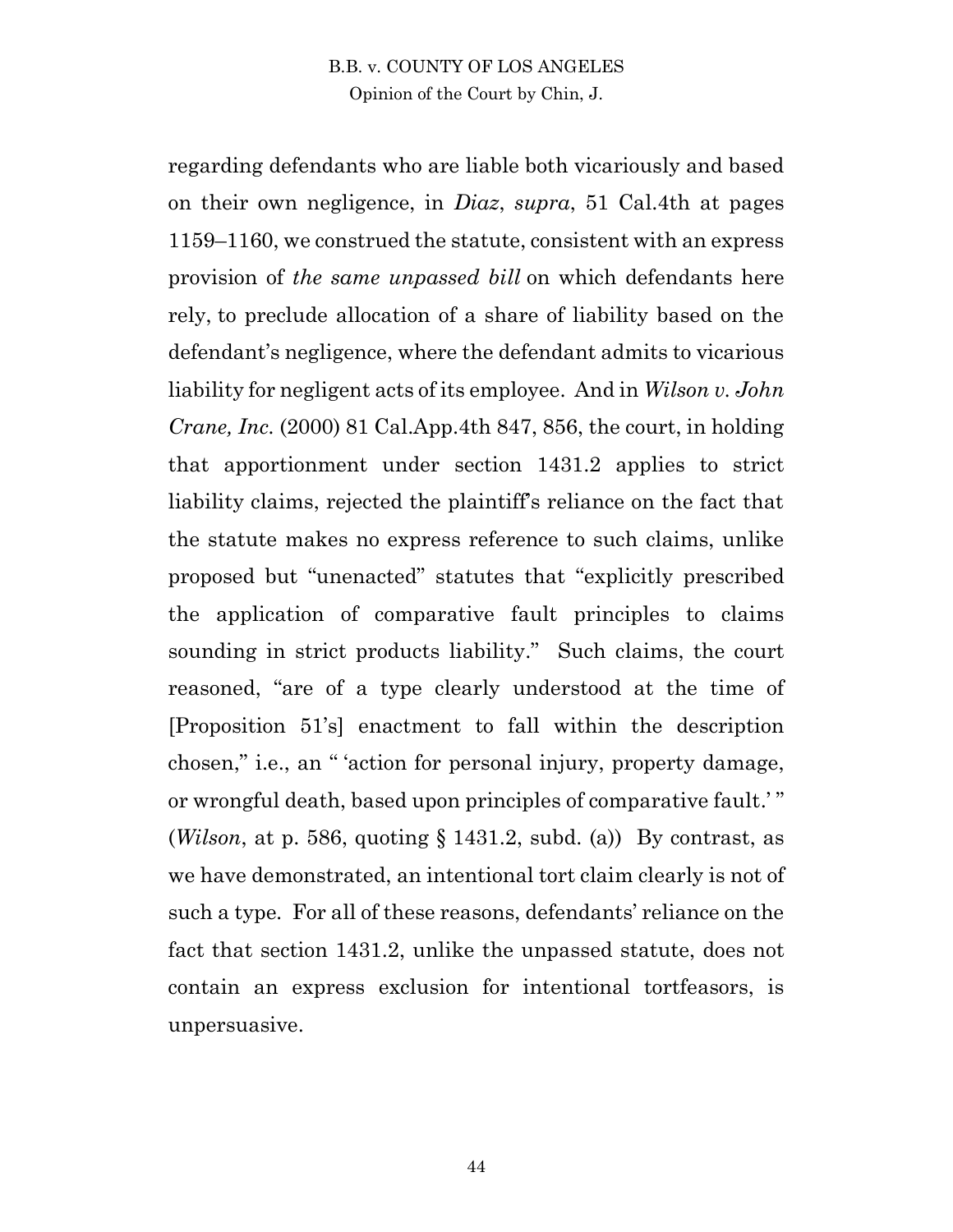# 3. *Ballot Materials*

Defendants also argue that, to the extent section 1431.2's text is ambiguous, "[t]he official Proposition 51 ballot materials confirm that the voters intended [the statute] to apply to all defendants, without exception." Defendants base their argument principally on the following: (1) the statement of the Legislative Analyst that "[t]his measure . . . limits the liability of each responsible party in a lawsuit to that portion of noneconomic damages that is equal to the responsible party's share of fault" (Ballot Pamp., Primary Elec. (June 3, 1986) analysis of Prop. 51 by Legis. Analyst, p. 32 (Ballot Pamphlet)); and (2) the *absence* "in the ballot materials" of "the terms 'intent' or 'intentional' " or of any "mention" that there were "exceptions to Proposition 51's applicability" or that "the actions subject to Proposition 51 were limited to only those 'based upon' principles of comparative fault."

Again, for several reasons, defendants' arguments are unpersuasive. First, as explained earlier, we have previously rejected the argument that, in light of the statutory language, the statute makes reduction of liability available to all defendants, without exception. (*Diaz*, *supra*, 51 Cal.4th at p. 1156–1150.) The broad and general statement of the Legislative Analyst on which defendants rely does not convince us we should now hold otherwise. In this regard, we note that that statement is also overbroad insofar as it refers to limiting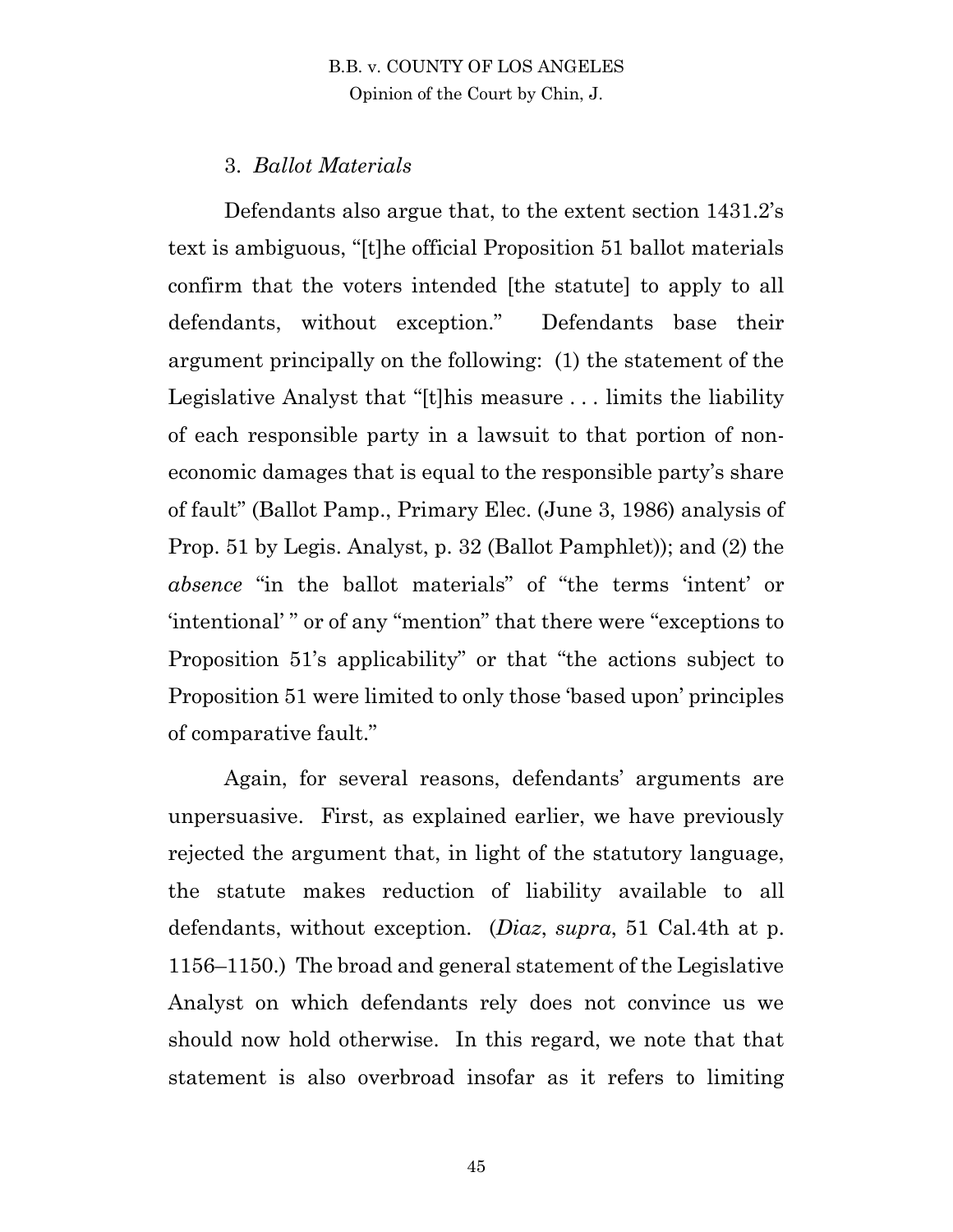liability of responsible parties "in a lawsuit." (Ballot Pamp., *supra*, analysis of Prop. 51 by Legis. Analyst, p. 32.) By its terms, section 1431.2, subdivision (a) applies, not in any lawsuit, but only in "action[s] for personal injury, property damage, or wrongful death." "[T]he generality and brevity of the Legislative Analyst's commentary ... cannot plausibly be viewed as implicitly [expanding] the scope of the statute in the manner advocated by defendants." (*People ex rel. Lungren v. Superior Court* (1996) 14 Cal.4th 294, 308 [construing Health & Safety Code provisions enacted through initiative.)

Second, contrary to defendants' argument, the ballot materials did, in fact, inform voters that application of section 1431.2, subdivision (a), was subject to "principles of comparative fault." Those materials included the text of the proposed statute itself, including the phrase "based upon principles of comparative fault." (See Ballot Pamp., *supra*, text of Prop. 51, § 4, p. 33.) That the phrase was not mentioned in any of the accompanying commentary or arguments is not a basis for expanding the statute's application. (See *DaFonte*, *supra*, 2 Cal.4th at p. 602 [ballot arguments and analyses, though sometimes helpful in resolving ambiguities in an initiative measure, "cannot vary its plain import"].)

Third, in several respects, the comments in the ballot materials, though not expressly referring to liability for intentional torts, suggest that Proposition 51 was directed at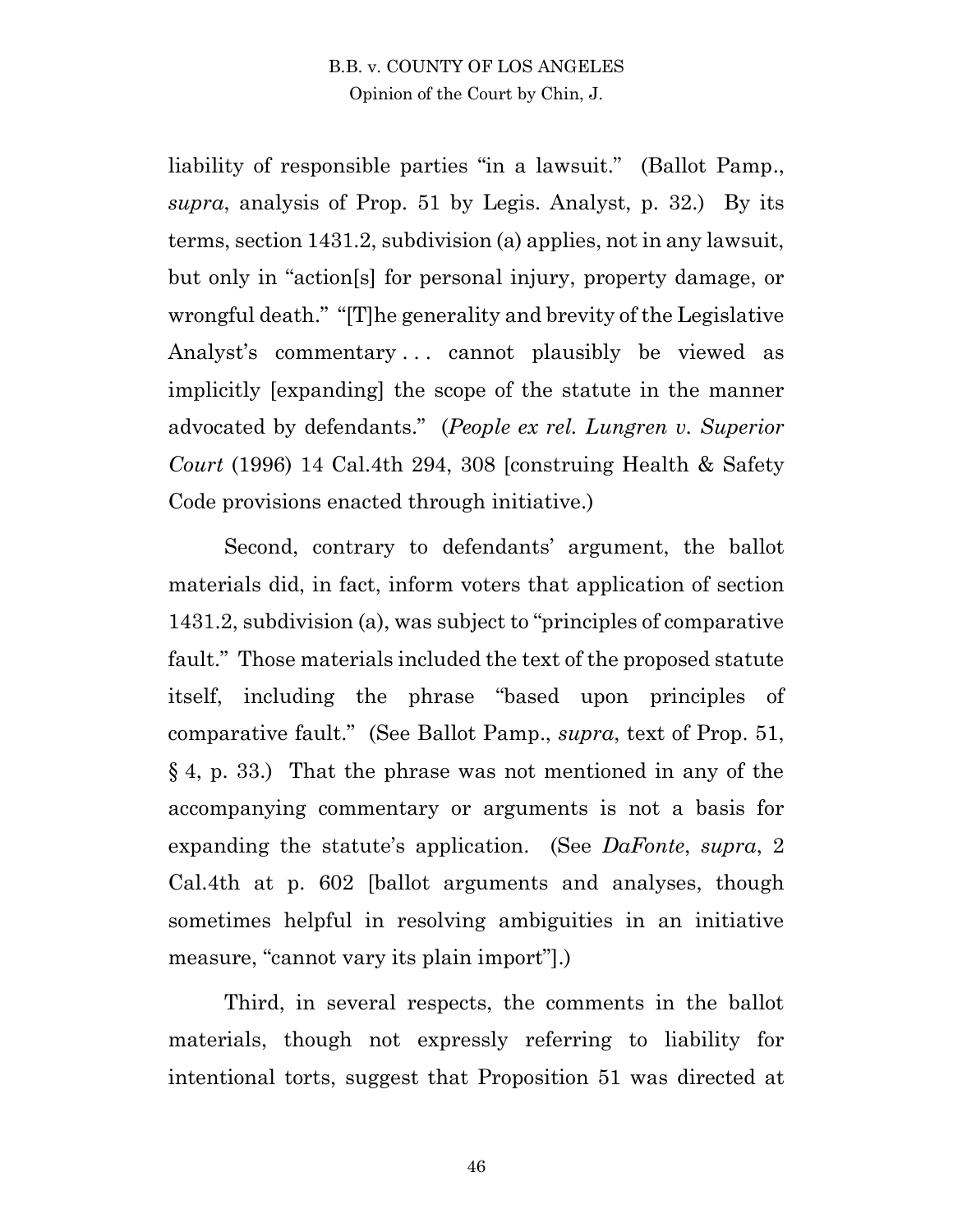other types of tort liability. The Attorney General's "Official Title and Summary" stated that (1) "[u]nder existing law," where a plaintiff obtains a damage award "against multiple defendants," "[a] defendant paying all the damages may seek equitable reimbursement from other defendants," and (2) "[u]nder" the proposed law, "this rule" would "[c]ontinue[] to apply to 'economic damages.'" (Ballot Pamp., *supra*, Official Title and Summary of Prop. 51, p. 32.) These comments describe the state of California law, both before and after Proposition 51's adoption, only with respect to liability for *non*intentional torts. As we have previously explained, at the time of Proposition 51's adoption, both statutory and common law *precluded* intentional tortfeasors from "seek[ing] equitable reimbursement from other defendants." (Ballot Pamp., *supra*, Official Title and Summary of Prop. 51, p. 32*.*) And Proposition 51 did nothing to alter that preclusion and allow intentional tortfeasors to seek equitable indemnity for economic damages.

Comments in the Legislative Analyst's analysis similarly refer to California law as it applied only to nonintentional torts. In explaining the measure's background, the analysis stated that in "a lawsuit" by "someone [who] is injured or killed, or suffers property damage," "[i]f the court finds that the injured party was partly responsible for the injury, the responsibility of the other party is reduced accordingly." (Ballot Pamp., *supra*, analysis of Prop. 51 by Legis. Analyst, p. 32.) As previously explained, under California law as it existed when the voters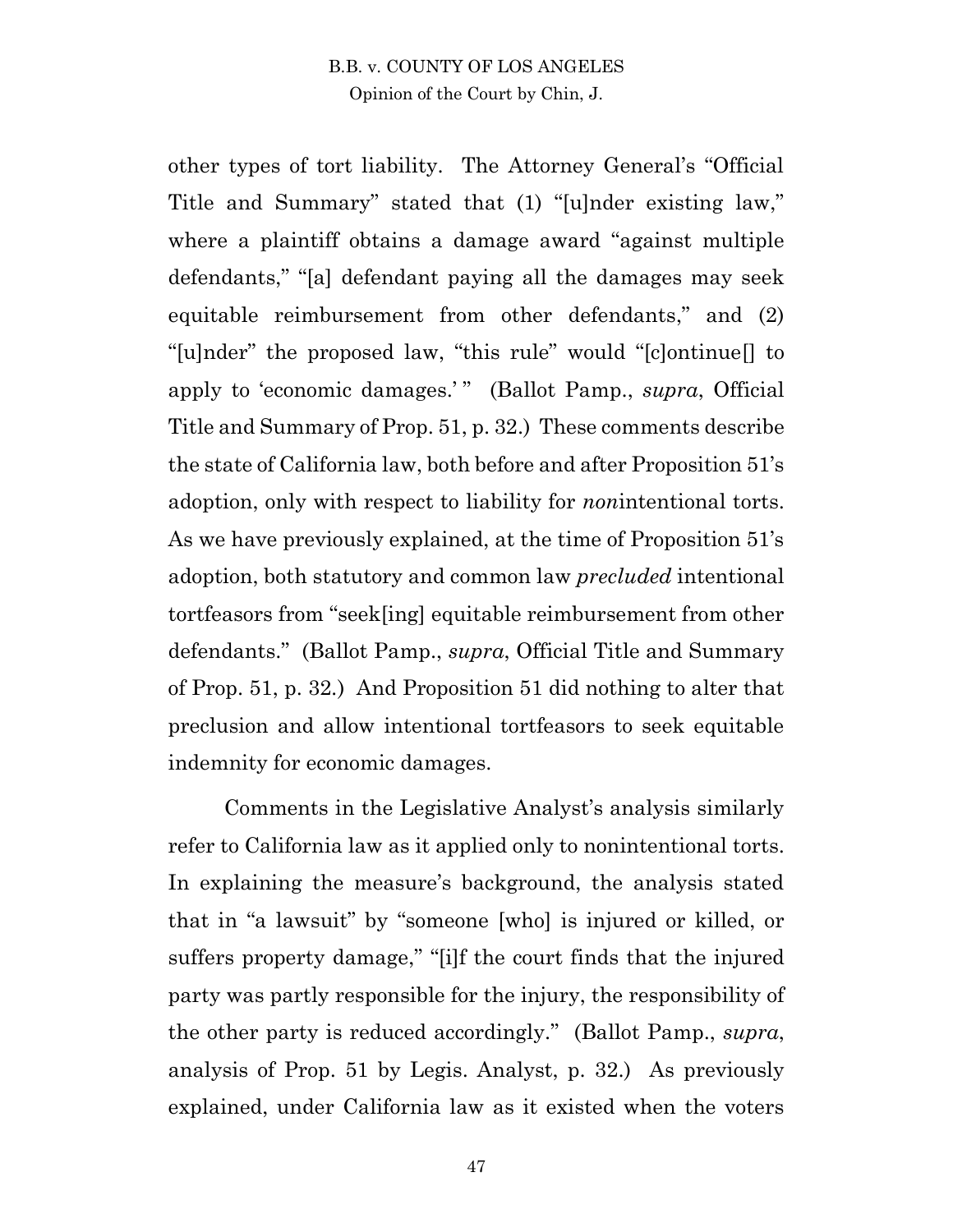adopted Proposition 51, this accurately described the rule in cases involving negligence and strict liability, but *not* in cases involving intentional torts; in the latter context, the law precluded intentional tortfeasors from reducing their liability based on the injured party's conduct. In this respect, the comments of the Legislative Analyst, like those of the Attorney General, suggest that Proposition 51 was directed at liability for nonintentional torts.

Nothing in the ballot arguments — either pro or con persuades us that Proposition 51's scope is, or was intended to be, broader. In arguing that section 1431.2 makes reduction of liability available to all defendants regardless of the basis for liability, defendants cite the statement in the argument in favor of the measure that taxpayers and consumers ultimately pay the costs of "huge 'deep pocket' court awards" — "through high taxes, increased costs of goods and services, and reduced governmental services"  $-$  "[r]egardless of whether it is a city, county or private enterprise." (Ballot Pamp., *supra*, argument in favor of Prop. 51, p. 34.) But this statement merely suggests that the universe of defendants to which the statute *may* apply includes cities, counties, and private enterprises; it does not suggest that such defendants may invoke the statute even when they commit intentionally tortious conduct. Notably, immediately after the statement defendants cite, the argument in favor of the measure, in explaining "[h]ow . . . the 'deep pocket' law work[s]," discussed a hypothetical "*ACCIDENT VICTIM*"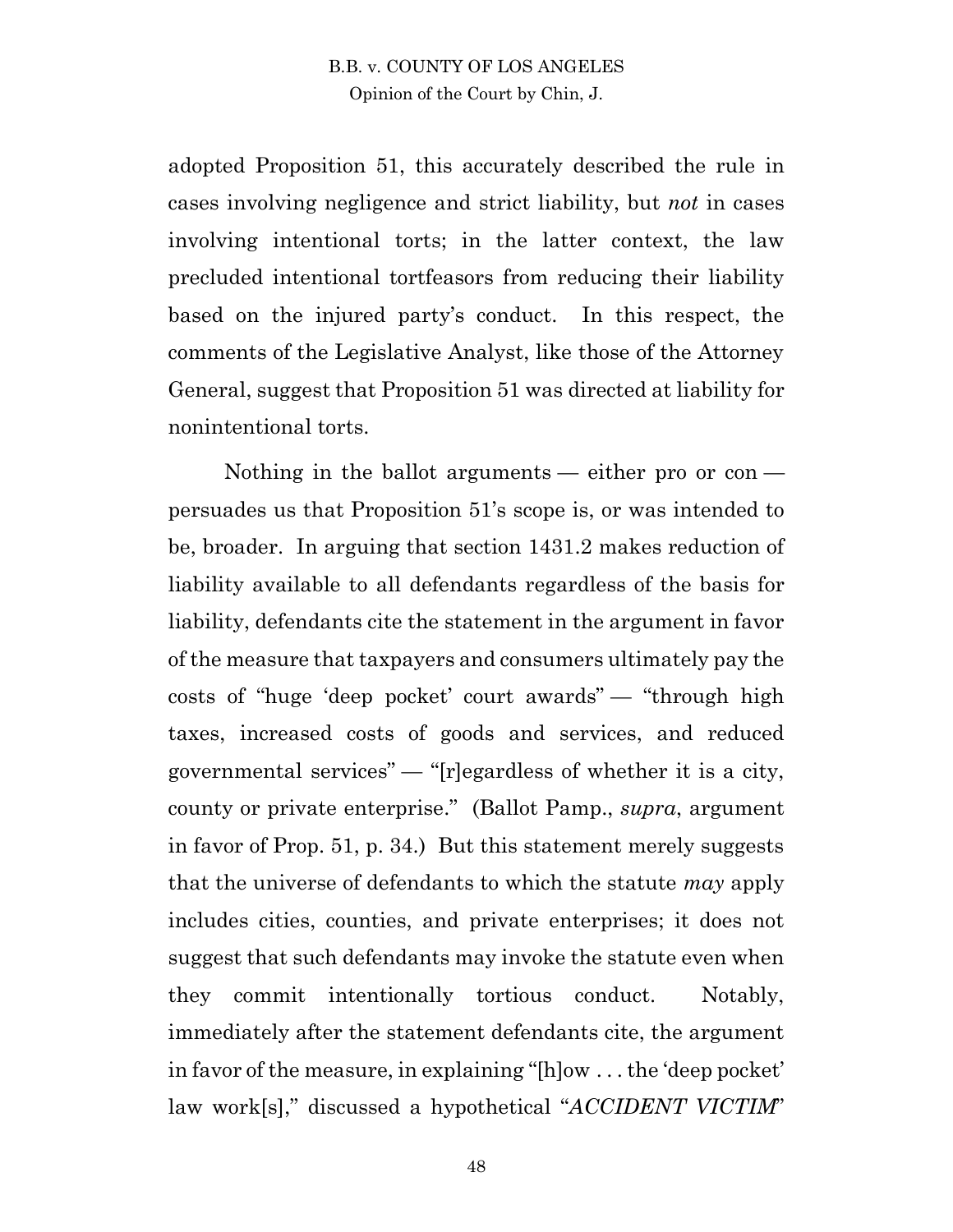who, after being injured when a drunk driver runs a red light and hits another car, seeks recovery from a city for having a "faulty" stop light. (*Ibid.*) Similarly, the argument against the measure explained that Proposition 51 would "scrap[]" the existing system for allocating fault among "everyone found guilty [of having] caused [an] *accident* to occur," which "put[s] the responsibility where it belongs: not on innocent victims, but on drunk drivers, manufacturers of dangerous products or toxic waste and unsafe roads and highways." (Ballot Pamp., *supra*, argument against Prop. 51, p. 35, italics added.) These statements do not suggest that the measure's scope included liability for intentionally tortious conduct, or hinted to voters that if they were injured in a criminal attack, and either they or someone else negligently contributed to their injury, they would no longer be able to fully recover from the perpetrator. "One could reasonably expect [that] a change [in the law] of this magnitude would be made clear in both legal text and ballot argument." (*People v. Anderson* (1987) 43 Cal.3d 1104, 1161; see *People v Valencia* (2017) 3 Cal.5th 347, 364 [" 'We cannot presume. . . the voters intended the initiative to effect a change in law that was not expressed or strongly implied in either the text of the initiative or the analyses and arguments in the official ballot pamphlet.' "].) For this reason, we are not persuaded that the failure of the ballot materials to expressly mention the measure's effect on intentional tortfeasors supports defendants' position.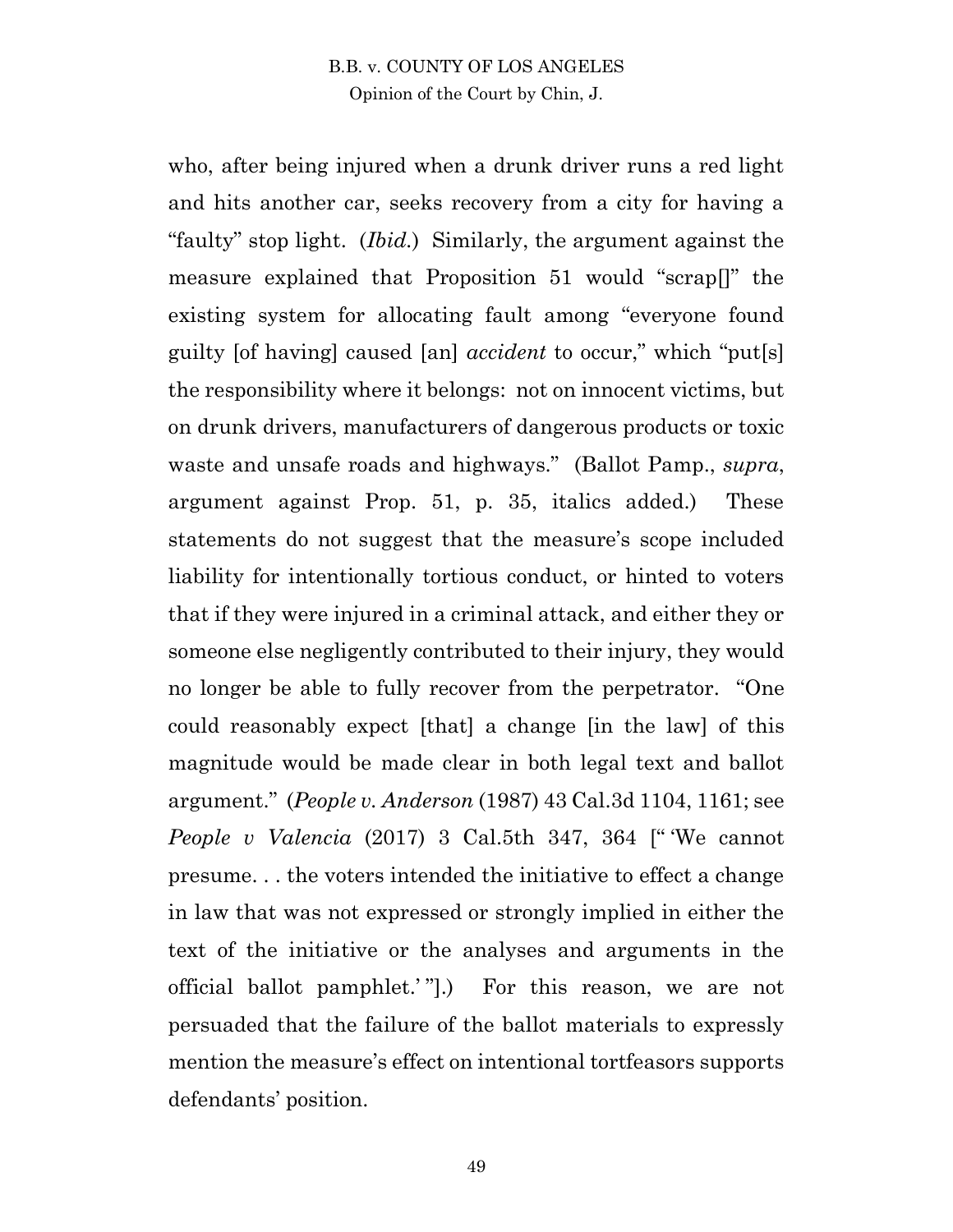Based on the preceding analysis, we hold that section 1431.2, subdivision (a), does not authorize a reduction in the liability of intentional tortfeasors for noneconomic damages based on the extent to which the negligence of other actors including the plaintiffs, any codefendants, injured parties, and nonparties — contributed to the injuries in question. **4**

#### **III. DISPOSITION**

For the reasons set forth above, we reverse the judgment of the Court of Appeal and remand for further proceedings consistent with this opinion.

#### **CHIN, J.**

**We Concur: CANTIL-SAKAUYE, C. J. CORRIGAN, J. LIU, J. CUÉLLAR, J. KRUGER, J. GROBAN, J.** 

 $\overline{a}$ 

**<sup>4</sup>** We express no opinion on whether negligent tortfeasors may, under section 1431.2, subdivision (a), obtain a reduction in their liability for noneconomic damages based on the extent to which an intentional tortfeasor contributed to the injured party's injuries. We also express no opinion on whether, for policy reasons, existing common law principles of comparative fault should be changed vis-à-vis intentional tortfeasors.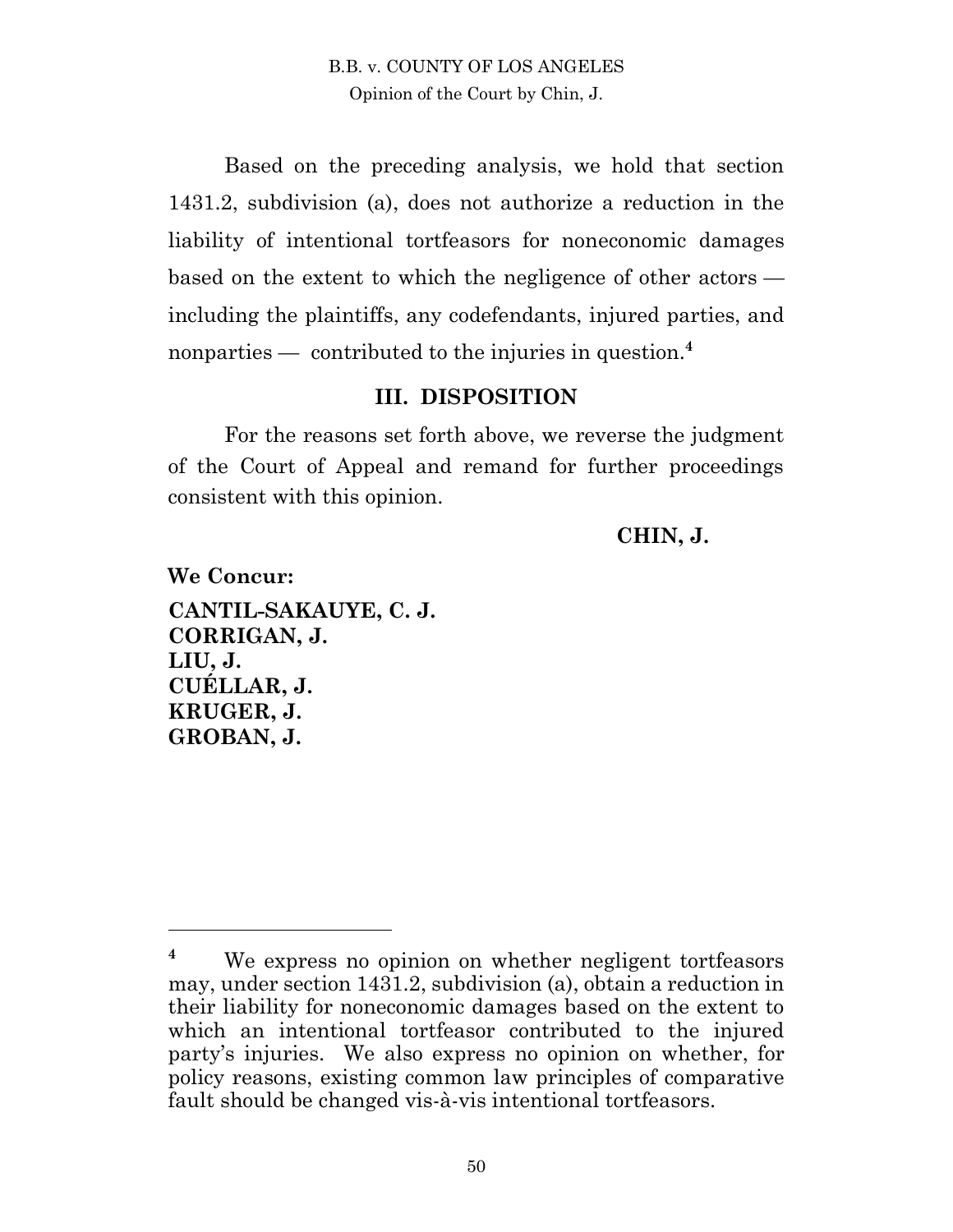#### B.B. v. COUNTY OF LOS ANGELES

#### S250734

#### Concurring Opinion by Justice Liu

In Compton, on the evening of August 3, 2012, several witnesses called the police after they saw Darren Burley attacking a woman in the street. When police arrived and attempted to stop him, Burley resisted arrest; the police suspected that Burley was under the influence of drugs. Deputy David Aviles then pinned Burley to the ground while other officers beat him with a flashlight and tasered him repeatedly. Deputy Aviles pressed his knees on Burley's neck and back with the full weight of his 200-pound body. A witness saw Burley gasping for air. When Burley lost consciousness, none of the officers rendered aid. Burley never regained consciousness and died 10 days later.

Darren Burley was Black. By happenstance, we heard oral argument in this case one week after another Black man, George Floyd, was killed by a Minneapolis police officer who pressed his knee into Floyd's neck with the full weight of his body for 8 minutes and 46 seconds — an incident that galvanized protests in every state across the country and throughout the world. (Burch et al., *How Black Lives Matter Reached Every Corner of America*, N.Y. Times (June 13, 2020); Bender & Winning, *Antiracism Protests Erupt Around the World in Wake of George Floyd Killing*, Wall Street Journal (June 7, 2020).) In all likelihood, the only reason Darren Burley is not a household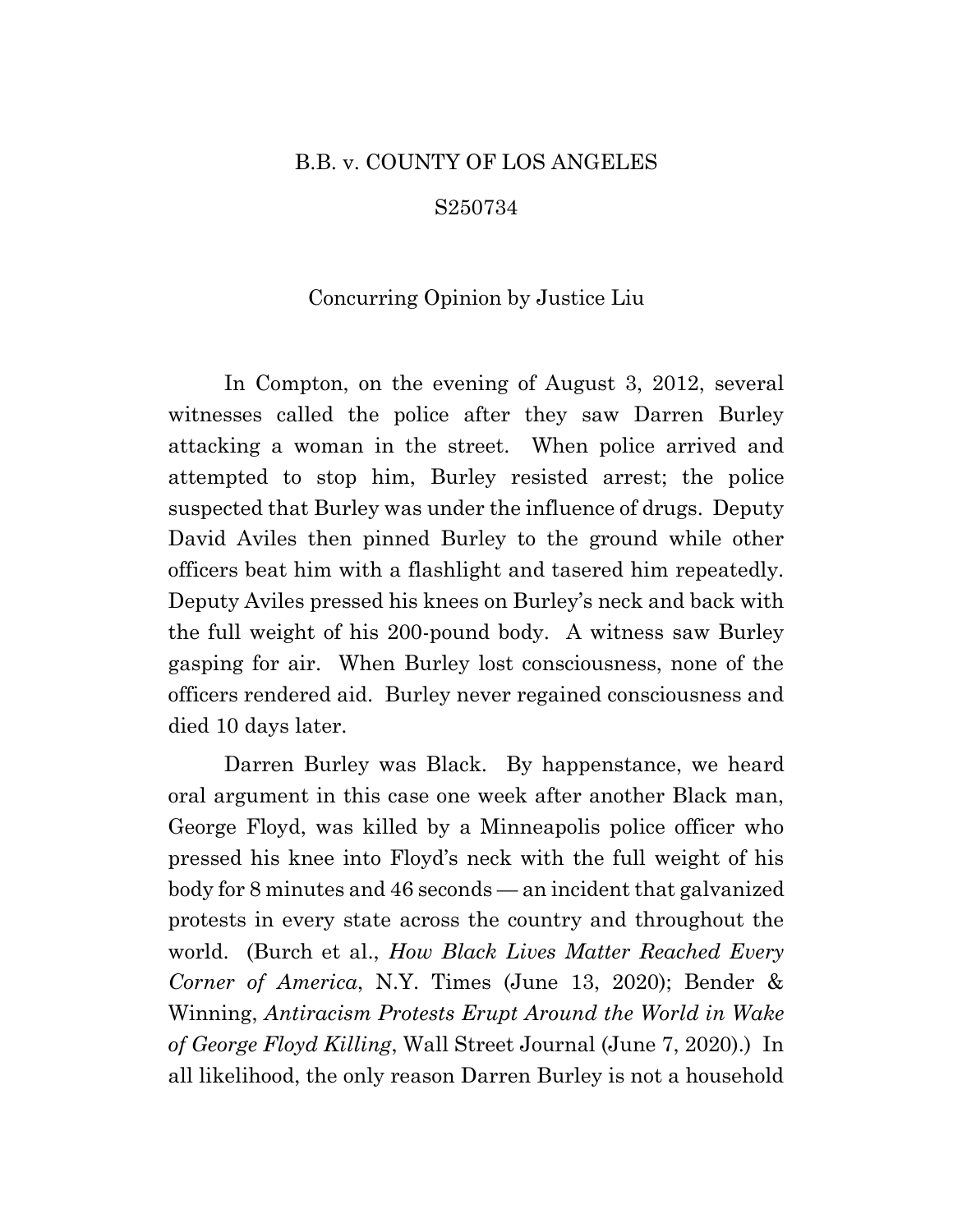name is that his killing was not caught on videotape as Floyd's was.

Sadly, what happened to these men is not happenstance. Variants of this fact pattern have occurred with distressing frequency throughout the country and here in California. (See, e.g., *People v. Mehserle* (2012) 206 Cal.App.4th 1125, 1133 ["[Oscar] Grant protested, 'I can't breathe. Just get off of me. I can't breathe. I quit. I surrender. I quit.' "]; *Garlick v. County of Kern* (E.D.Cal. 2016) 167 F.Supp.3d 1117, 1134 ["[David] Silva was chest-down with weight on his back. . . . [T]hroughout the altercation, Silva was . . . yelling out 'help,' and 'help me.' "]; *Martinez v. City of Pittsburg* (N.D.Cal., Mar. 8, 2019, No. 17-cv-04246-RS) 2019 WL 1102375, p. \*3 ["Once [Humberto] Martinez was secured, Elmore . . . continued to apply pressure to the side of Martinez's head and kept his knee on Martinez's upper back for approximately 30 seconds. . . . Eventually, one of the officers noticed that Martinez was turning purple, at which point they rolled him to his side and removed the handcuffs."]; *People v. O'Callaghan* (Mar. 13, 2017, B265928) 2017 WL 958396, p. \*1 [nonpub. opn.] ["[Alesia] Thomas remarked, 'I can't move' and 'I can't breathe'" and officer "proceeded to kick Thomas three times in her lower abdomen"]; *C.R. v. City of Antioch* (N.D.Cal., June 25, 2018, No. 16-cv-03742-JST) 2018 WL 3108982, p. \*2 [witness "testified that he heard [Rakeem] Rucks say at some point while he was on the ground, 'Get me up out of the dirt. I'm breathing dirt. It's hard to breathe.' "].)

Today's opinion holds that Civil Code section 1431.2 does not permit an intentional tortfeasor to offset liability for noneconomic damages based on the negligence of other actors. (Maj. opn., *ante*, at pp. 3–7, 49.) Thus, Burley's family may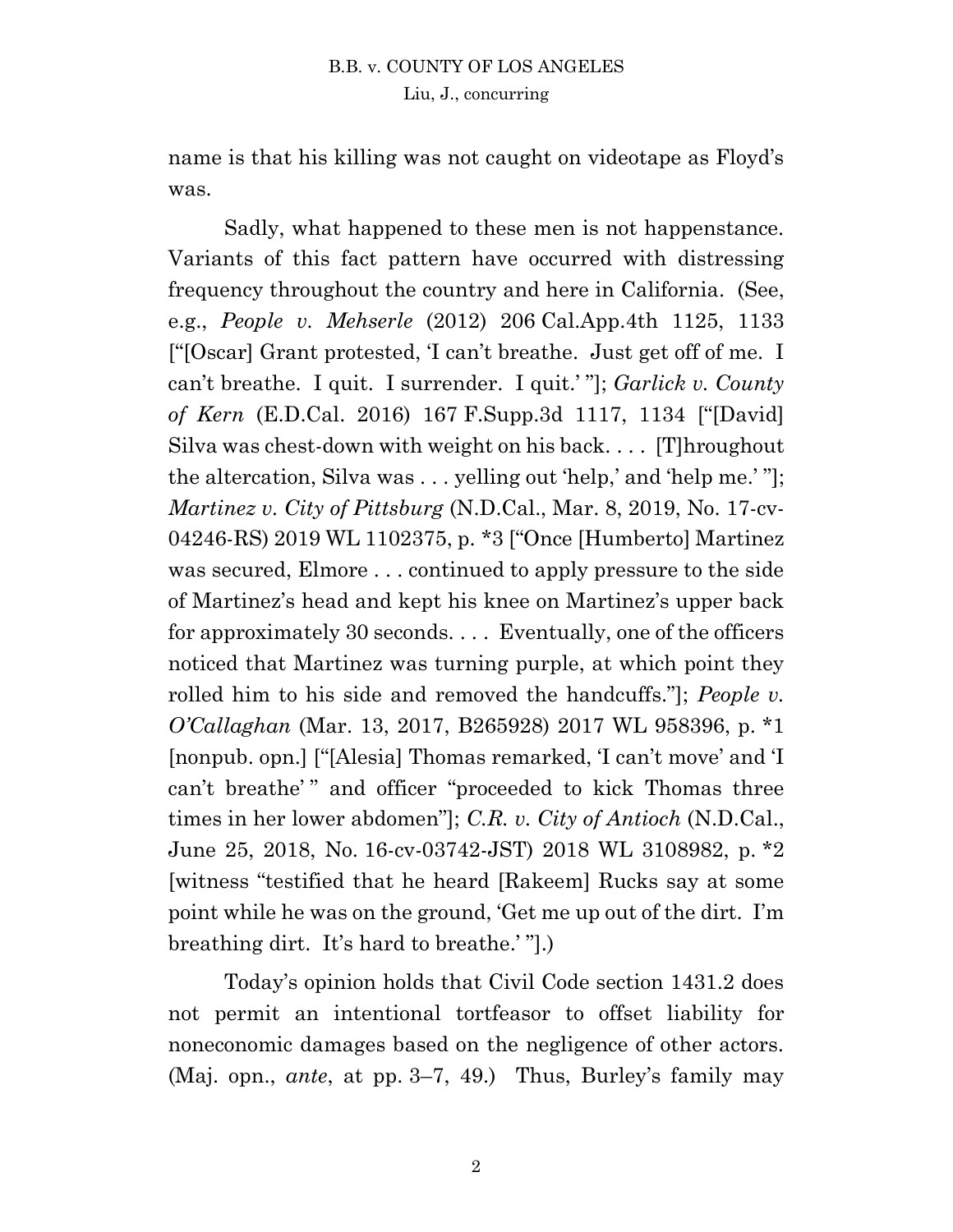recover the full amount of their noneconomic damages. But even as the wrongful death judgment here affords a measure of monetary relief to Burley's family, it does not acknowledge the troubling racial dynamics that have resulted in state-sanctioned violence, including lethal violence, against Black people throughout our history to this very day. (See Felker-Cantor, Policing Los Angeles: Race, Resistance, and the Rise of the LAPD (2018); Coates, Between the World and Me (2015); Baldwin, The Fire Next Time (1963).)

Wrongful death statutes trace their origins to the 19th century, when state legislatures, alarmed at the increasing rate of fatal workplace accidents, attempted to force corporations to compensate the family members of accident victims. (Malone, *The Genesis of Wrongful Death* (1965) 17 Stan. L.Rev. 1043, 1043; see *Hillbrand v. Standard Biscuit Co.* (1903) 139 Cal. 233 [wrongful death action by father and mother for death of their daughter while employed at biscuit factory]; *Daves v. Southern Pac. Co.* (1893) 98 Cal. 19 [wrongful death action for death of husband while repairing railroad].) The elements of a wrongful death action are the underlying tort (in this case, battery), a resulting death, and damages. (Code Civ. Proc., § 377.60; see *Lattimore v. Dickey* (2015) 239 Cal.App.4th 959, 968.) Although this tort encompasses the wrong inflicted on Burley and provides compensation to his family, it gives no hint that what happened here has a history. And reckoning with that history is necessary if we are to prevent the wrongful deaths of more African Americans in the future.

The Legislature has at times attempted to redress the specific harm of violence against African Americans. Burley's family has also sought relief under the Tom Bane Civil Rights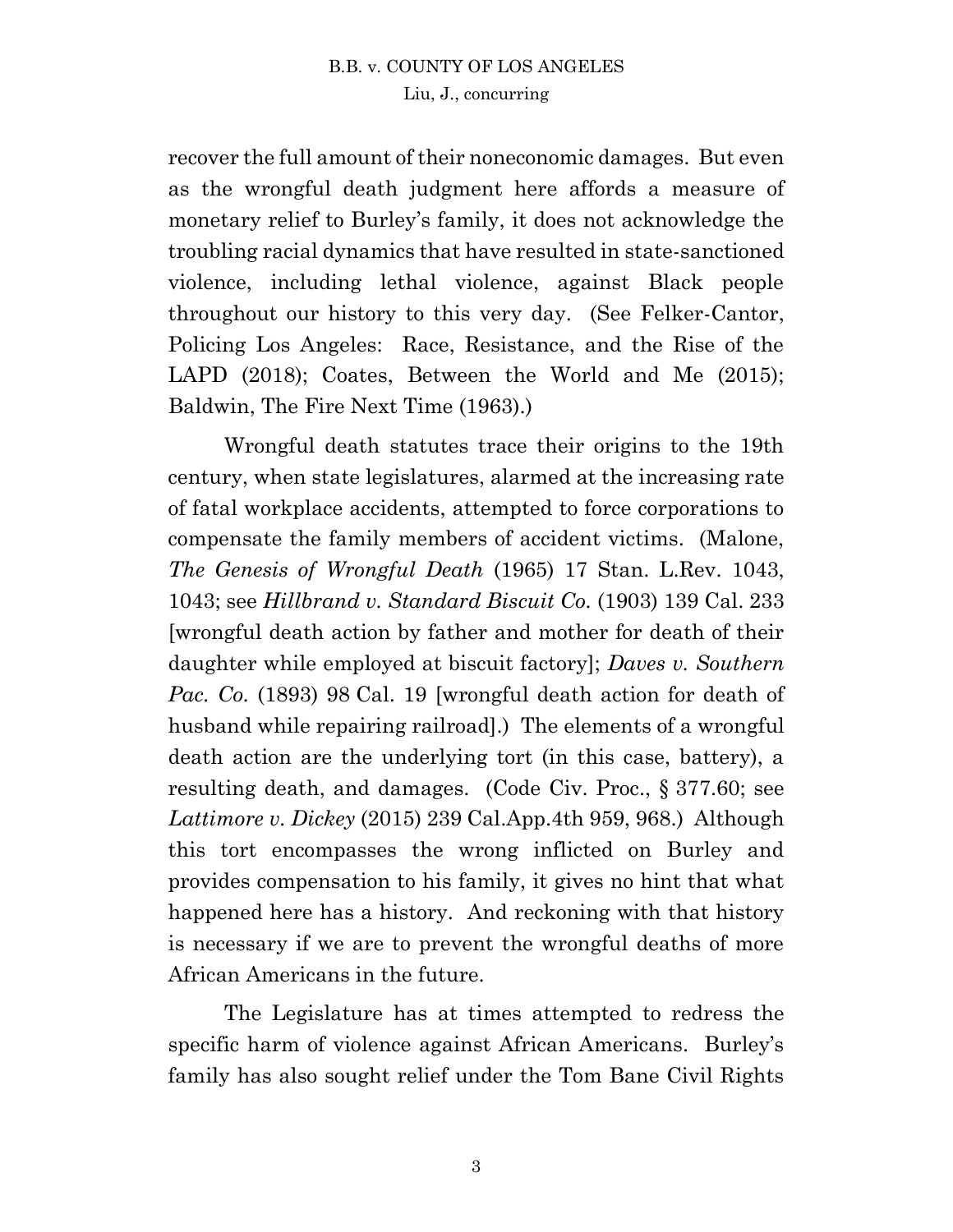Act (Bane Act), which provides a right of action against a person who, whether or not acting under the color of law, violates "by threat, intimidation, or coercion" another person's federal or state rights. (Civ. Code, § 52.1, subd. (b).) The Bane Act was passed to " 'stem a tide of hate crimes' " against minorities in the 1980s. (*Venegas v. County of Los Angeles* (2004) 32 Cal.4th 820, 843.) In addition, the Ralph Civil Rights Act of 1976 (Ralph Act) forbids violence or intimidation "on account of" certain protected characteristics, including race. (Civ. Code, § 51.7, subd. (b).) These laws acknowledge the racial dimensions of acts of violence against African Americans. But in the excessive force context, applying the coercion element of a Bane Act claim has not been straightforward, as the Burley family's litigation in the Court of Appeal demonstrates. (*B.B. v. County of Los Angeles* (2018) 25 Cal.App.5th 115, 129–134.) And although the Ralph Act provides liability for intentional discrimination (*Gabrielle A. v. County of Orange* (2017) 10 Cal.App.5th 1268, 1291), one may ask what other measures are necessary given what we know about unconscious bias. (See Banks, Eberhardt & Ross, *Discrimination and Implicit Bias in a Racially Unequal Society*  (2006) 94 Calif. L.Rev. 1169, 1182–1189.)

Moreover, the efficacy of these laws has sometimes been undermined by the very racial disparities they were meant to correct. When litigants have recovered damages, verdicts have often reflected racial disparities in income and health outcomes. Until the Legislature prohibited the practice this year, California juries routinely consulted tables estimating earning potential based on race and gender when awarding economic damages to prevailing plaintiffs. (Civ. Code, § 3361, added by Stats. 2019, ch. 136, § 2.) This "perpetuate[d] systemic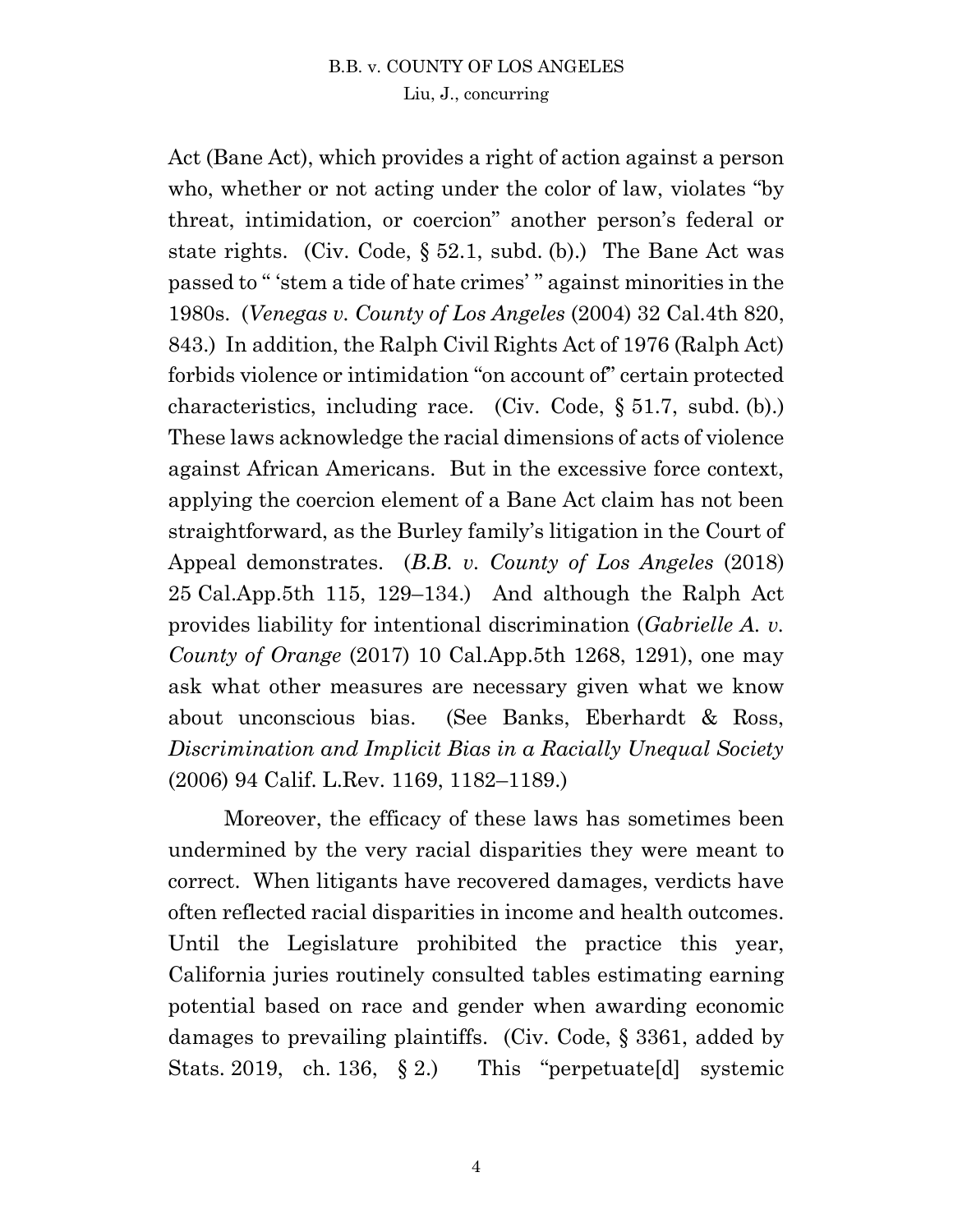inequalities" and "disproportionately injure[d] women and minority individuals," who on average earn less than white men. (Stats. 2019, ch. 136, § 1; see Avraham & Yuracko, *Torts and Discrimination* (2017) 78 Ohio St. L.J. 661, 664.)

Nor should we assume that damages are enough to reliably deter police misconduct. Local jurisdictions must indemnify officers for any nonpunitive damages judgments or settlements in suits brought against them (with few exceptions), which effectively means that taxpayers foot the bill. (Gov. Code, §§ 825, subd. (a), 825.2.) And these payouts often come from law enforcement budgets specifically set aside for such purposes or from the local jurisdiction's general funds. (See Schwartz, *How Governments Pay: Lawsuits, Budgets, and Police Reform* (2016) 63 UCLA L.Rev. 1144, 1165; *id.* at p. 1241 [Los Angeles Sheriff's Department budgeted more than \$35 million for lawsuit payouts annually between 2012 and 2014].) As a result, officers and their departments are often insulated from the financial consequences of their actions. (See Schwartz, *Police Indemnification* (2014) 89 N.Y.U. L.Rev. 885, 953.)

Separate from this action, Burley's family also sought redress under federal law, specifically 42 United States Code section 1983 (section 1983). (*T.E. v. County of Los Angeles* (C.D.Cal., Feb. 25, 2016, No. 15-cv-5826).) On several occasions, Congress has enacted civil rights statutes in response to law enforcement violence against African Americans. Although these laws, including section 1983, provide a measure of recognition that the police officer's knee on Darren Burley's neck is part of a legacy of anti-Black violence, their efficacy has been much debated. The Burley family's federal suit was dismissed because the statute of limitations had run (*T.E.*, at p. \*1), but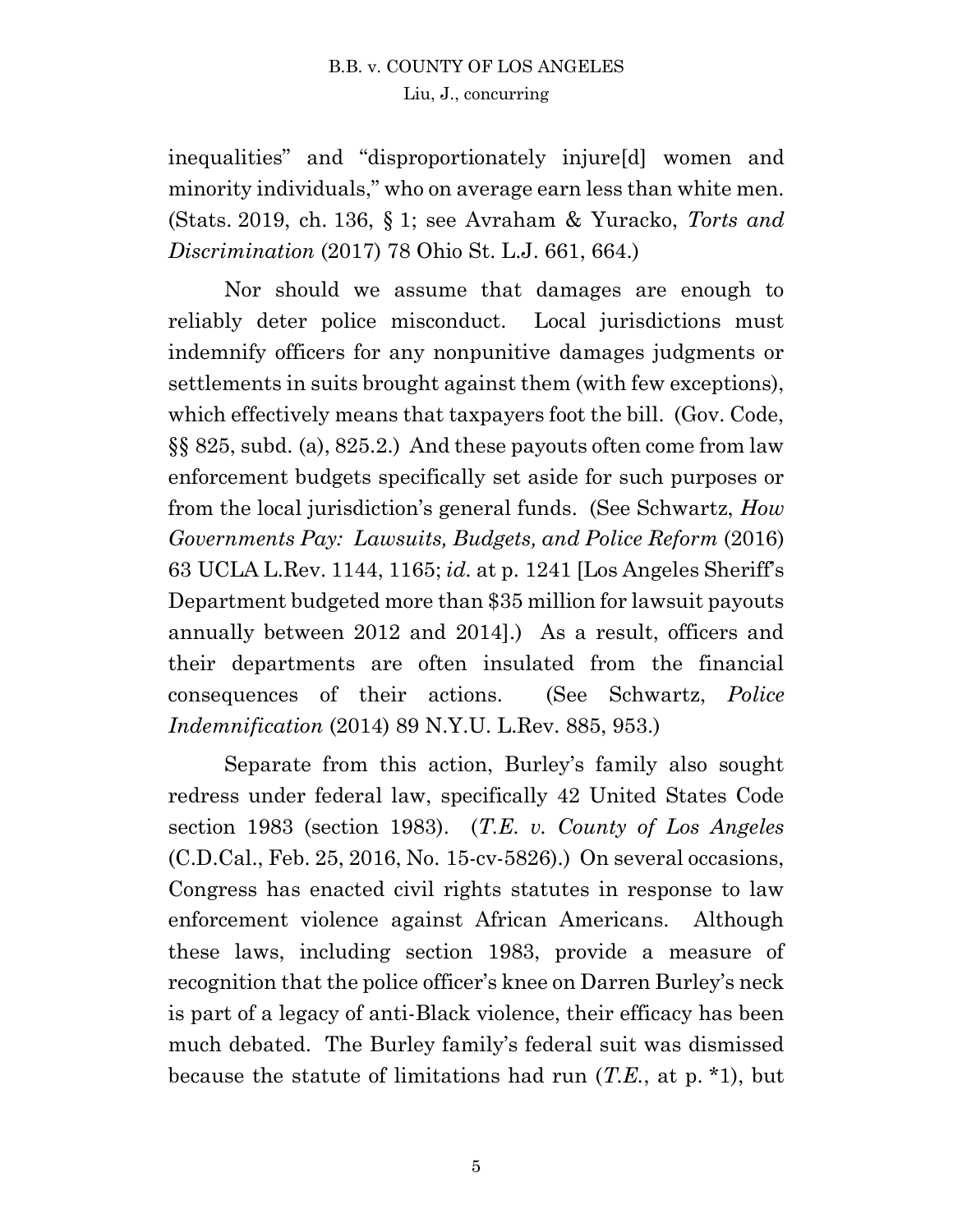even if the suit had gone forward, the family would have needed to overcome a number of hurdles in order to obtain relief.

Section 1983 provides a cause of action against state and local officials who violate individual constitutional and statutory rights while acting "under color of" state law. (42 U.S.C. § 1983.) After the Civil War, the Ku Klux Klan continued to terrorize African Americans in the South. Beatings, lynchings, and destruction of Black-owned property were common, and local authorities and courts routinely refused to enforce state criminal laws against perpetrators and often participated in the violence themselves. (See *Monroe v. Pape* (1961) 365 U.S. 167, 171, overruled in part by *Monell v. New York City Dept. of Social Services* (1978) 436 U.S. 658; Gilles, *Breaking the Code of Silence: Rediscovering "Custom" in Section 1983 Municipal Liability* (2000) 80 B.U. L.Rev. 17, 55.) Congress enacted section 1983 to "interpose the federal courts between the States and the people," providing African Americans redress when the very officials sworn to protect them from violence were its perpetrators. (*Mitchum v. Foster* (1972) 407 U.S. 225, 242; see Civil Rights Act of 1871, ch. 22, § 1, 17 Stat. 13, as amended, 42 U.S.C. § 1983).)

But the doctrine of qualified immunity shields officials from liability under section 1983 so long as their "conduct does not violate clearly established statutory or constitutional rights of which a reasonable person would have known." (*Harlow v. Fitzgerald* (1982) 457 U.S. 800, 818.) To show that a right was clearly established at the time of the conduct, a plaintiff must identify precedent governing "the specific facts at issue" that has " 'placed the statutory or constitutional question beyond debate.'" (*Kisela v. Hughes* (2018) 584 U.S. \_\_, \_\_, \_\_ [138 S.Ct.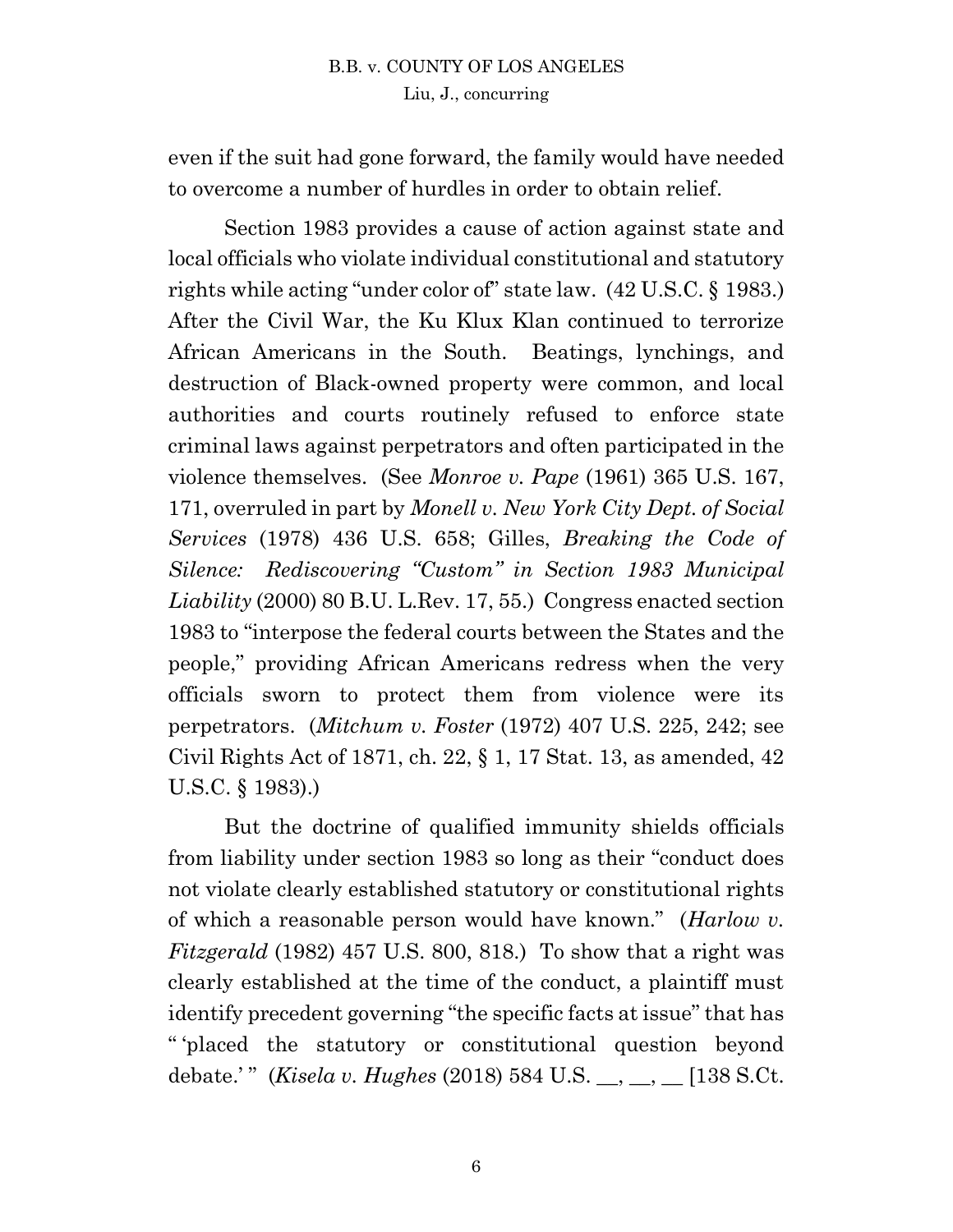1148, 1153, 1152].) Applying this standard, a federal appeals court has concluded that even if binding authority has held it is excessive force to unleash a police dog on a surrendering suspect in a canal in the woods, it is not necessarily clearly established that unleashing a police dog on a motionless suspect in a bushy ravine is excessive force. (Compare *Priester v. City of Riviera Beach* (11th Cir. 2000) 208 F.3d 919, 927, with *Jones v. Fransen* (11th Cir. 2017) 857 F.3d 843, 854.) Such examples have led one federal judge to observe that qualified immunity has allowed "public officials [to] duck consequences for bad behavior — no matter how palpably unreasonable — as long as they were the first to behave badly." (*Zadeh v. Robinson* (5th Cir. 2019) 928 F.3d 457, 479 (conc. & dis. opn. of Willett, J.), italics omitted.) Another federal judge, in a powerful and extensive account of the racial history of section 1983 and the continuing lack of accountability for police harassment and violence against African Americans, has noted that qualified immunity in its present form is "extraordinary and unsustainable." (*Jamison v. McClendon* (S.D.Miss., Aug. 4, 2020, No. 3:16-cv-00595-CWR-LRA) 2020 WL 4497723, p.  $*29$ .) Today there are numerous proposals to narrow or eliminate this judicially created limitation on section 1983 liability. (H.R. No. 7085, 116th Cong., 2d Sess. (2020); H.R. No. 7115, 116th Cong., 2d Sess. (2020); H.R. No. 7120, 116th Cong., 2d Sess. (2020); Sen. No. 4036, 116th Cong., 2d Sess. (2020); Sen. No. 4142, 116th Cong., 2d Sess. (2020); Sen. No. 3912, 116th Cong., 2d Sess. (2020).)

With respect to injunctions, high court precedent has constrained substantive review of police misconduct claims. In *City of Los Angeles v. Lyons* (1983) 461 U.S. 95, the high court held that Adolph Lyons, a Black man pulled over and put in a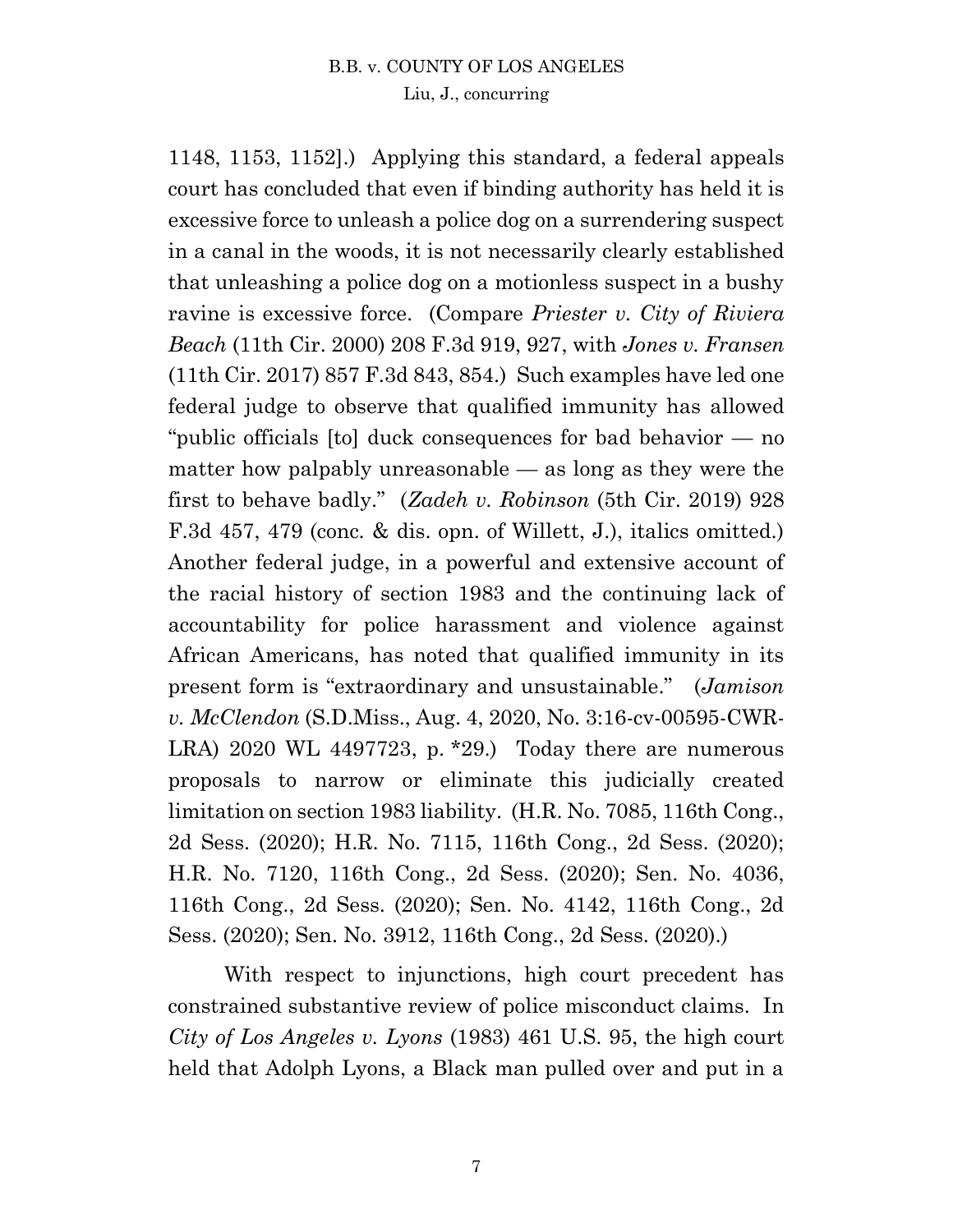chokehold by Los Angeles police officers, did not have standing to seek an injunction against the use of chokeholds because he could not establish that he would again be subject to the same abuse. (*Id*. at p. 105.) Moreover, in order to hold municipalities liable for failure to train or supervise officers (often a necessary component of structural reform), the high court has held that a plaintiff must show that the department's conduct amounted to "deliberate indifference to the rights of persons." (*City of Canton v. Harris* (1989) 489 U.S. 378, 388.)

Another federal law allows the United States Department of Justice to sue police departments for engaging in a pattern and practice of constitutional rights violations. (34 U.S.C. § 12601, former 42 U.S.C. § 14141.) Enacted in 1994 as part of the Violent Crime Control and Law Enforcement Act (Pub.L. No. 103–322, 108 Stat. 1796), section 12601 revived a bill that was introduced in the aftermath of the police beating of Rodney King in Los Angeles. (See Gilles, *Reinventing Structural Reform Litigation: Deputizing Private Citizens in the Enforcement of Civil Rights* (2000) 100 Colum. L.Rev. 1384, 1401; compare 34 U.S.C. § 12601 with H.R. No. 2972, 102d Cong., 1st Sess., § 2 (1991).)

Since 1994, the United States Department of Justice has formally investigated 70 police departments and reached more than 40 agreements requiring departments to overhaul internal oversight measures, officer training, and disciplinary procedures. (Childress et al., *Fixing the Force*, Frontline PBS (2018), <https://www.pbs.org/wgbh/frontline/interactive/ fixingtheforce/> [as of Aug. 7, 2020]. All Internet citations in this opinion are archived by year, docket number, and case name at <http://www.courts.ca.gov/38324.htm>.) The structural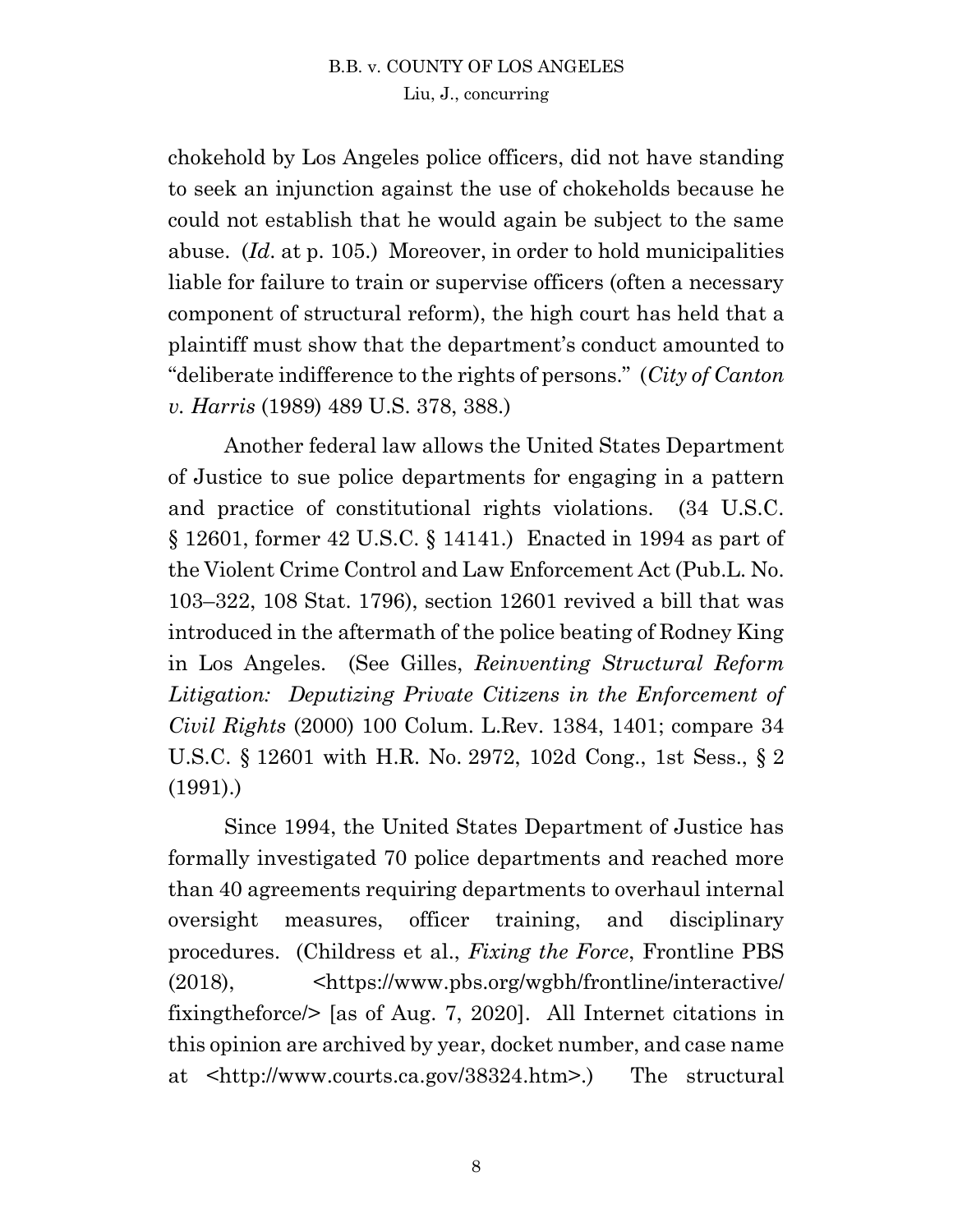reforms resulting from federal intervention have shown signs of effectively "reduc[ing] officer uses of force, reduc[ing] civil liability for police misconduct, increas[ing] citizen satisfaction, and increas[ing] apparent compliance with legal norms." (Rushin & Garnett, *State Labor Law and Federal Police Reform* (2017) 51 Ga. L.Rev. 1209, 1213 [collecting empirical studies].) But such investigations and settlements are costly and depend on the political will of the governing federal administration. (See Bell, *Police Reform and the Dismantling of Legal Estrangement* (2017) 126 Yale L.J. 2054, 2129.) Under the current administration, the number of formal investigations launched by the Department of Justice has declined to just one, and the Department has sharply curbed enforcement of existing agreements. (See Childress, *supra*; Mazzone & Rushin, *State Attorneys General As Agents of Police Reform* (2020) 69 Duke L.J. 999, 1028–1029.)

A wrongful death judgment with substantial damages is one way of affirming the worth and dignity of Darren Burley's life, and I join today's opinion. But the racial dimensions of this case should not escape our notice. How are we to ensure that "the promise of equal justice under law is, for all our people, a living truth"? (Cal. Supreme Ct., Statement on Equality and Inclusion (June 11, 2020), <https://newsroom.courts.ca.gov/ news/supreme-court-of-california-issues-statement-on-equalityand-inclusion>.) Whatever the answer, it must involve acknowledging that Darren Burley's death at the hands of law enforcement is not a singular incident unmoored from our racial history. With that acknowledgment must come a serious effort to rethink what racial discrimination is, how it manifests in law enforcement and the justice system, and how the law can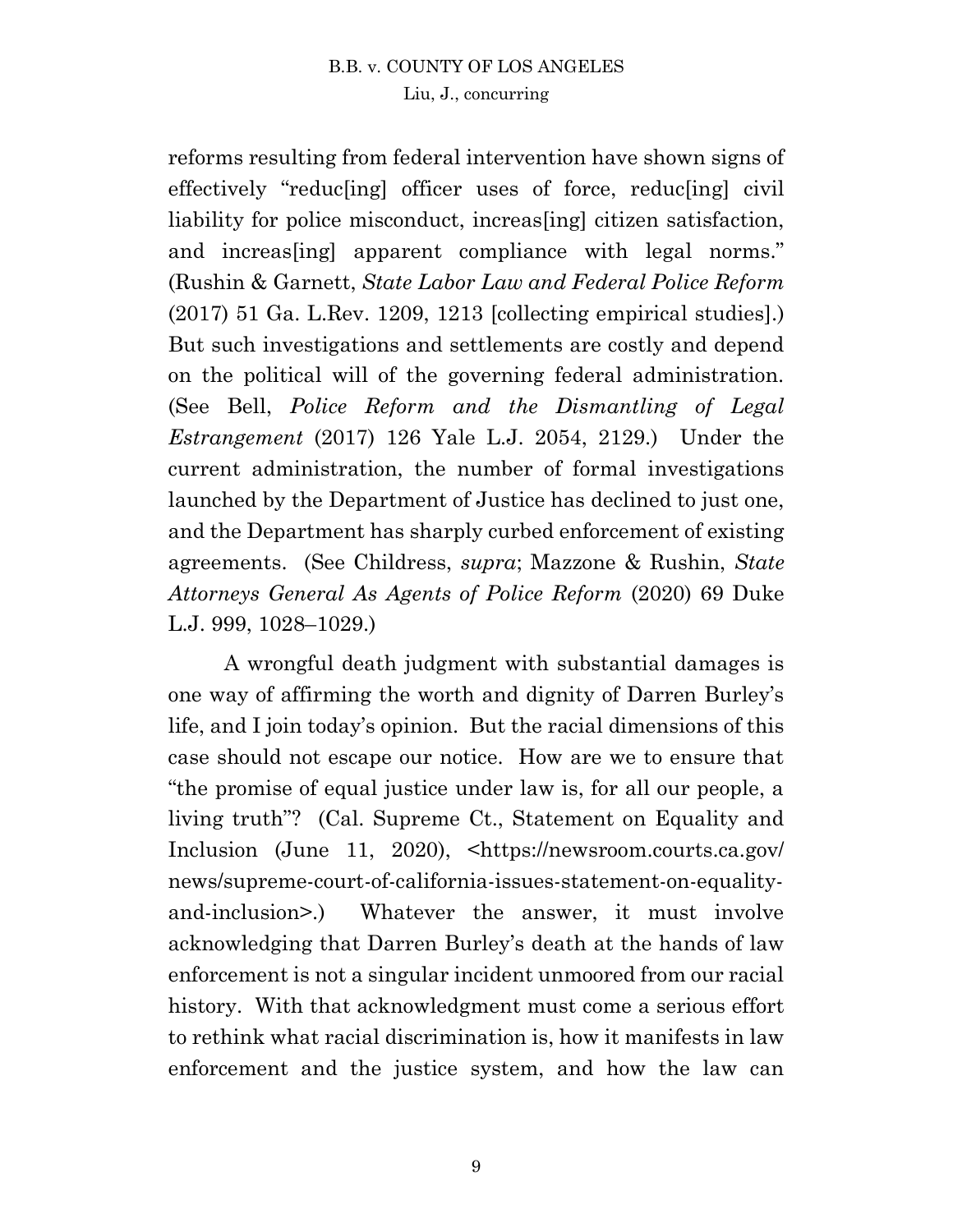provide effective safeguards and redress for our neighbors, friends, and citizens who continue to bear the cruel weight of racism's stubborn legacy.

**LIU, J.**

**I Concur: CUÉLLAR, J.**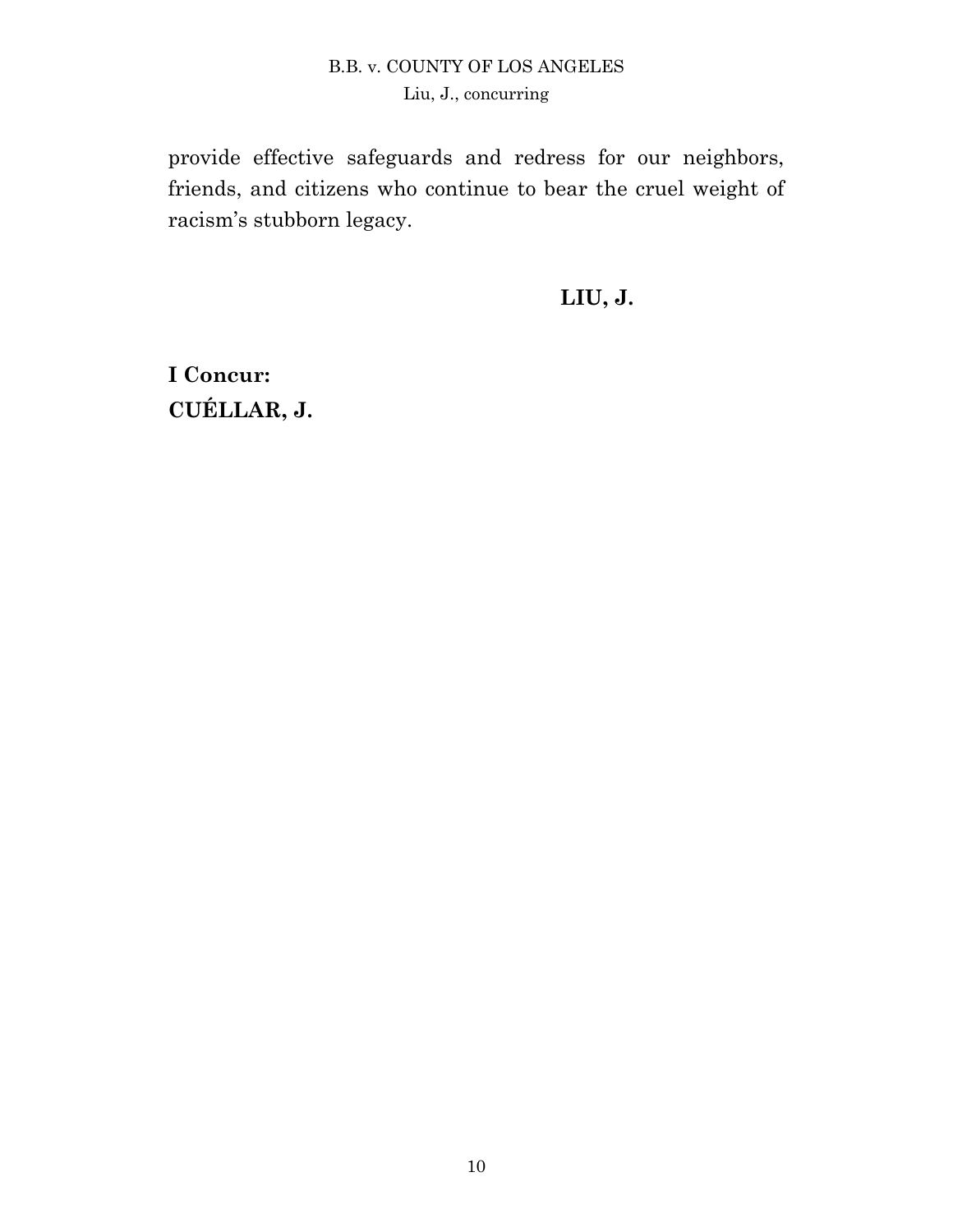*See next page for addresses and telephone numbers for counsel who argued in Supreme Court.*

**\_\_\_\_\_\_\_\_\_\_\_\_\_\_\_\_\_\_\_\_\_\_\_\_\_\_\_\_\_\_\_\_\_\_\_\_\_\_\_\_\_\_\_\_\_\_\_\_\_\_\_\_\_\_\_\_\_\_\_\_\_\_\_\_\_\_\_\_\_\_\_\_\_\_\_\_\_\_\_\_\_\_**

**\_\_\_\_\_\_\_\_\_\_\_\_\_\_\_\_\_\_\_\_\_\_\_\_\_\_\_\_\_\_\_\_\_\_\_\_\_\_\_\_\_\_\_\_\_\_\_\_\_\_\_\_\_\_\_\_\_\_\_\_\_\_\_\_\_\_\_\_\_\_\_\_\_\_\_\_\_\_\_\_\_\_**

**\_\_\_\_\_\_\_\_\_\_\_\_\_\_\_\_\_\_\_\_\_\_\_\_\_\_\_\_\_\_\_\_\_\_\_\_\_\_\_\_\_\_\_\_\_\_\_\_\_\_\_\_\_\_\_\_\_\_\_\_\_\_\_\_\_\_\_\_\_\_\_\_\_\_\_\_\_\_\_\_\_\_**

**\_\_\_\_\_\_\_\_\_\_\_\_\_\_\_\_\_\_\_\_\_\_\_\_\_\_\_\_\_\_\_\_\_\_\_\_\_\_\_\_\_\_\_\_\_\_\_\_\_\_\_\_\_\_\_\_\_\_\_\_\_\_\_\_\_\_\_\_\_\_\_\_\_\_\_\_\_\_\_\_\_\_**

**Name of Opinion** B.B. v. County of Los Angeles

**Unpublished Opinion Original Appeal Original Proceeding Review Granted** XX 25 Cal.App.5th 115 **Rehearing Granted**

**Opinion No.** S250734 **Date Filed:** August 10, 2020

**Court:** Superior **County:** Los Angeles **Judge:** Ross M. Klein

#### **Counsel:**

Pine Tillet Pine, Norman Pine, Stacy Freeman, Scott Tillett, Chaya M. Citrin; The Sweeney Firm and John E. Sweeney for Plaintiffs and Appellants B.B. and B.B.

Schonbrun Seplow Harris & Hoffman, Michael D. Seplow, Paul L. Hoffman, Aidan C. McGlaze, John Washington; Orange Law Offices, Olu Orange; Antablin & Bruce, Drew Antablin; Douglas / Hicks Law, Carl E. Douglas and Jamon Hicks for Plaintiff and Appellant T.E. and for Plaintiffs and Respondents.

O'Melveny & Myers, Sabrina Heron Strong, Dimitri D. Portnoi, Jefferson J. Harwell; Manning & Kass, Ellrod, Ramirez, Trester, Eugene P. Ramirez, Louis W. Pappas, Steven J. Renick, Julie M. Fleming and Angela M. Powell for Defendants and Appellants.

Fred J. Hiestand for The Civil Justice Association of California as Amicus Curiae on behalf of Defendants and Appellants.

Cole Huber and Derek P. Cole for League of California Cities and California State Association of Counties as Amici Curiae on behalf of Defendants and Appellants.

Polsinelli, David K. Schultz, J. Alan Warfield; Mansukhani, Don Willenburg and Gordon Rees Scully for the Association of Southern California Defense Counsel and Association of Defense Counsel of Northern California and Nevada as Amici Curiae on behalf of Defendants and Appellants.

Shook, Hardy & Bacon, Mark A. Behrens, Cary Silverman and Patrick Gregory for Coalition for Litigation Justice, Inc. as Amicus Curiae on behalf of Defendants and Appellants.

Cole Pedroza, Curtis A. Cole, Cassidy C. Davenport and Bethany J. Peak for California Medical Association, California Dental Association and California Hospital Association as Amici Curiae on behalf of Defendants and Appellants.

The Arkin Law Firm and Sharon J. Arkin for Consumer Attorneys of California as Amicus Curiae on behalf of Plaintiffs and Respondents.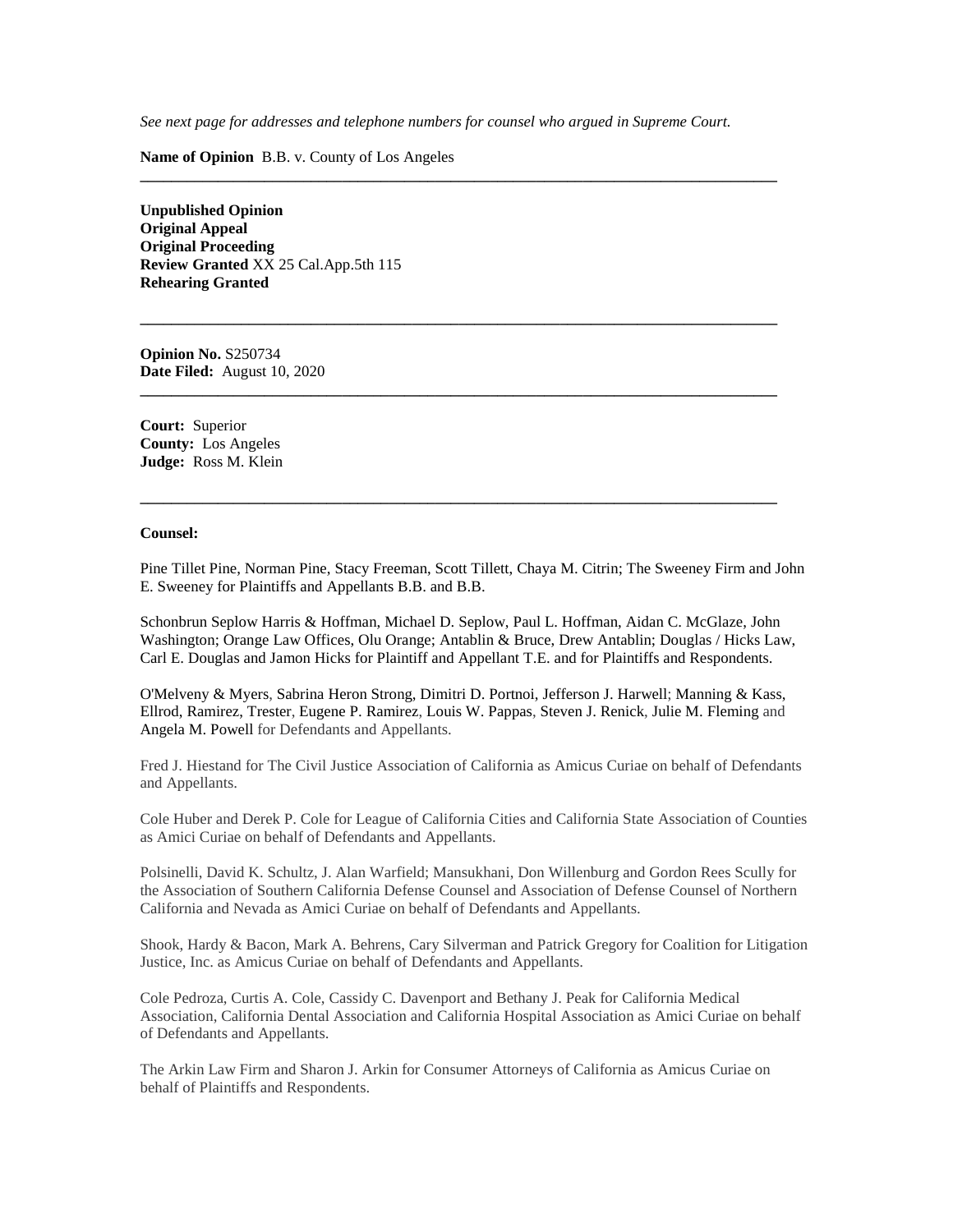Kazan, McClain, Satterly & Greenwood and Ted W. Pelletier for Michael and Cindy Burch as Amici Curiae on behalf of Plaintiffs and Respondents.